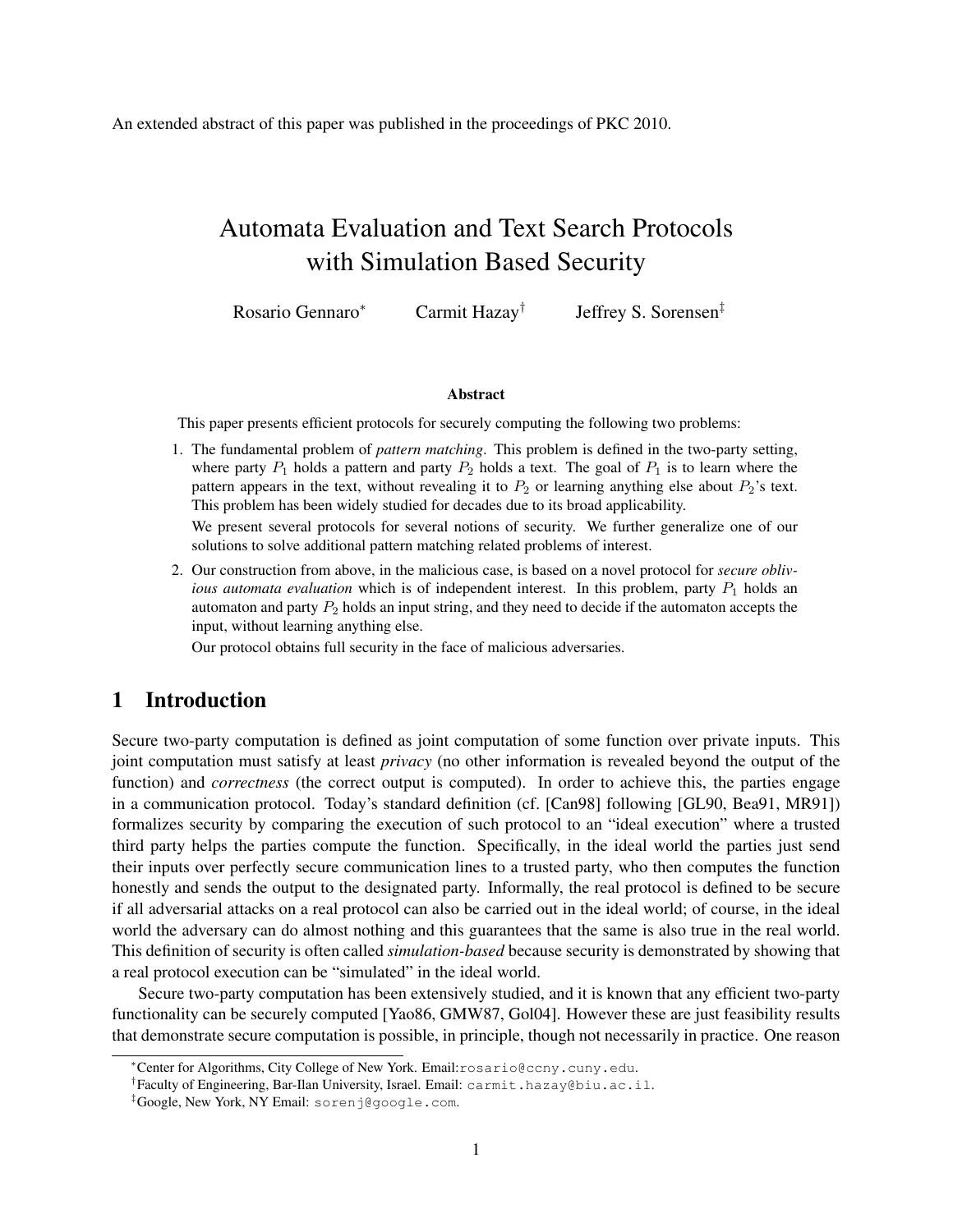is that the results mentioned above are generic, i.e. they do not exploit any structural properties of the specific function being computed. A long series of research efforts has been focused on finding efficient protocols for specific functions; and constructing such protocols is crucial if secure computation is ever to be used in practice.

### 1.1 Text Search

In this work we consider the classic problem of *pattern matching*. In this problem, one party holds a text T of length  $\ell$  whereas the other party holds a pattern p of length m, where these lengths are mutually known. The aim is for the party holding the pattern to learn all the locations of the pattern in the text (and there may be many), while the other party learns nothing about the pattern. Pattern matching has been widely studied for decades due to its broad applicability, but rarely in a secure context.

Earlier text search algorithms were *sequential*, where the text is searched by scanning for all occurrences of a particular pattern. Efficient variants of this approach analyze the pattern string to enable  $O(\ell)$  scanning to skip regions of text whenever possible matches are provably not possible. Included in this category are the widely studied Knuth-Morris-Pratt [KMP77] that uses automata evaluation, which we implement here securely (but less efficiently), Boyer-Moore [BM77] and more recently, Factor Oracle [ACR99] based algorithms. Algorithms based instead upon the analysis of the text to be searched are categorized as *indexbased*, including *suffix tree* based algorithms which build a data structure in  $O(\ell)$  time and storage [NM07]. Nevertheless, these algorithms do not appear to be amendable to secure computation with reasonable computational properties. Finally, for completeness, algorithms used frequently for natural languages use partial *inverted indexes* such as *n*-grams, and were suggested in [Goh03] in a similar security context. However, the probabilistic properties of these techniques cannot be easily bounded in running time or in security properties for general texts.

### 1.2 Our Contribution

#### 1.2.1 Secure Text Search

1. Secure text search with honest-but-curious and one-sided simulatability. Our starting point is an efficient protocol (cf. Section 3.1) that computes the pattern matching function in the "honestbut-curious" setting over a binary alphabet.<sup>1</sup> This solution offers linear communication in the input lengths and computation complexity of  $O(m + \ell)$  modular exponentiations and  $O(m\ell)$  modular multiplications. Informally, our protocol instructs the party that inputs the pattern to prepare two lists of ciphertexts so that one list is associated with zero and the other is associated with one. For each pattern location  $i$ , an encryption of zero is placed in the  $i$ th position of the list for which the current pattern bit  $p_i$  matches the value that is associated with that list. The other party then uses these lists in order to generate for each text location, an encryption of the Hamming distance between the pattern and the text starting from this location. These are used to determine the matched text positions.

We then demonstrate how the security of this solution can be extended to the case of one-sided simulation (with similar costs), where full simulation is provided for one of the malicious corruption cases, while only privacy (via computational indistinguishability) is guaranteed for the other corruption case.<sup>2</sup> Namely, the secrecy of the inputs is always guaranteed, but in one of the corruption cases the adversary can behave inappropriately causing the honest party to output an incorrect value. The

<sup>&</sup>lt;sup>1</sup>In this setting, an adversary follows the protocol specification but may try to examine the messages it receives to learn more than it should about the honest party's input.

 $2$ In the malicious setting, an adversary follows an arbitrary polynomial-time attack strategy.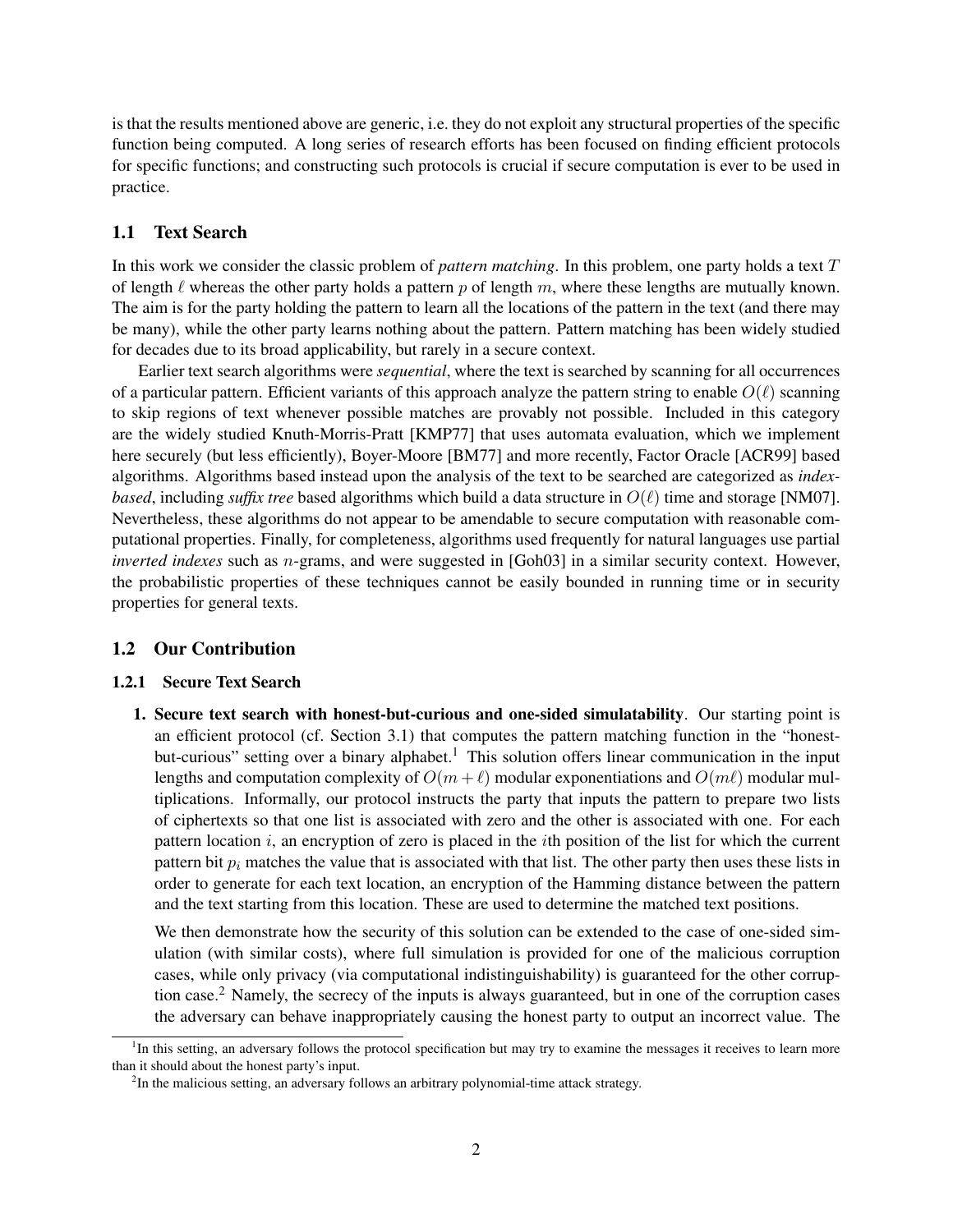workload of  $P_1$  in our protocols is  $O(m + \ell)$  modular exponentiations, whereas the workload of  $P_2$ is  $O(m + \ell)$  exponentiations and  $O(m\ell)$  modular multiplications.

2. In Section 3.2 we consider solutions (using our protocol from Item 1), for three generalizations of the pattern matching problem:

(i) Approximate text search. Recent applications e.g., Computational Biology, text editing, Meteorology and more, have shown that a more generalized theoretical notion of string matching is required. In approximate matching, one defines a distance metric between the strings and finds all the text locations where the pattern matches the text by a pre-specified distance. Namely, an additional public parameter  $\rho$  which determines the number of differences that can be tolerated, is introduced (where a difference is defined by the specified metric). The most natural metric is the *Hamming distance* that counts the number of mismatches between two strings. The best algorithm for solving text search with mismatches in an insecure setting is the solution by Amir et al. [ALP00] which introduces a solution in  $O(\ell \sqrt{\rho \log \rho})$  time. We show how to adapt our one-sided simulation solution for this problem, obtaining  $O(m + \ell)$  exponentiations,  $O(m\ell)$  modular multiplications and  $O(\rho\ell)$  communication.

(ii) Text search with wildcards. This variant was developed with the aim to introduce improved algorithms for approximate text search. Here, a wildcard symbol is introduced in the pattern, so that it matches against any character when comparing against the text. In an insecure setting, this problem can be solved in time that is linear in the lengths of the text and pattern and the number of occurrences [RI07]. Our solution obtains similar costs to the overhead introduced by our one-sided simulation protocol since essentially the protocols are almost identical.

(iii) Text search with larger alphabet. We further extend our basic protocol to deal with a larger alphabet  $\Sigma$  as in the DNA example from below. In an insecure setting, this problem can be solved in  $O(|\Sigma|\ell)$  time by extending the binary solutions. Our solution inflates the costs of our protocols from the binary case by a multiplicative factor  $|\Sigma|$ .

3. Secure text search against malicious adversaries. Trying to adapt our solution for the malicious setting introduces quite a few subtleties and requires the use of a different technique. The main difficulty is with respect to the party that inputs the text. Since it must be ensured that a well defined text is used during the protocol execution. Although, this can always be achieved using generic zeroknowledge proofs to demonstrate correct behavior, it is not immediately clear how to do so efficiently.

To achieve full simulation we introduce a second independent protocol (cf. Section 5), which employs several other novel sub-protocols, including a protocol to prove that a correct pattern-specific automaton was constructed. Specifically, our protocol securely implements the [KMP77] protocol that reduces the pattern matching problem to the composition of a pattern-specific automaton with the text T. The communication complexity of our protocol is  $O(m\ell)$  and the round complexity is  $O(\ell)$ , where the round complexity is derived from the fact that the automaton must be evaluated sequentially.<sup>3</sup> In addition, the number of exponentiations induced by our protocol is  $O(m\ell)$ . This result is based on our contribution in the following section regarding oblivious automata evaluation.

### 1.2.2 Oblivious Automata Evaluation

We develop a protocol for two parties (one holding an automaton  $\Gamma$  and another holding an input text T) to securely compute the evaluation of  $\Gamma$  on  $T$  with full simulation in the presence of malicious behavior. This protocol can be of independent interest beyond the pattern matching application and can be considered

<sup>&</sup>lt;sup>3</sup>We use standard techniques to reduce this round complexity into  $O(m)$  by partitioning the text into substrings of length  $2m$ .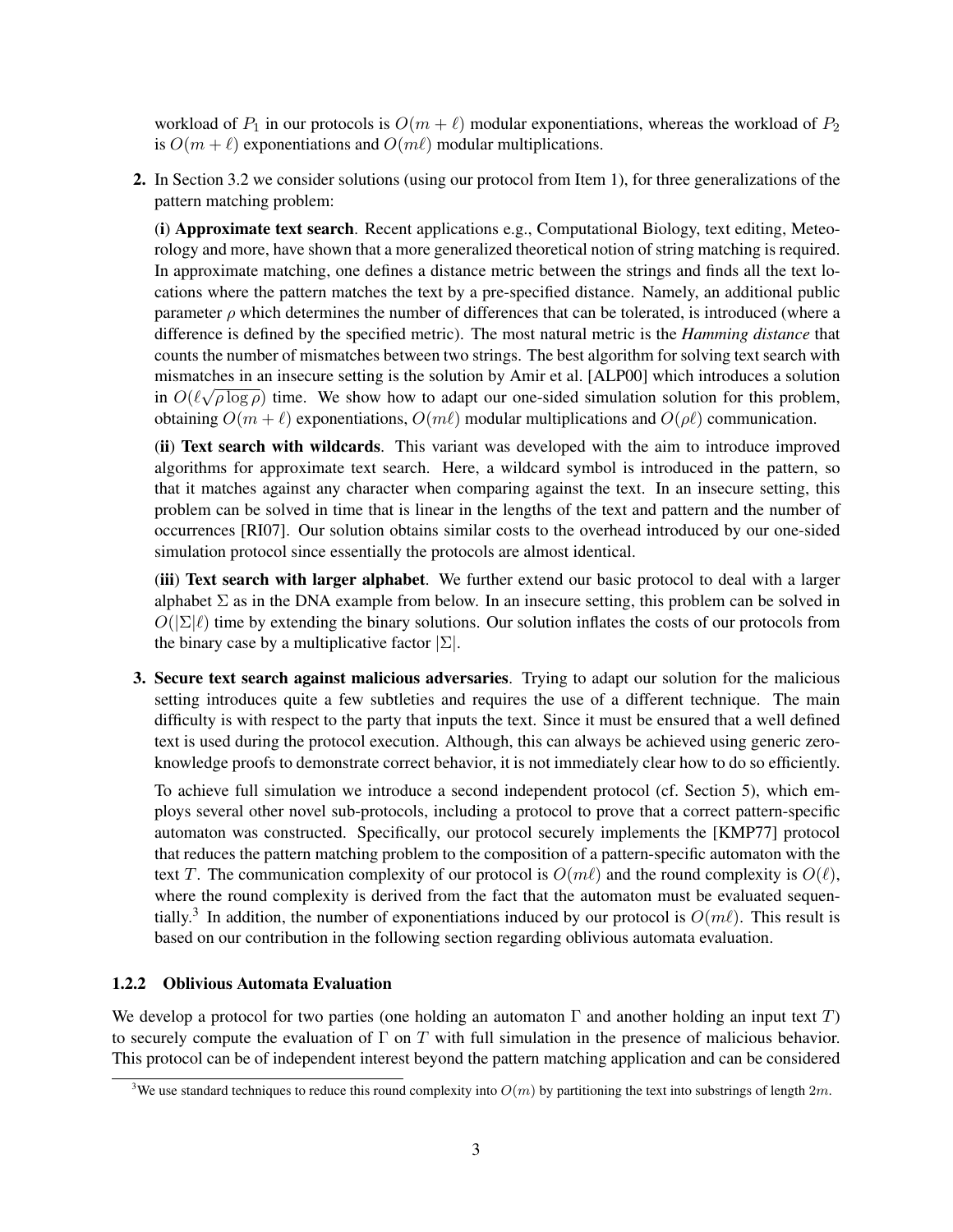an extension of the work by Ishai and Paskin [IP07], which considered the model of obliviously evaluating branching programs (a deterministic automaton is a special case of a branching program). In the model of [IP07], the communication is proportional to the input for the branching program and independent of the description of the program. Still, only privacy is guaranteed, and not correctness nor independence of inputs. In contrast, our protocol achieves full security but the amount of communication is proportional to the size of the automaton's description times the length of the input to the automaton. Similarly, the number of exponentiations is a factor of these two parameters. We provide a detailed analysis below in Section 1.5.

### 1.3 Motivation

Secure pattern matching has many potential applications. Consider, for example, the hypothetical case of a hospital holding a DNA database of all the participants in a research study, and a researcher wanting to determine the frequency of the occurrence of a specific gene. This is a classical pattern matching application, which is however complicated by privacy considerations. The hospital may be forbidden from releasing the DNA records to a third party. Likewise, the researcher may not want to reveal what specific gene she is working on, nor trust the hospital to perform the search correctly.

It would seem that existing honest-but-curious solutions would work here. However, the parties may be motivated to produce invalid results, so a proof of accurate output might be as important as the output itself. Moreover, there is also a need to make sure that the data on which the protocol is run is valid. For example, a rogue hospital could sell "fake" DNA databases for research purposes. Perhaps some trusted certification authorities might one day pre-certify a database as being valid for certain applications. Then, the security properties of our protocol could guarantee that only valid data is used in the pattern matching protocol. (The first step of our protocol is for the hospital to publish an encryption of the data, this could be replaced by publication of encrypted data that was certified as correct.)

### 1.4 Related Work

The idea to use oblivious automata evaluation, and also the study of secure pattern matching, originated in [TPKC07]. In this paper, the authors present secure protocols in the honest-but-curious setting and require linear communication complexity, and multiplicative computation complexity (in the number of states and the input length for the automaton). We note that adapting these constructions to the malicious setting is much more challenging. First, due to the requirement that the automaton must be valid (according to some specifications described in Section 5). Furthermore, the parties' inputs to the oblivious transfers must be consistent. We thus take a different approach and show how to tolerate malicious behavior.

The problem of secure pattern matching was also studied by Hazay and Lindell in [HL08], who used oblivious pseudorandom function (PRF) to evaluate every block of size  $m$  bits from the text. Their protocol achieves the weaker notion of one-sided simulation and requires  $O(\ell)$  exponentiations and  $O(m\ell)$  multiplications for both parties. It is not immediately clear how to efficiently extend their solution so that it achieves fully simulatable security, since the inputs to the PRF must be consistent in the sense that every two consecutive blocks overlap in  $m - 1$  bits. We further note that this approach is not useful in solving the first two generalizations specified in Item 1.2.1, since the PRF evaluations of any two strings that their Hamming distance is small (say the two strings differ in only one bit), yield two strings that look independent.

In [KM10], Katz and Malka considered a generalization of the basic pattern matching problem, denoted text processing. Namely, the party who holds the pattern has some additional information  $y$  with the aim to learn a function of the text and y, for the text locations where the pattern matches. They showed how to modify Yao's garbled circuit approach to obtain a protocol where the size of the garbled circuit is linear in the number of occurrences of p in  $T$  (rather than linear in the length of  $T$ ). The costs of their constructions are dominated by the size of the circuit times the number of occurrences  $u$ . Moreover, they assume a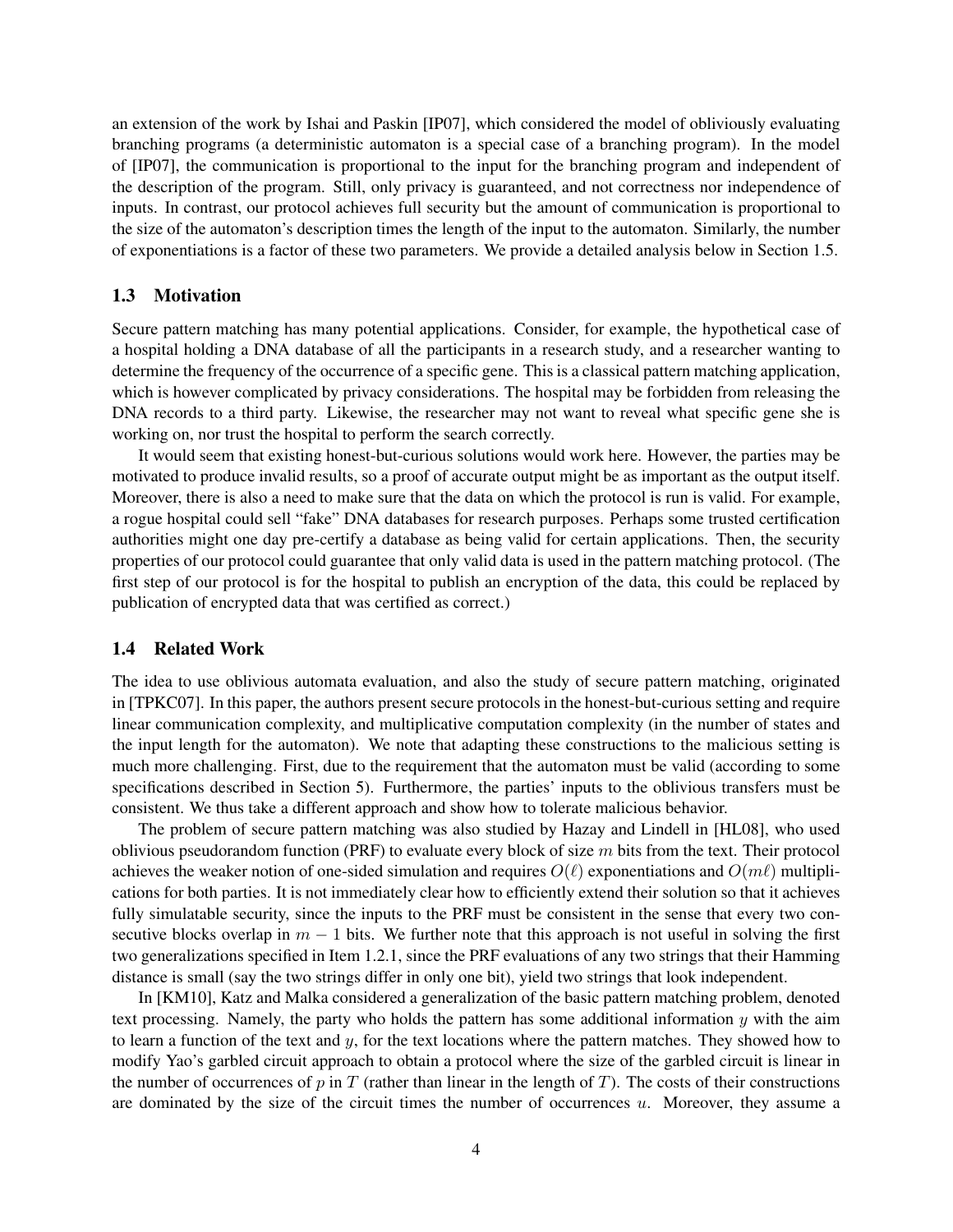common input of some threshold on the number of occurrences. Their solutions are applied in the one-sided simulation setting.

In a followup work [HT10], Hazay and Toft presented an improved protocol that solves the basic pattern matching problem in the malicious setting with  $O(m\ell)$  multiplications. This analysis holds also for the honest-but-curious setting, as well as with one-sided simulation. Their solution takes a different approach by converting the binary representation of the pattern and the text into field elements. Hazay and Toft further presented solutions for approximate text search and text search with wildcards that incur  $O(m\ell)$  modular exponentiations (in both honest-but-curious and malicious settings).

The works by Jarrous and Pinkas [JP09] and by Vergnaud [Ver11] solve variants of the basic problem. In the former work, the authors solve the hamming distance problem for two equal length strings against malicious adversaries. Their protocol requires a committed oblivious transfer for each bit. Moreover, the costs of their protocol are inflated by a statistical parameter s for running a subprotocol for the oblivious polynomial evaluation functionality [HL09] (namely, the protocol requires  $O(sd)$  exponentiations, where d is the degree of the polynomial, i.e., the input length). In the context of approximate pattern matching, their protocol requires  $O(s m\ell)$  exponentiations. The latter work solves the problem of pattern matching with wildcards in the presence of malicious adversaries by taking a different approach of Fast Fourier Transform and implementing this technique securely. This paper presents protocols that exhibit linear communication and  $O(\ell \log m)$  modular exponentiations.

Finally, a more recent paper Baron by et al.  $[BDM<sup>+</sup>12]$  studies the problem of text search with wildcards in a more general sense of non-binary alphabet, implementing a different algorithm based on linear algebra formulation and additive homomorphic encryption. This protocol requires  $O(m + \ell)$  communication complexity and  $O(m\ell)$  modular multiplications in the malicious setting.

### 1.5 Efficiency Comparison

The state of the art generic construction for secure two-party computation is a recent work by Lindell and Pinkas [LP11]. They propose a protocol that follows the methodology Yao's protocol and is secure in the presence of malicious adversaries under the DDH assumption. In order to cope with malicious behavior this protocol carries out a basic cut-and-choose test on the garbled Boolean circuit construction of Yao. This means that a party  $P_1$  has to construct s copies of a garbled circuit, sending them to  $P_2$ , who then asks  $P_1$ to open half of them in order to verify their correctness. Namely, the computation/communication costs are inflated by this security parameter s. Recent developments [Lin13] reduce the cut-and-choose parameter into 40 (with some additional overhead). We thus compare our protocols that compute the oblivious automaton evaluation and pattern matching functionalities with the [Lin13] generic two-party constant round protocol.

Oblivious automata evaluation. We note that a circuit that computes the oblivious automaton evaluation functionality would require  $O(\ell Q \log Q)$  gates for a Q-states automaton evaluated over a binary input of length  $\ell$ .<sup>4</sup> Notably, it is possible to generate a circuit of size  $O(\ell Q)$  that computes this functionality but this circuit depends on the automaton's description (and leaks information about its structure). Now, since we need to preserve the secrecy of the automaton we need to consider a circuit that operates as a universal circuit, in the sense that it takes these inputs and evaluates the automaton on the input string. This accounts for an extra log Q factor and implies that the number of multiplications in [Lin13] is dominated by  $O(s\ell Q \log Q)$ . Moreover, the number of exponentiations used in this protocol is dominated by  $24.5s\ell + 18\ell + 5520s$ .

<sup>&</sup>lt;sup>4</sup>Intuitively, this can be shown using the following construction. A circuit C takes a description of an automaton Γ and  $\ell$ -bits input x and outputs a bit. For each iteration i of the automaton evaluation we construct a "sub-circuit"  $C_i$  that gets Γ, q and b as input, for  $(q, b)$  the current configuration, and outputs the next state  $q'$ . It is easy to verify that the description of  $c_i$  requires  $O(Q \log Q)$  gates. This leads to a total of  $O(\ell Q \log Q)$  gates for C.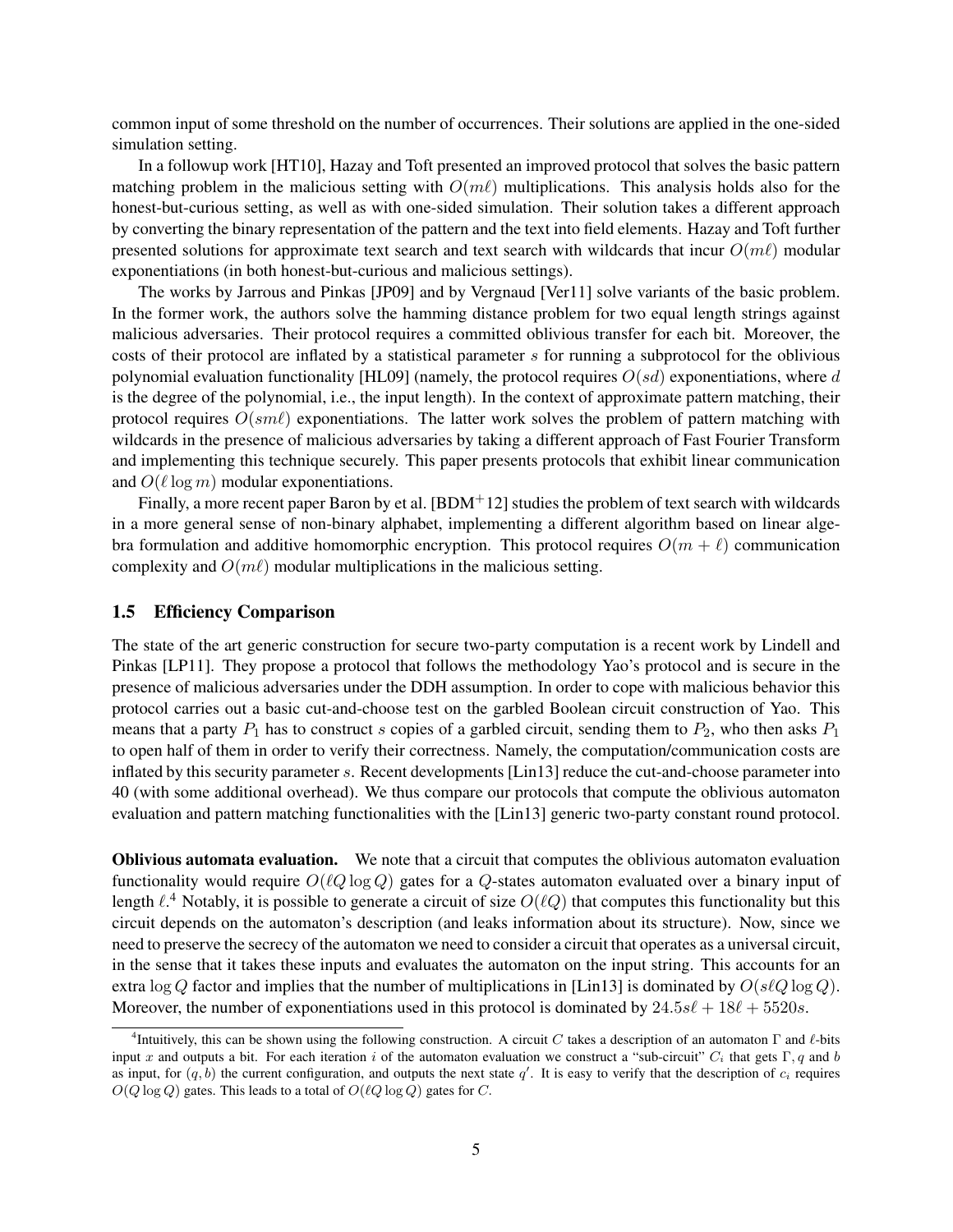On the other hand, our protocol for oblivious automata evaluation does not apply a cut-and-choose strategy. Having  $P_1, P_2$  hold inputs of lengths  $\ell, Q$ , our protocol incurs communication and computation costs of  $O(\ell Q)$ , where this constant mostly depends on the overhead of randomly permuting the automaton. By the analysis of [GL07] we get that this overhead of the ZK proof for shuffling is dominated by 30Q exponentiations (for permuting a pair of vectors each time). Thus, overall cost is dominated by  $120\ell Q$ exponentiations and  $O(\ell Q)$  multiplications. Nevertheless, the round complexity of our protocol is  $O(\ell)$ since the automaton must be evaluated sequentially, while the round complexity of [LP11] is constant.

Text search. We conclude with a discussion of our solutions for the basic pattern matching problem and its variants. The best known circuit that computes the classic pattern matching functionality requires  $O(nm)$ gates since the circuit compares the pattern against every text location. In the honest-but-curious setting, Yao's technique induces a protocol that uses  $O(nm)$  symmetric key operations and  $O(m)$  exponentiations that can be made independent of the input length (where the later is obtained by employing the ideas of extended oblivious transfer [IKNP03], but also requires an additional assumption on the hash function). In the malicious setting, this overhead grows by a factor of a statistical parameter  $s$  (see the analysis in the previous section). Our constructions for the honest-but-curious and one-sided simulation settings require  $O(m + \ell)$ modular exponentiations for party  $P_1$  and  $O(m\ell)$  modular multiplications and  $O(\ell)$  exponentiations for party  $P_2$ . Our protocols achieve better overhead than the protocols of [TPKC07] and [HL08], where the former requires  $O(m\ell)$  exponentiations and the later requires  $O(m + \ell)$  exponentiations and  $O(m\ell)$  multiplications for both parties. Our protocol for the malicious setting requires  $O(m\ell)$  exponentiations and takes a different approach than the protocol in [HT10] that requires  $O(m\ell)$  modular multiplications and constant round complexity, and outperforms our protocol.

Generic protocols achieve the same overhead for the pattern matching variants considered in this paper, as in the case of computing the standard pattern matching problem since circuit size is about  $O(m\ell)$  gates. Moreover, the protocols by Vergnaud [Ver11] for computing approximate pattern matching and pattern matching with wildcards with one-sided simulation require  $O(\ell \log m)$  exponentiations (in comparison to  $O(m + \ell)$  exponentiations in our protocol). The one-sided simulation variant of [HT10] protocols for these problems require  $O(m\ell)$  exponentiations. Finally, the work of [BDM+12] studies pattern matching with wildcards in the malicious setting that requires  $O(m + \ell)$  exponentiations for non-binary alphabets.

### 1.6 A Road Map

In Section 2 we present basic definitions and useful tools that we use in our constructions. In section 3 we present a honest-but-curious secure protocol for the pattern matching problem (cf. Section 3.1). We further extend this solution and show how to obtain one-sided simulation security. In Section 3.2 we consider generalizations of the basic problem. In Section 4 we present a protocol for the oblivious automata evaluation problem with full security against malicious adversaries. In Section 5, we show how to use our protocol from Section 4 within a larger protocol for the pattern matching problem in the malicious setting.

## 2 Definitions and Tools

Throughout the paper, we denote the security parameter by  $n$ . Although not explicitly specified, input lengths are always assumed to be bounded by some polynomial in  $n$ . A probabilistic machine is said to run in *polynomial-time* (PPT) if it runs in time that is polynomial in the security parameter n alone. We denote by  $a \leftarrow A$  the random choice of a from a set A.

A function  $\mu(\cdot)$  is negligible in n if for every polynomial  $p(\cdot)$  there exists a value N such that  $\mu(n)$  < 1  $\frac{1}{p(n)}$  for all  $n > N$ ; i.e.,  $\mu(n) = n^{-\omega(1)}$ . Let  $X = \{X(a, n)\}_{a \in \{0,1\}^*, n \in N}$  and  $Y = \{Y(a, n)\}_{a \in \{0,1\}^*, n \in N}$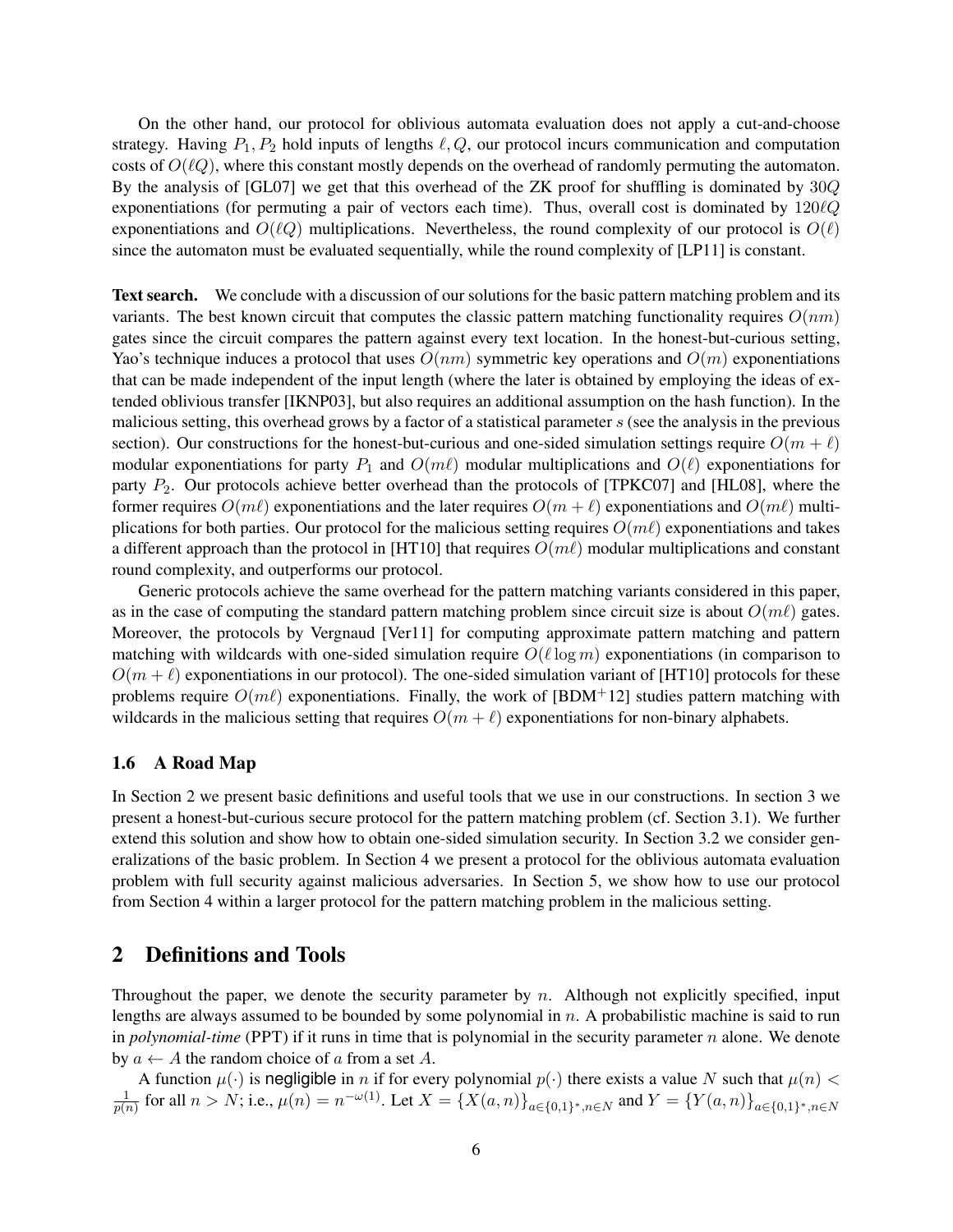be distribution ensembles. We say that  $X$  and  $Y$  are computationally indistinguishable, denoted  $X \stackrel{c}{\equiv} Y,$ if for every polynomial non-uniform distinguisher D there exists a negligible  $\mu(\cdot)$  such that

$$
Pr[D(X(a, n)) = 1] - Pr[D(Y(a, n)) = 1]| < \mu(n)
$$

for every  $n \in N$  and  $a \in \{0,1\}^*$ .

### 2.1 Secure Two-Party Computation with Malicious Adversaries

In this section we briefly present the standard definition for secure multiparty computation and refer to [Gol04, Chapter 7] for more details and a motivating discussion.

Two-party computation. A two-party protocol can be systematically analyzed by characterizing the protocol as a random process that maps pairs of inputs to pairs of outputs (one for each party). We refer to such a process as a functionality and denote it as  $f: \{0,1\}^* \times \{0,1\}^* \to \{0,1\}^* \times \{0,1\}^*$ , where  $f = (f_1, f_2)$ . That is, for every pair of inputs  $(x, y)$ , the output is a random variable  $(f_1(x, y), f_2(x, y))$  ranging over pairs of strings where  $P_1$  receives  $f_1(x, y)$  and  $P_2$  receives  $f_2(x, y)$ . We sometimes denote such a functionality by  $(x, y) \mapsto (f_1(x, y), f_2(x, y)).$ 

Security of protocols (informal). The security of a protocol is analyzed by comparing what an adversary can do in a real protocol execution to what it can do in an ideal scenario that is secure by definition. This is formalized by considering an *ideal* computation involving an incorruptible *trusted third party* to whom the parties send their inputs. The trusted party computes the functionality on the inputs and returns to each party its respective output. A protocol is secure if any adversary interacting in the real protocol (where no trusted third party exists) can do no more harm than if it was involved in the above-described ideal computation.

Execution in the ideal model. In an ideal execution, the parties send their inputs to the trusted party who computes the output. An honest party just sends the input that it received whereas a corrupted party can replace its input with any other value of the same length. Let f be a two-party functionality where  $f = (f_1, f_2)$ , let A be a non-uniform probabilistic polynomial-time machine, and let  $I \subseteq [2]$  be the set of corrupted parties (either  $P_1$  is corrupted, or  $P_2$  is corrupted, or neither). Then, the ideal execution of f on inputs  $(x, y)$ , auxiliary input z to A and security parameter n, denoted **IDEAL** $_{f,A(z),I}(x, y, n)$ , is defined as the output pair of the honest party and the adversary  $A$  from the above ideal execution.

Execution in the real model. In the real model there is no trusted third party and the parties interact directly. The adversary  $A$  sends all messages in place of the the corrupted party, and may follow an arbitrary polynomial-time strategy. In contrast, the honest parties follow the instructions of the specified protocol  $\pi$ .

Let f be as above and let  $\pi$  be a two-party protocol for computing f. Furthermore, let A be a nonuniform probabilistic polynomial-time machine and let  $I$  be the set of corrupted parties. Then, the real execution of  $\pi$  on inputs  $(x, y)$ , auxiliary input z to A and security parameter n, denoted  $REAL_{\pi,A(z),I}(x, y, n)$ , is defined as the output vector of the honest party and the adversary  $A$  from the real execution of  $\pi$ .

Security as emulation of a real execution in the ideal model. Having defined the ideal and real models, we can now define the security of protocols. Loosely speaking, the definition asserts that a secure multi-party protocol (in the real model) emulates the ideal model (in which a trusted party exists). This is formulated by saying that adversaries in the ideal model are able to simulate executions of the real-model protocol.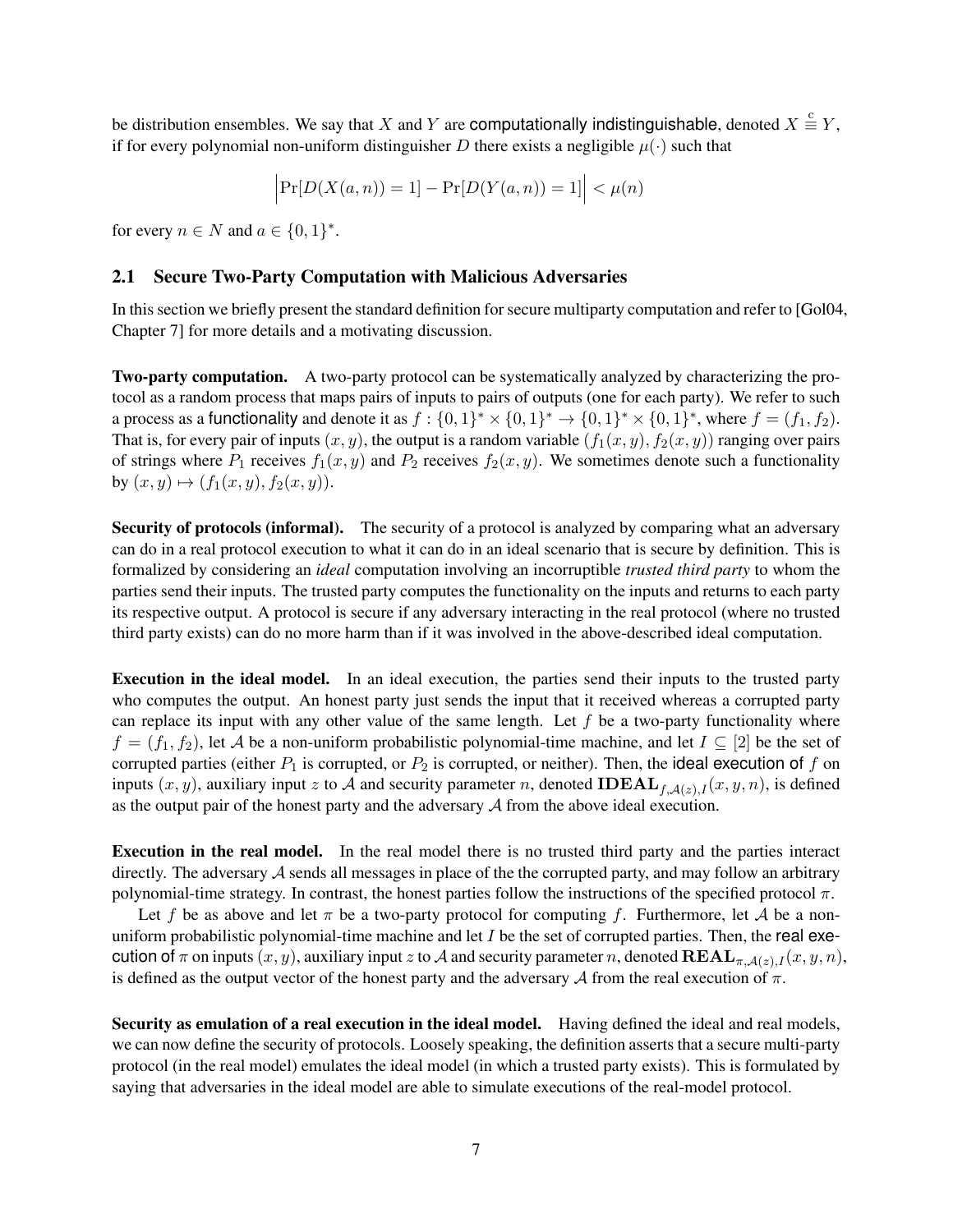**Definition 2.1** Let f and  $\pi$  be as above. Protocol  $\pi$  is said to securely compute f with abort in the presence of malicious adversaries *if for every non-uniform probabilistic polynomial-time adversary* A *for the real model, there exists a non-uniform probabilistic polynomial-time adversary* SIM *for the ideal model, such that for every*  $I \subseteq [2]$ *,* 

$$
\left\{\mathbf{IDEAL}_{f,\mathcal{SLM}(z),I}(x,y,n)\right\}_{x,y,z\in\{0,1\}^*,n\in\mathbb{N}}\stackrel{\text{c}}{=}\left\{\mathbf{REAL}_{\pi,\mathcal{A}(z),I}(x,y,n)\right\}_{x,y,z\in\{0,1\}^*,n\in\mathbb{N}}
$$

*where*  $|x| = |y|$ *.* 

### 2.2 Sequential Composition

Sequential composition theorems are useful tools that help in writing proofs of security. The basic idea behind these composition theorems is that it is possible to design a protocol that uses an ideal functionality as a subroutine, and then analyze the security of the protocol when a trusted party computes this functionality. For example, assume that a protocol is constructed that uses the secure computation of some functionality as a subroutine. Then, first we construct a protocol for the functionality in question and then prove its security. Next, we prove the security of the larger protocol that uses the functionality as a subroutine in a model where the parties have access to a trusted party computing the functionality. The composition theorem then states that when the "ideal calls" to the trusted party for the functionality are replaced by real executions of a secure protocol computing this functionality, the protocol remains secure.

The hybrid model. The aforementioned composition theorems are formalized by considering a *hybrid model* where parties both interact with each other (as in the real model) and use trusted help (as in the ideal model). Specifically, the parties run a protocol  $\pi$  that contains "ideal calls" to a trusted party computing some functionalities  $f_1, \ldots, f_m$ . These ideal calls are just instructions to send an input to the trusted party. Upon receiving the output back from the trusted party, the protocol  $\pi$  continues. We stress that honest parties do not send messages in  $\pi$  between the time that they send input to the trusted party and the time that they receive back output (this is because we consider *sequential* composition here). Of course, the trusted party may be used a number of times throughout the  $\pi$ -execution. However, each time is independent (i.e., the trusted party does not maintain any state between these calls). We call the regular messages of  $\pi$  that are sent amongst the parties standard messages and the messages that are sent between parties and the trusted party ideal messages.

Let  $f_1, \ldots, f_m$  be probabilistic polynomial-time functionalities and let  $\pi$  be a two-party protocol that uses ideal calls to a trusted party computing  $f_1, \ldots, f_m$ . Furthermore, let A be a non-uniform probabilistic polynomial-time machine and let I be the set of corrupted parties. Then, the  $f_1, \ldots, f_m$ -hybrid execution of  $\pi$  on inputs  $(x, y)$ , auxiliary input z to A and security parameter n, denoted  $\textbf{HYBRID}_{\pi,\mathcal{A}(z),I}^{f_1,\dots,f_m}(x, y, n)$ , is defined as the output vector of the honest party and the adversary A from the hybrid execution of  $\pi$  with a trusted party computing  $f_1, \ldots, f_m$ .

**Sequential modular composition.** Let  $f_1, \ldots, f_m$  and  $\pi$  be as above, and let  $\rho_1, \ldots, \rho_m$  be protocols. Consider the real protocol  $\pi^{\rho_1,...,\rho_m}$  that is defined as follows: All standard messages of  $\pi$  are unchanged. When a party  $P_i$  is instructed to send an ideal message  $\alpha_i$  to the trusted party to compute functionality  $f_j$ , it begins a real execution of  $\rho_j$  with input  $\alpha_i$  instead. When this execution of  $\rho_j$  concludes with output  $\beta_i$ , party  $P_i$  continues with  $\pi$  as if  $\beta_i$  was the output received by the trusted party (i.e. as if it were running in the  $f_1, \ldots, f_m$ -hybrid model). Then, the composition theorem of [Can98] states that if  $\rho_i$  securely computes  $f_i$ for every  $j \in \{1, \ldots, m\}$ , then the output distribution of a protocol  $\pi$  in a hybrid execution with  $f_1, \ldots, f_m$ is computationally indistinguishable from the output distribution of the real protocol  $\pi^{\rho_1,...,\rho_m}$ . This holds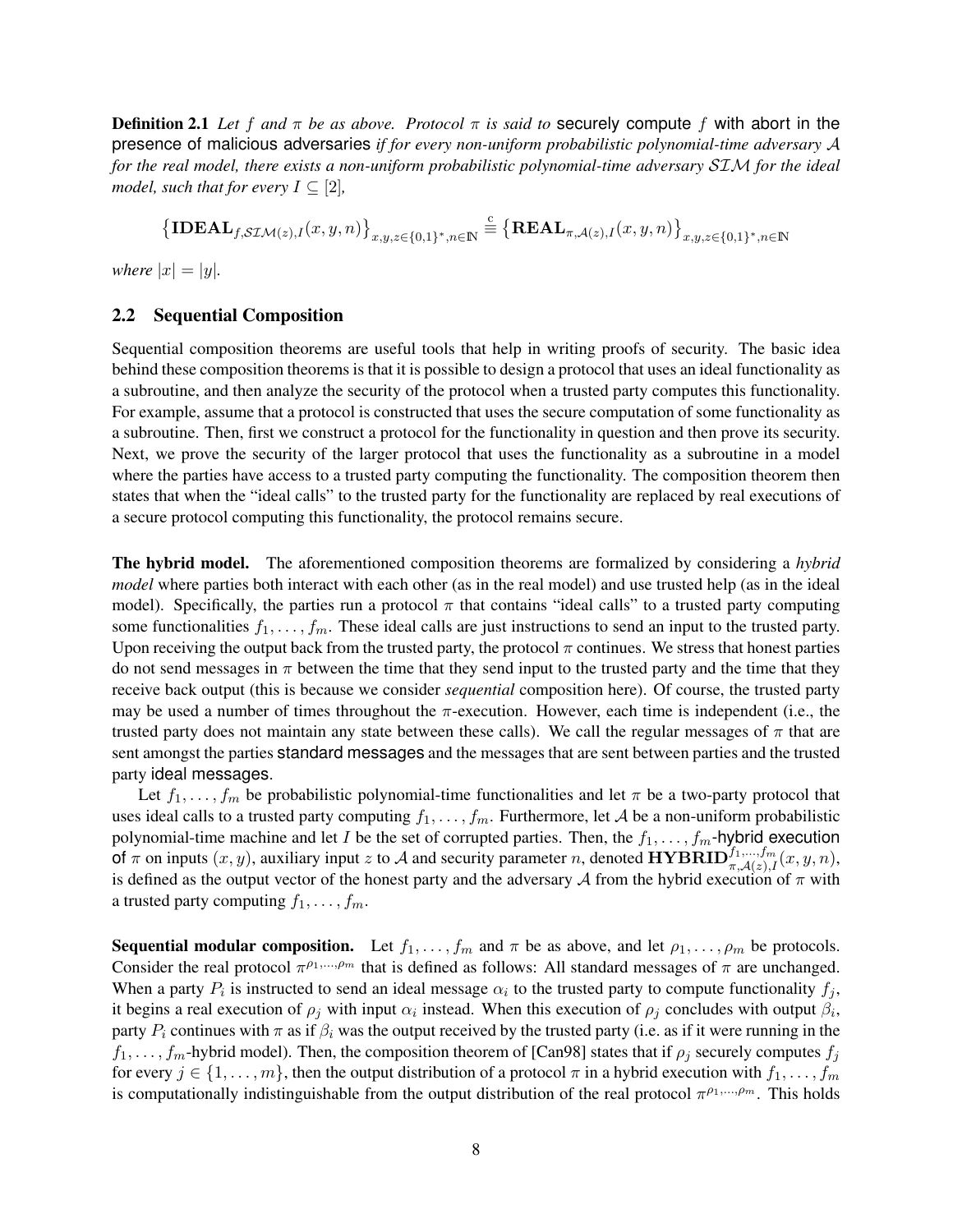for security in the presence of malicious adversaries [Can98] and one-sided simulation when considering the corruption case that has a simulator (an easy corollary from [Can98]).

### 2.3 One-Sided Simulation for Two-Party Protocols

Two of our protocols achieve a level of security that we call one-sided simulation. In these protocols,  $P_2$ receives output while  $P_1$  should learn nothing. In one-sided simulation, *full simulation* is possible when  $P_2$ is corrupted. However, when  $P_1$  is corrupted we only guarantee *privacy*, meaning that  $P_1$  learns nothing whatsoever about  $P_2$ 's input (this is straightforward to formalize because  $P_1$  receives no output). This is a relaxed level of security and does not achieve everything we want; for example, independence of inputs and correctness are not guaranteed. Nevertheless, for this level of security we are able to construct highly efficient protocols that are secure in the presence of malicious adversaries.

Formally, let  $\mathbf{REAL}_{\pi,\mathcal{A}(z),i}(x, y, n)$  denote the output of the honest party and the adversary  $\mathcal{A}$  (controlling party  $P_i$ ) after a real execution of protocol  $\pi$ , where  $P_1$  has input x,  $P_2$  has input y, A has auxiliary input z, and the security parameter is n. Let  $\mathbf{IDEAL}_{f,\mathcal{SIM}(z),i}(x, y, n)$  be the analogous distribution in an ideal execution with a trusted party who computes f for the parties. Finally, let  $\mathbf{VIEW}_{\pi,\mathcal{A}(z),i}^{\mathcal{A}}(x,y,n)$ denote the view of the adversary after a real execution of  $\pi$  as above. Then, we have the following definition:

**Definition 2.2** *Let* f *be a functionality where only*  $P_2$  *receives output. We say that a protocol*  $\pi$  **securely** computes f with one-sided simulation *if the following holds:*

*1. For every non-uniform* PPT *adversary* A *controlling*  $P_2$  *in the real model, there exists a non-uniform* PPT *adversary* SIM *for the ideal model, such that*

$$
\left\{{\bf REAL}_{\pi,\mathcal{A}(z),2}(x,y,n)\right\}_{x,y,z\in\{0,1\}^*,n\in N}\stackrel{\rm c}{=}\left\{{\bf IDEAL}_{f,\mathcal{SI}\mathcal{M}(z),2}(x,y,n)\right\}_{x,y,z\in\{0,1\}^*,n\in N}
$$

*where*  $|x| = |y|$ *.* 

*2. For every non-uniform PPT adversary* A *controlling*  $P_1$ *, and every polynomial*  $p(\cdot)$ 

$$
\left\{\mathbf{VIEW}_{\pi,\mathcal{A}(z),1}^{\mathcal{A}}(x,y,n)\right\}_{x,y,y',z\in\{0,1\}^*,n\in\mathbb{N}} \stackrel{c}{=} \left\{\mathbf{VIEW}_{\pi,\mathcal{A}(z),1}^{\mathcal{A}}(x,y',n)\right\}_{x,y,y',z\in\{0,1\}^*,n\in\mathbb{N}}\tag{1}
$$
\nwhere  $|x| = |y| = |y'|$ .

Note that the ensembles in Eq. (1) are indexed by two different inputs y and  $y'$  for  $P_2$ . The requirement is that A cannot distinguish between the case that  $P_2$  used the first input y or the second input y' for any pair  $y, y'$  such that  $|y| = |y'|$ .

#### 2.4 Finite Automata

A deterministic finite automaton is described by a tuple  $\Gamma = (Q, \Sigma, \Delta, q_0, F)$ , where Q is the set of states,  $\Sigma$  is an alphabet of inputs,  $\Delta: Q \times \Sigma \to Q$  denotes a state-transition table,  $q_0 \in Q$  is the initial state, and  $F \subseteq Q$  is the set of final (or accepting) states. Without loss of generality, in this work we consider only automata with complete transition tables, where there exists a transition at each state for every input  $\sigma \in \Sigma$ . We also consider the notation of  $\Delta(q_0,(\sigma_1,\ldots,\sigma_\ell))$  to denote the result of the automaton evaluation on  $\sigma_1, \ldots, \sigma_\ell$ , for  $\sigma_i \in \Sigma$ . Every automaton specifies a *language*, which is the (potentially infinite) set of strings accepted by the automaton.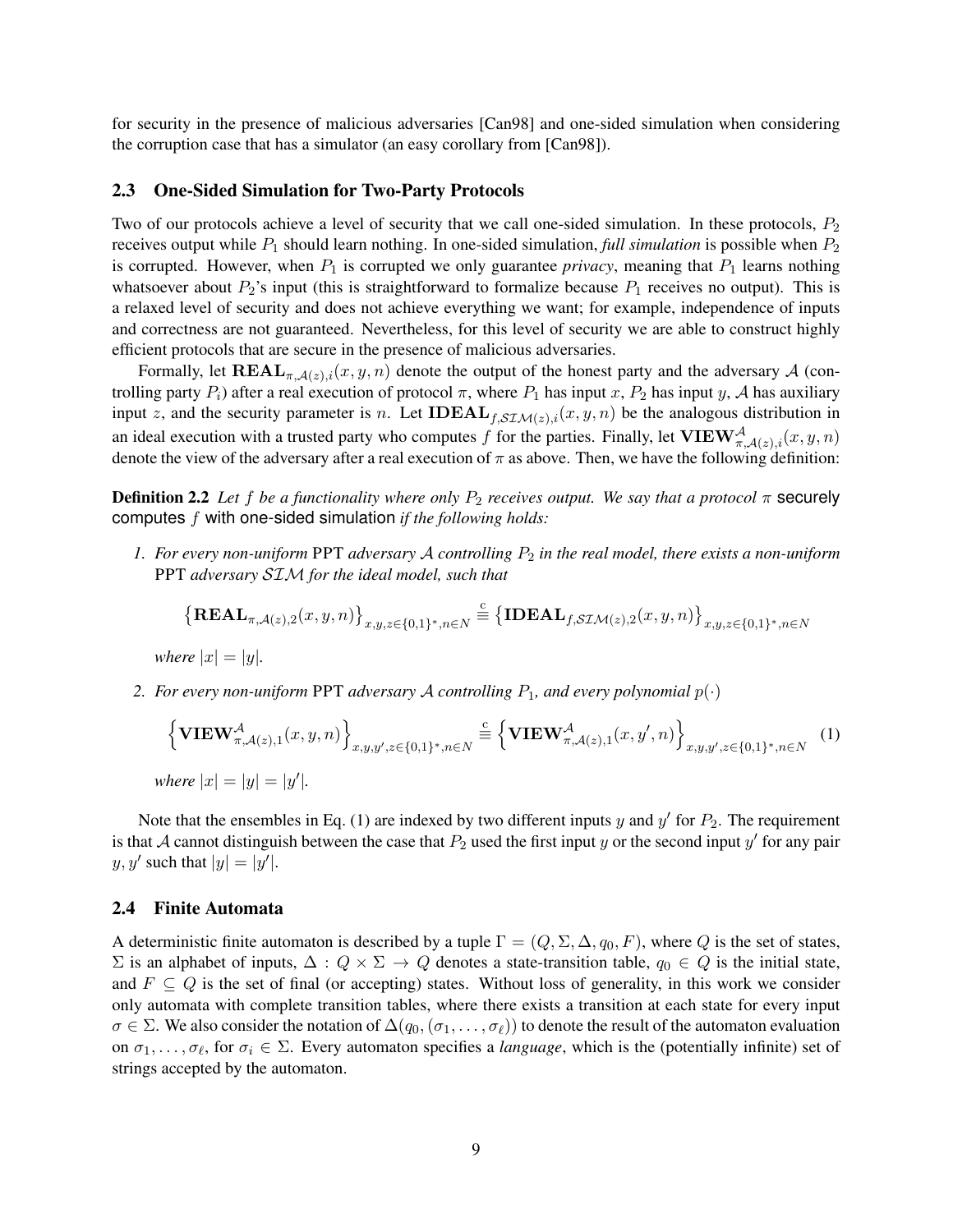### 2.5 Hardness Assumptions

Our constructions rely on the DDH assumption formalized below.

Definition 2.3 (DDH) *We say that* the decisional Diffie-Hellman (DDH) problem is hard relative to  $\mathbb{G} = \{\mathbb{G}_n\}$  *if for all polynomial-sized circuits*  $\mathcal{A} = \{\mathcal{A}_n\}$  *there exists a negligible function* negl *such that* 

$$
\left| \Pr\left[\mathcal{A}(\mathbb{G}, q, g, g^x, g^y, g^z) = 1 \right] - \Pr\left[\mathcal{A}(\mathbb{G}, q, g, g^x, g^y, g^{xy}) = 1 \right] \right| \le \mathsf{negl}(n),
$$

*where* q is the order of G and the probabilities are taken over the choices of g and  $x, y, z \leftarrow \mathbb{Z}_q$ .

### 2.6 Public-Key Encryption Schemes

We begin by specifying the definitions of public-key encryption (PKE) and IND-CPA security. We then describe the El Gamal PKE and conclude this section with definitions for homomorphic PKE and threshold PKE, demonstrating that El Gamal meets these definitions.

**Definition 2.4 (PKE)** We say that  $\Pi = (G, E, D)$  is a public-key encryption scheme if  $G, E, D$  are *polynomial-time algorithms specified as follows:*

- G*, given a security parameter* n *(in unary), outputs keys* (pk, sk)*, where* pk *is a public-key and* sk *is a secret key. We denote this by*  $(pk, sk) \leftarrow G(1^n)$ .
- E*, given the public-key* pk *and a plaintext message* m*, outputs a ciphertext* c *encrypting* m*. We denote this by*  $c \leftarrow E_{pk}(m)$ *; and when emphasizing the randomness r used for encryption, we denote this by*  $c \leftarrow E_{pk}(m;r)$ .
- D*, given the public-key* pk*, secret key* sk *and a ciphertext* c*, outputs a plaintext message* m *s.t. there exists randomness r for which*  $c = E_{pk}(m;r)$  *(or*  $\perp$  *if no such message exists). We denote this by*  $m \leftarrow D_{pk,sk}(c)$ .

For a public-key encryption scheme  $\Pi = (G, E, D)$  and a non-uniform adversary  $A = (A_1, A_2)$ , we consider the following *IND-CPA game*:

$$
(pk, sk) \leftarrow G(1n).
$$
  
\n
$$
(m_0, m_1, history) \leftarrow A_1(pk), \text{s.t. } |m_0| = |m_1|.
$$
  
\n
$$
c \leftarrow E_{pk}(m_b), \text{ where } b \leftarrow \{0, 1\}.
$$
  
\n
$$
b' \leftarrow A_2(c, history).
$$
  
\n
$$
A \text{ wins if } b' = b.
$$

Denote by AdvCPA $_{\Pi,\mathcal{A}}(n)$  the probability that A wins the IND-CPA game.

**Definition 2.5 (IND-CPA security)** *A public-key encryption scheme*  $\Pi = (G, E, D)$  *is* IND-CPA secure, if for every non-uniform adversary  $A = (A_1, A_2)$  there exists a negligible function negl such that AdvCPA $_{\Pi,\mathcal{A}}(n) \leq \frac{1}{2} + \mathsf{negl}(n)$ .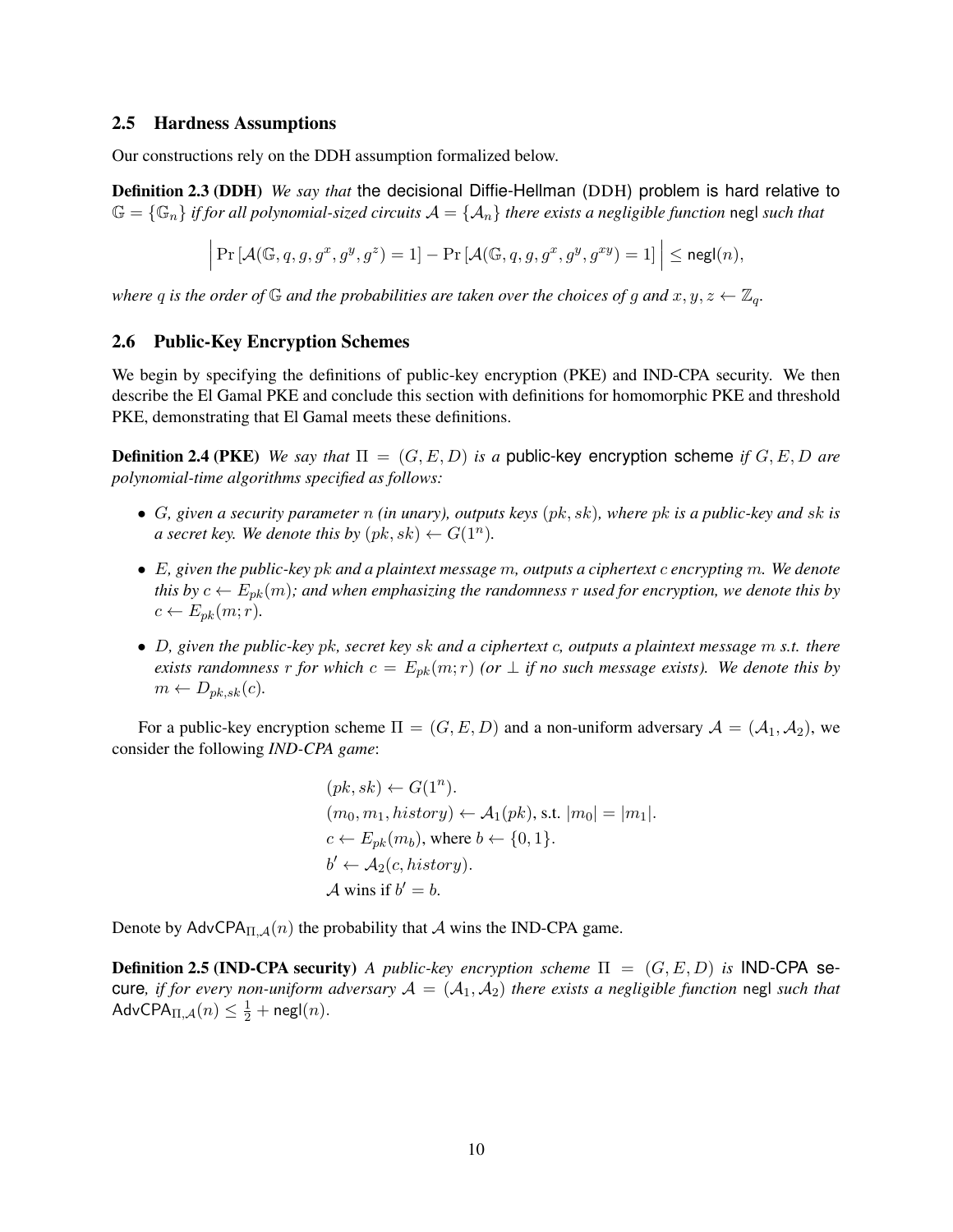#### 2.6.1 The El Gamal Encryption Scheme

We consider the following modification of the El Gamal encryption scheme [Gam84]. The public-key is the tuple  $pk = \langle \mathbb{G}, q, g, h \rangle$  and the corresponding private key is  $sk = \langle \mathbb{G}, q, g, x \rangle$ , where  $\mathbb{G}$  is a cyclic group of prime order q with a generator q (we assume multiplication and group membership can be performed efficiently in  $\mathbb{G}$ ). In addition, it holds that  $h = g^x$ .

Encryption of a message  $m \in \{1, ..., q'\}$  (with  $q' \ll q$ ) is performed by choosing  $r \leftarrow \mathbb{Z}_q$  and computing  $E_{pk}(m;r) = \langle g^r, h^r \cdot g^m \rangle$ . Decryption of a ciphertext  $c = \langle c_1, c_2 \rangle$  is performed by computing  $g^m = c_2 \cdot c_1^{-x}$  and then finding m by exhaustive search. Thus, this scheme works only for small integer domains (i.e.  $q'$  must be small) which is the case for our protocol. We point out that the reason we modify El Gamal in this way (by encrypting  $g^m$  rather than m) is to make it additively homomorphic. Finally, we note that a zero encryption corresponds to a Diffie-Hellman tuple, i.e.,  $E_{pk}(0; r) = \langle g^r, h^r \cdot g^0 \rangle = \langle g^r, h^r \rangle$ . The security of this scheme relies on the hardness of solving the DDH problem specified in Definition 2.3.

We define the following two properties and show how they are easily met by the El Gamal scheme.

**Homomorphic PKE.** We abuse notation and use  $E_{pk}(m)$  to denote the distribution  $E_{pk}(m; r)$  where r is chosen uniformly at random. Define homomorphic encryption as follows.

**Definition 2.6** *A public-key encryption scheme*  $(G, E, D)$  *is* homomorphic *if, for all* n *and all*  $(pk, sk)$ *output by*  $G(1^n)$ , *it is possible to define groups*  $M, C$  *such that:* 

- *The plaintext space is*  $M$ *, and all ciphertexts output by*  $E_{pk}(\cdot)$  *are elements of*  $\mathbb{C}$ *.*
- *For any*  $m_1, m_2 \in \mathbb{M}$  *and*  $c_1, c_2 \in \mathbb{C}$  *with*  $m_1 = D_{ps,sk}(c_1)$  *and*  $m_2 = D_{pk,sk}(c_2)$ *, it holds that*  ${pk, c_1, c_1 \cdot c_2} \equiv {pk, E_{pk}(m_1), E_{pk}(m_1 + m_2)}$

*where the group operations are carried out in* C *and* M*, respectively.*

Our modification of El Gamal is homomorphic with respect to component-wise multiplication (in  $\mathbb{G}$ ) of ciphertexts. We denote by  $c_1 \cdot c_2$  the respective multiplications of  $c_1^1 \cdot c_2^1$  and  $c_1^2 \cdot c_2^2$  where  $c_i = \langle c_i^1, c_i^2 \rangle =$  $E_{pk}(m_i)$ , such that the multiplication result yields the encryption of  $m_1 + m_2$ .

Threshold PKE. We consider two functionalities: One for securely generating a secret key while keeping it a secret from both parties whereas the second functionality, jointly decrypts a given ciphertext. We denote the key generation functionality by  $\mathcal{F}_{\text{KEY}}$ , which is defined as follows:

$$
(1^n, 1^n) \mapsto \Big( (pk, sk_1), (pk, sk_2) \Big), \tag{2}
$$

where  $(pk, sk) \leftarrow G(1^n)$ , and  $sk_1$  and  $sk_2$  are random shares of  $sk$ . The decryption functionality  $\mathcal{F}_{\text{DEC}}$  is defined by

$$
(c, pk) \mapsto \Big( (m : c = E_{pk}(m)), - \Big), \tag{3}
$$

It is well known how to design an efficient threshold El Gamal scheme in the malicious setting based on the protocol of Diffie and Hellman [DH76]. Informally, generating the shares for the key can be done by sequentially having each party  $P_i$  (starting with  $P_1$ ), pick a random element  $x_i \leftarrow \mathbb{Z}_q$  and publish  $g^{x_i}$  together with a zero-knowledge proof of knowledge of  $x_i$ , so that the public-key equals  $g^{x_1+x_2}$  (see Section 2.7 for more details of the zero-knowledge proof). To ensure a simulation,  $P_1$  must commit to its share first and decommit this commitment after  $P_2$  sends its share. Decryption of a ciphertext  $c = \langle c_1, c_2 \rangle$ follows by computing  $c_2 \cdot (c_1^{x_1} \cdot c_1^{x_2})^{-1}$ , where each party sends  $c_i$  to the power of its share. We denote these protocols by  $\pi_{\text{KEY}}$  and  $\pi_{\text{DEC}}$ , respectively and assume that they can be computed with simulation-based security in the presence of malicious attacks.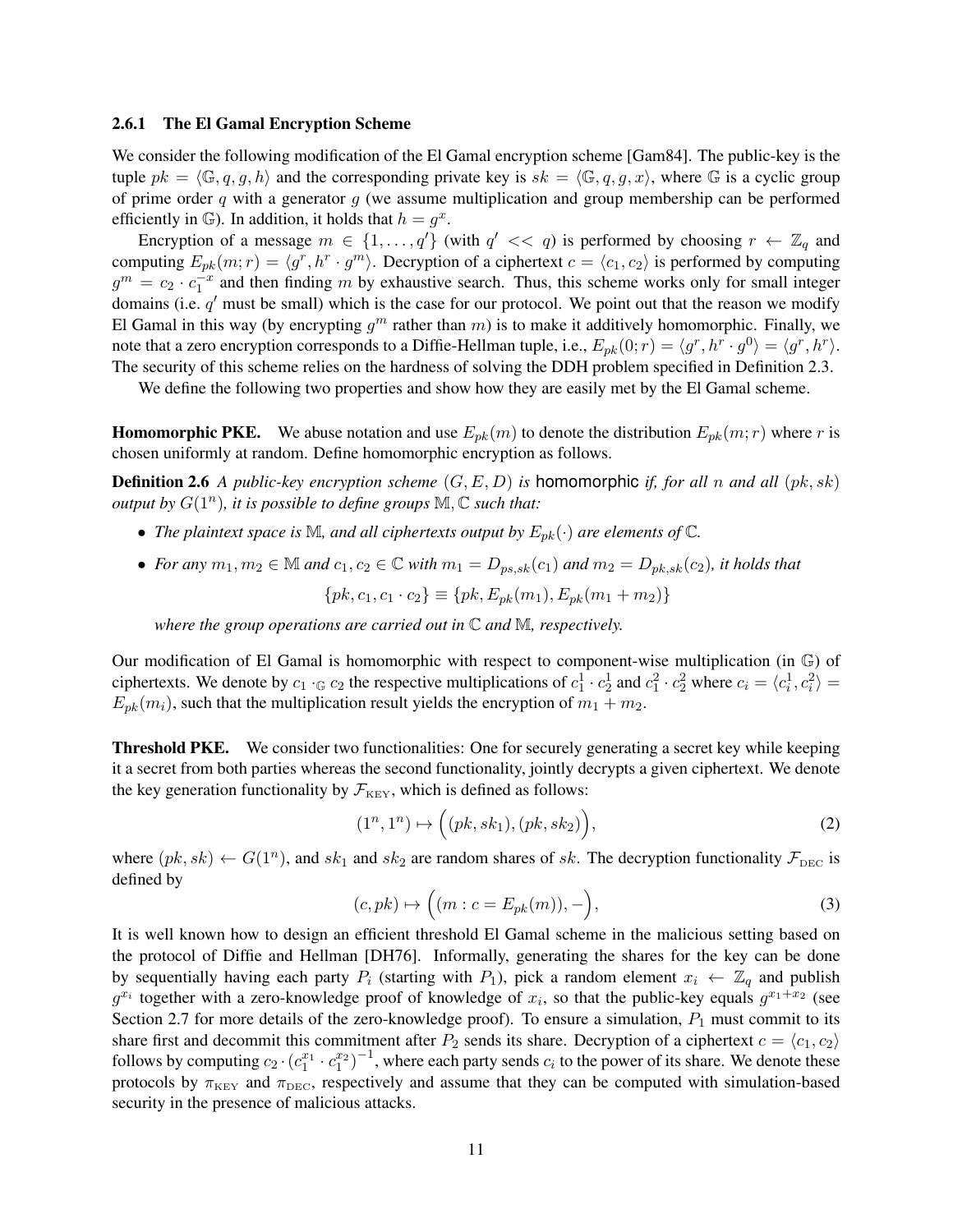### 2.7 Zero-knowledge Proofs and Proofs of Knowledge

Our protocols employ zero-knowledge proofs (of knowledge) for assuring correct behavior. Before getting into more details, we formally define zero-knowledge and knowledge extraction as stated in [Gol01]. We then conclude with a definition of a  $\Sigma$ -protocol which constitutes a zero-knowledge proof of a special type.

Definition 2.7 (Interactive proof system) *A pair of* PPT *interactive machines* (P, V ) *is called an* interactive proof system for a language L *if there exists a negligible function* negl *such that the following two conditions hold:*

*1.* COMPLETENESS: *For every*  $x \in L$ ,

$$
\Pr[\langle P, V \rangle(x) = 1] \ge 1 - \mathsf{negl}(|x|)
$$

*2.* SOUNDNESS: For every  $x \notin L$  and every interactive PPT machine B,

$$
\Pr[\langle B, V \rangle(x) = 1] \le \mathsf{negl}(|x|)
$$

Definition 2.8 (Zero-knowledge) *Let* (P, V ) *be an interactive proof system for some language* L*. We say that*  $(P, V)$  *is* computational zero-knowledge *if for every* PPT *interactive machine*  $V^*$  *there exists a* PPT *algorithm* M<sup>∗</sup> *such that*

$$
\{\langle P, V^* \rangle(x)\}_{x \in L} \stackrel{c}{\equiv} \{\langle M^* \rangle(x)\}_{x \in L}
$$

*where the left term denotes the output of* V <sup>∗</sup> *after it interacts with* P *on common input* x*, whereas the right term denotes the output of*  $M^*$  *on*  $x$ *.* 

**Definition 2.9 (Knowledge extraction)** Let R be a binary relation and  $\kappa \to [0, 1]$ . We say that an interac*tive function* V *is* a knowledge verifier for the relation R with knowledge error κ *if the following two conditions holds:*

NON-TRIVIALITY: *There exists an interactive machine* P such that for every  $(x, y) \in \mathcal{R}$ , (implying that x ∈ LR*), all possible interactions of* V *with* P *on common input* x *and auxiliary input* y *are accepting.*

VALIDITY (WITH ERROR κ): *There exists a polynomial* q(·) *and a probabilistic oracle machine* K *such that for every interactive function* P, every  $x \in L_R$ , and every machine K satisfies the following condition:

*Denote by*  $p(x, y, r)$  *the probability that the interactive machine* V *accepts, on input* x, when *interacting with the prover specified by*  $P_{x,y,r}$ *. If*  $p(x, y, r) > \kappa(|x|)$ *, then, on input* x and with *access to oracle*  $P_{x,y,r}$ *, machine* K *outputs a solution*  $s \in \mathcal{R}(x)$  *within an expected number of steps bounded by*

$$
\frac{q(|x|)}{p(x,y,r)-\kappa(|x|)}
$$

*The oracle machine* K *is called a universal knowledge extractor.*

Let R be an NP relation associated with the language  $L_{\mathcal{R}} = \{x | \exists w \ s.t. \ (x, w) \in \mathcal{R}\}\.$  Then, we define the zero-knowledge proof knowledge functionality for R by  $\mathcal{F}_{ZKPoK}^{\mathcal{R}}((x,w),x) \mapsto (-, (x,b))$  where  $b=1$ if  $\mathcal{R}(x, w) = 1$  and  $b = 0$  if  $\mathcal{R}(x, w) = 0$ .

Definition 2.10 (Σ-protocol) *A protocol* π *is a* Σ-protocol *for relation* R *if it is a 3-round public-coin protocol and the following requirements hold:*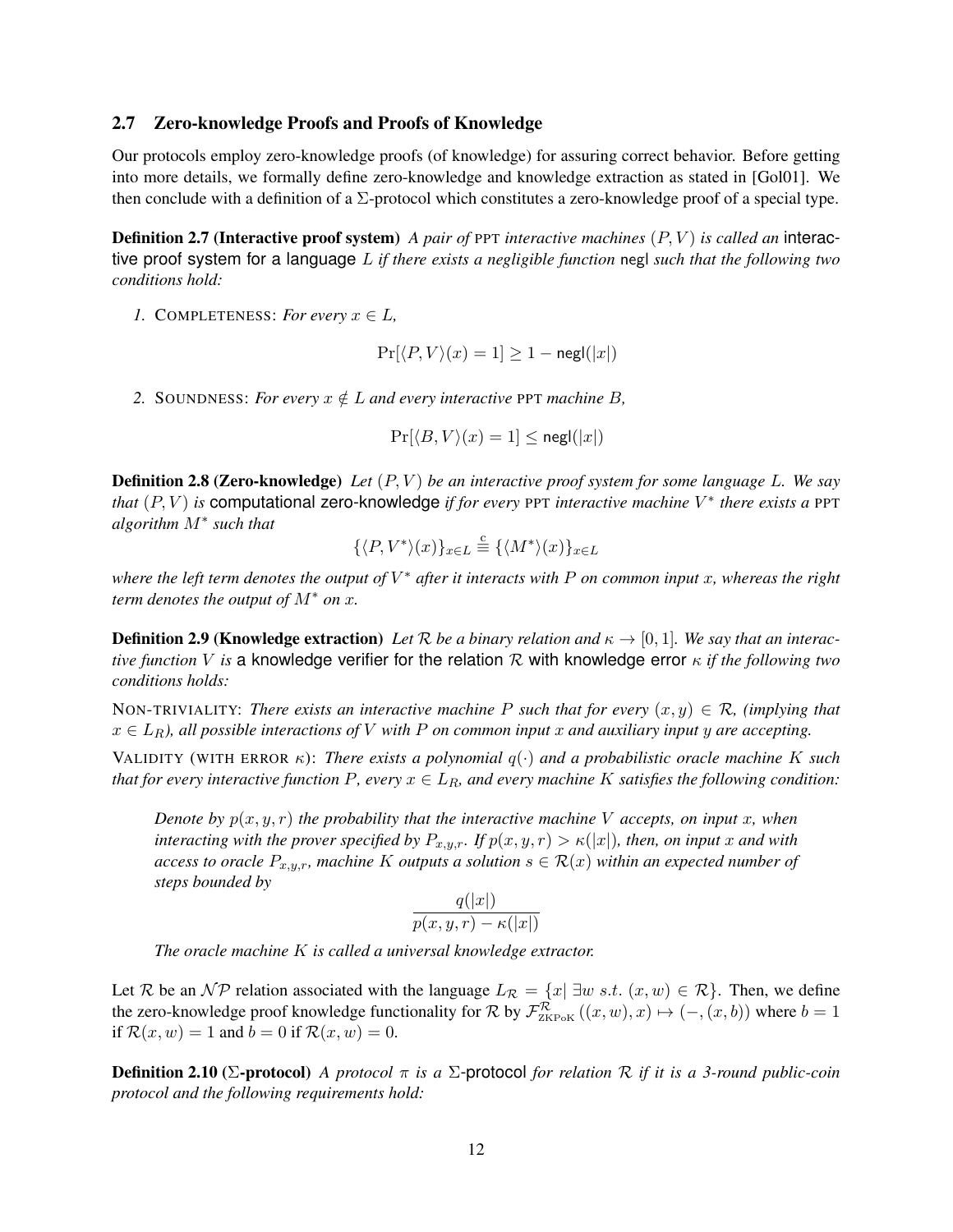- COMPLETENESS: *If* P and V follow the protocol on input x and private input w to P where  $(x, w) \in$ R*, then* V *always accepts.*
- SPECIAL SOUNDNESS: *There exists a polynomial-time algorithm* A *that given any* x *and any pair of accepting transcripts*  $(a, e, z)$ ,  $(a, e', z')$  *on input* x, where  $e \neq e'$ , *outputs* w *such that*  $(x, w) \in \mathcal{R}$ *.*
- SPECIAL HONEST-VERIFIER ZERO KNOWLEDGE: *There exists a* PPT *algorithm* M *such that*

$$
\left\{ \langle P(x, w), V(x, e) \rangle \right\}_{x \in L_R} \equiv \left\{ M(x, e) \right\}_{x \in L_R}
$$

*where*  $M(x, e)$  *denotes the output of* M *upon input* x and e, and  $\langle P(x, w), V(x, e) \rangle$  *denotes the output transcript of an execution between* P *and* V *, where* P *has input* (x, w)*,* V *has input* x*, and* V *'s random tape (determining its query) equals* e*.*

A generic, efficient technique that enables the transformation of any Σ-protocol into a zero-knowledge proof (of knowledge) can be found in [HL10]. This transformation requires an additional 5 (or 6 for a proof of knowledge) exponentiations.

Next, we describe the following standard  $\Sigma$ -protocols used in our constructions:

| Protocol                | Relation/Language                                                                                                                                 | Reference |
|-------------------------|---------------------------------------------------------------------------------------------------------------------------------------------------|-----------|
| $\pi_{\textnormal{DL}}$ | $\mathcal{R}_{\text{DL}} = \{((\mathbb{G}, q, g_1, g_2), x) \mid g_2 = g_1^x\}$                                                                   | [Sch89]   |
| $\pi_{\rm DH}$          | $\mathcal{R}_{\text{DH}} = \{((\mathbb{G}, q, g_1, g_2, g_3, g_4), x) \mid g_2 = g_1^x \wedge g_4 = g_3^x \}$                                     | [CP92]    |
| $\pi_{\rm NZ}$          | $L_{\rm NZ} = \{(\mathbb{G}, q, g, h, \langle \alpha, \beta \rangle) \mid \exists (m \neq 0, r) \text{ s.t. } \alpha = g^r, \ \beta = h^r g^m \}$ | [HN12]    |

All these proofs require constant round complexity and a constant number of exponentiations.

We further employ the following zero-knowledge proofs in our constructions:

1. A zero-knowledge proof  $\pi_{\text{ENC}}$  for the following language that is associated with a homomorphic encryption  $\Pi = (G, E, D)$  relative to a ciphertext group  $\mathbb C$  and group operation  $\cdot$ . Specifically, let  $C_i = [c_{i,1},...,c_{i,Q}]$  for  $i \in \{0,1\}$  and  $C' = [c'_1,...,c'_Q]$  be three vectors of Q ciphertexts each. We want to prove that  $C'$  is the "re-encryption" of the same messages encrypted in either  $C_0$  or  $C_1$ , or in other words, there exists an index  $i \in \{0, 1\}$  such that for all j,  $c'_j$  was obtained by multiplying  $c_{i,j}$  by a random encryption of 0. More formally,

$$
L_{\text{ENC}} = \left\{ (pk, C_0, C_1, C') | \exists (i, \{r_j\}_j) \text{ s.t. for all } j : c'_j = c_{i,j} \cdot E_{pk}(0; r_j) \right\}.
$$

In the proof the joint statement is a collection of three vectors, and the prover produces proofs that the third vector is a randomized version of either the first or the second vector. When using the El Gamal encryption, the proof boils down to proving that either  $C'/C_0$  or  $C'/C_1$  is a Diffie-Hellman tuple, (when division is computed component-wise). This enables us to extract the bit  $i$ , but not the entire witness for  $L_{\text{ENC}}$ . We note that this is sufficient for our purposes. We continue with our protocol,

**Protocol 1**  $(\pi_{\text{ENC}} - A \text{ Zero-Knowledge Proof for } L_{\text{ENC}}):$ 

- **Joint statement:** *The set*  $(\mathbb{G}, q, g, h, C_0, C_1, C')$  *for*  $pk = \langle \mathbb{G}, q, g, h \rangle$  *a public-key for El Gamal .*
- Auxiliary input for the prover: *An index i and a set*  $\{r_i\}_i$  *as in*  $L_{\text{ENC}}$ *.*
- The protocol:
	- *(a) Let* Q *denote the number of elements in each vector. Then the verifier picks random strings*  $r_{0,1}, \ldots, r_{0,Q}, r_{1,1}, \ldots, r_{1,Q} \leftarrow \mathbb{Z}_q$  and sends these values to the prover.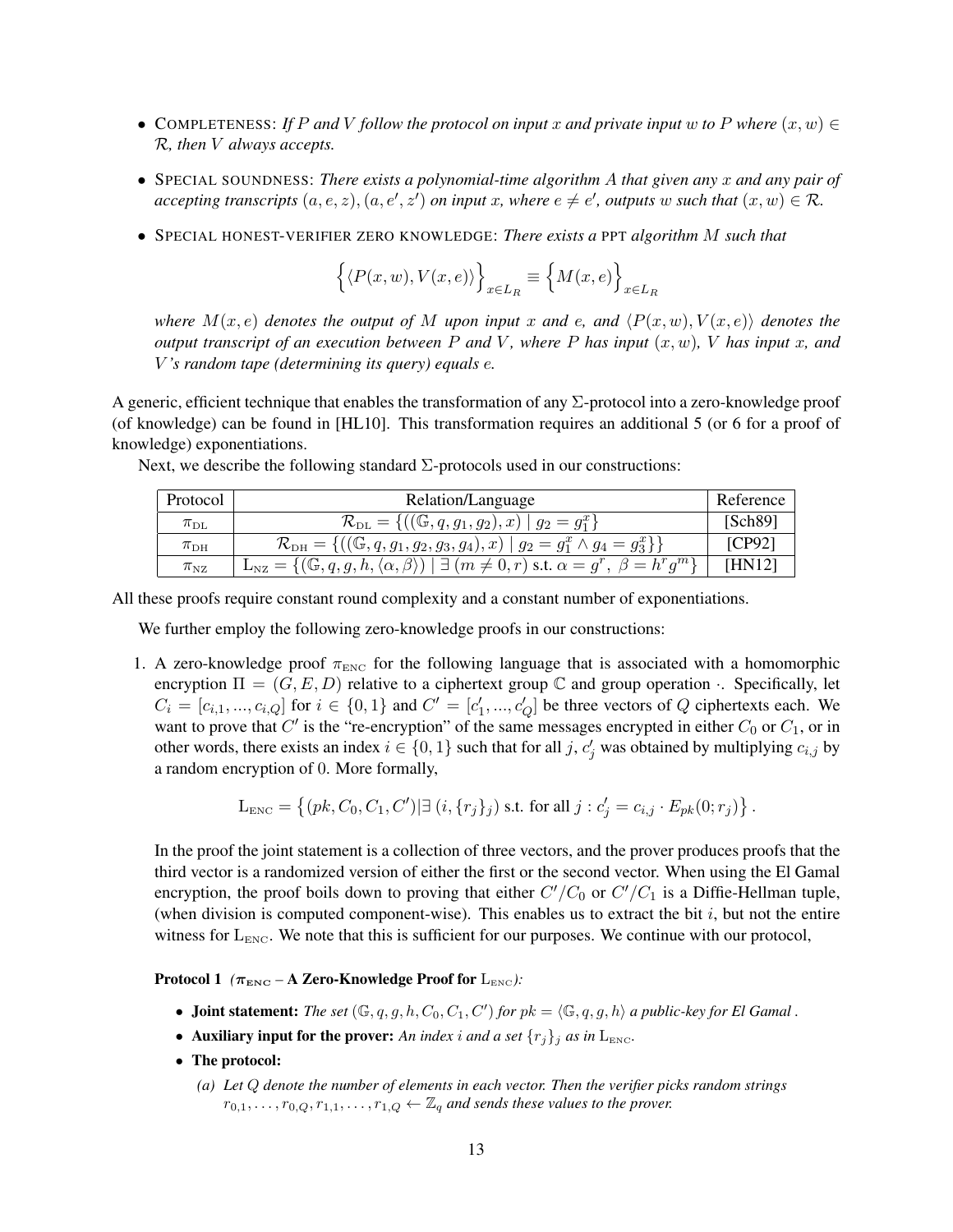- *(b)* Let  $C_i = [c_{i,1},...,c_{i,Q}]$  for  $i \in \{0,1\}$  and  $C' = [c'_1,...,c'_Q]$ . The parties compute the sets  $c_0 =$  $\prod_{j=1}^Q (c_{0,j} \cdot_{\mathbb{G}} (1/c'_j))^{r_{0,j}}$  and  $c_1 = \prod_{j=1}^Q (c_{1,j} \cdot_{\mathbb{G}} (1/c'_j))^{r_{1,j}}$ .
- *(c)* The prover performs a zero-knowledge proof of knowledge proving that either  $\langle pk, c_0 \rangle$  or  $\langle pk, c_1 \rangle$  is *a Diffie-Hellman tuple.*

Note that the first message sent by the verifier is not part of the challenge but used to reduce the size of the proven statement.

Proposition 2.1 *Assume that the DDH assumption holds relative to* G*. Then Protocol* 1 *is a statistical* zero-knowledge proof for  $L_{\text{ENC}}$  with perfect completeness and negligible soundness error. It is further *a proof of knowledge of the index* i *within the prover's witness.*

It is easy to verify that the verifier is always convinced by an honest prover. The combined argument for zero-knowledge can be derived from  $[CDS94]$ <sup>5</sup>. The fact that index i can be extracted is due to the proof of knowledge property of the Diffie-Hellman proof from Step 1c.

2. Let  $\Pi = (G, E, D)$  be a homomorphic encryption relative to a ciphertext group  $\mathbb C$  and group operation  $\cdot$ , and let  $C = \{c_{i,j}\}_{j,i}$  and  $C' = \{c'_{i,j}\}_{j,i}$  be two sets of encryptions, where  $j \in \{1, \ldots, Q\}$  and  $i \in \{0, 1\}$ . Then we consider a zero-knowledge proof of knowledge  $\pi_{\text{PERM}}$  for proving that C and C' correspond to the same decryption vector up to some permutation. Meaning that,

$$
\mathcal{R}_{\text{PERM}} = \left\{ \left( pk, C, C' \right), \left( \pi, \{ r_{j,i} \}_{j,i} \right) | \forall i, j, \{ c_{j,i} = c'_{\pi(j),i} \cdot E_{pk}(0; r_{j,i}) \}_j \right\}
$$

where  $\pi$  is a one-to-one mapping over the elements  $\{1, \ldots, Q\}$ . Specifically, we prove that C' is obtained from  $C$  by randomizing all the ciphertexts and permuting their indices. We require that the same permutation is applied for both vectors.

The problem in which a single a vector of ciphertexts is randomized and permuted is defined by

$$
\mathcal{R}^1_{\text{PERM}} = \left\{ \left( pk, (c_1, \ldots, c_Q), (\tilde{c}_1, \ldots, \tilde{c}_Q) \right), \\ \left( \pi, (r_1, \ldots, r_Q) \right) \middle| \forall i, j, \tilde{c}_j = c_{\pi(j)} \cdot E_{pk}(0; r_j) \right\}.
$$

and has been widely studied in the literature. The state-of-the-art protocol is in [BG12]. In this work, we will use a simpler and slightly less efficient (but still good for our purposes) protocol by Groth and Lu [GL07]. They presented an efficient zero-knowledge proof of knowledge  $\pi_{\text{PERM}}^1$  for  $\mathcal{R}_{\text{PERM}}^1$ with linear computation and communication complexity, and constant number of rounds. The reason we use a slightly less efficient protocol is due to the fact that it is easy to show that this proof is applicable to the case where the same permutation is applied to more than one vector of ciphertexts (as we require), and because it can be applied to the El Gamal encryption scheme.

<sup>&</sup>lt;sup>5</sup>This proof is a simple extension of the standard proof for  $\mathcal{R}_{\text{DH}}$  using a general technique. In particular, the prover separates the challenge c it is given by the verifier into two values;  $c_1$  and  $c_2$  such that  $c = c_1 \oplus c_2$ . Assume w.l.o.g. that it does not have a witness for the first statement, then it always chooses  $c_1$  in which it knows how to complete the proof (similarly to what the simulator for  $\pi_{\text{DH}}$  does), and uses its witness for the other statement to complete the second proof on a given challenge  $c_2$ . Note that the verifier cannot distinguish whether the prover knows the first or the second witness. See [CDS94] for more details.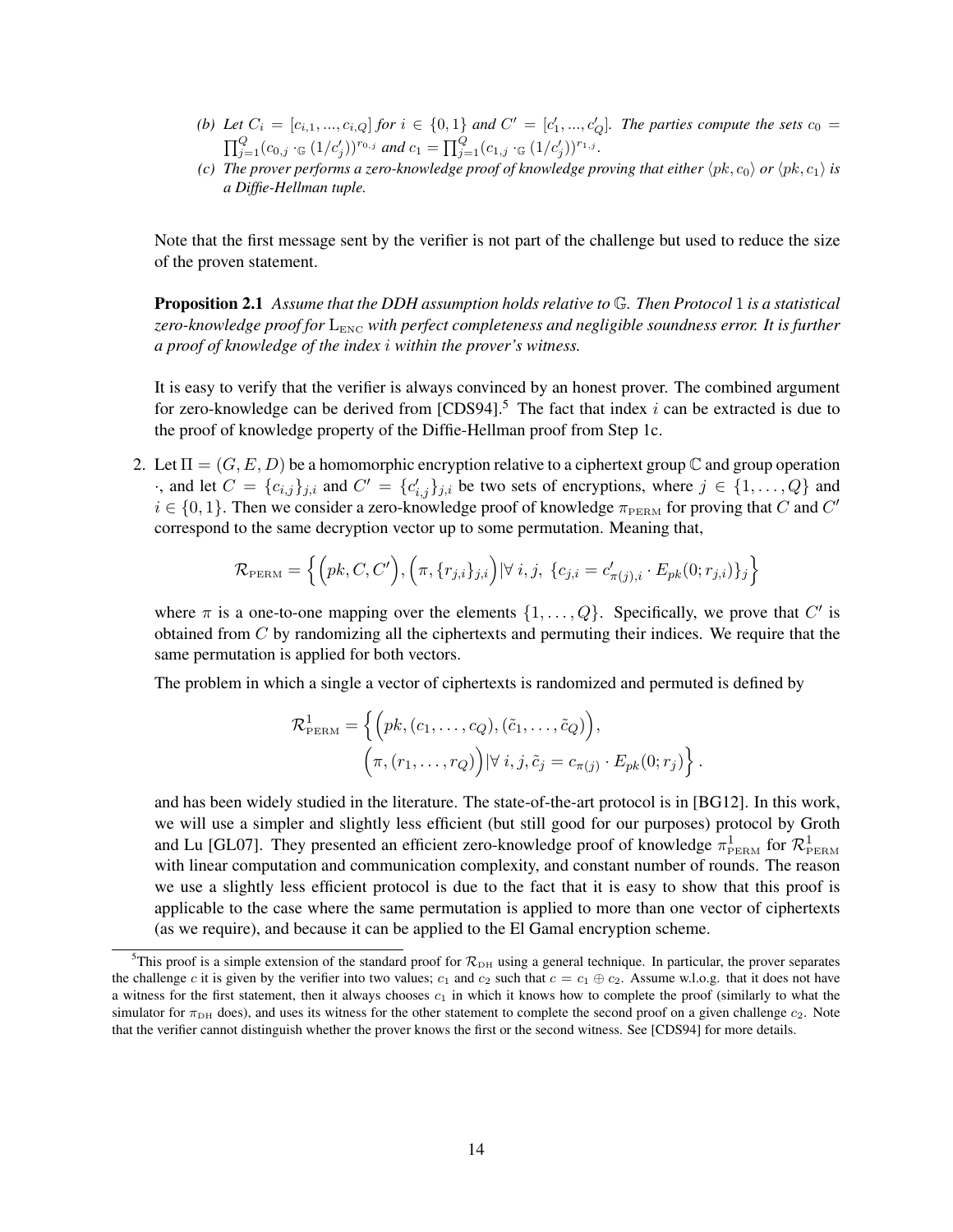### 3 Secure Text Search with One-Sided Simulatability

The pattern matching problem is defined as follows: given a binary text T of length  $\ell$  and a binary pattern p of length m, find all the locations in the text where pattern  $p$  appears in the text. Stated differently, for every  $i = 1, \ldots, \ell - m + 1$ , let  $T_i$  be the substring of length m that begins at the *i*th position in T. Then, the basic problem of pattern matching is to return the set  $\{i \mid T_i = p\}$ . Formally, we consider the functionality  $\mathcal{F}_{PM}$ defined by

$$
((p,\ell),(T,m)) \mapsto \begin{cases} (\{i \mid T_i = p_1 \dots p_m\}, -) & \text{if } |p| = m \text{ and } |T| = \ell \\ (|T|, |p|) & \text{otherwise} \end{cases}
$$

where  $T_i$  is defined as above.

Note that  $P_2$ , which holds the text, learns nothing about the pattern held by  $P_1$ , whereas the only information that  $P_1$  learns about the text is the locations where its pattern matches. As discussed in the introduction, this problem has been intensively studied and can be solved optimally in an insecure environment in time that is linear in length of the text and the number of occurrences.

### 3.1 Secure Text Search against Honest-But-Curious Adversaries

In this section we present an algorithm for secure text search that is secure in the presence of honest-butcurious adversaries. Our protocol employs the properties of homomorphic encryption to compute the sum of the differences between the pattern and the text. Informally, party  $P_1$  computes a matrix  $\Phi$  of size  $2 \times m$ that includes an encryption of zero in the position  $(i, j)$  if  $p_j = i$ , and an encryption of one otherwise. Given  $\Phi$ , party  $P_2$  creates a new encryption  $e_k$  for every text location k that corresponds to the inner product of the encryptions at locations  $(t_{k+j-1}, j)$  for all  $j \in \{1, \ldots, m\}$ . By definition,  $e_k$  encrypts the Hamming distance between p and  $T_k$ . Therefore, if p matches  $T_k$ ,  $e_k$  is a random encryption of zero. Figure 1 illustrates the approach schematically and Protocol  $\pi_{\text{SIMPLE}}$  introduces it formally.



Figure 1: Text search in the honest-but-curious setting

### Protocol 2 (π<sub>SIMPLE</sub> – Honest-But-Curious Secure Text Search)

- Inputs: The input of  $P_1$  is a binary search string  $p = p_1, \ldots, p_m$  and  $\ell$ , whereas  $P_2$ 's input is a binary text *string*  $T = t_1, \ldots, t_\ell$  *and*  $m$ .
- Conventions: *The parties jointly agree on a group* G *of prime order* q *and a generator* g *for the El Gamal encryption. Party*  $P_1$  *generates a key pair*  $(pk, sk) \leftarrow G(1^n)$  *and publishes pk. Finally, unless written differently,*  $j \in \{1, \ldots, m\}$  and  $i \in \{0, 1\}$ .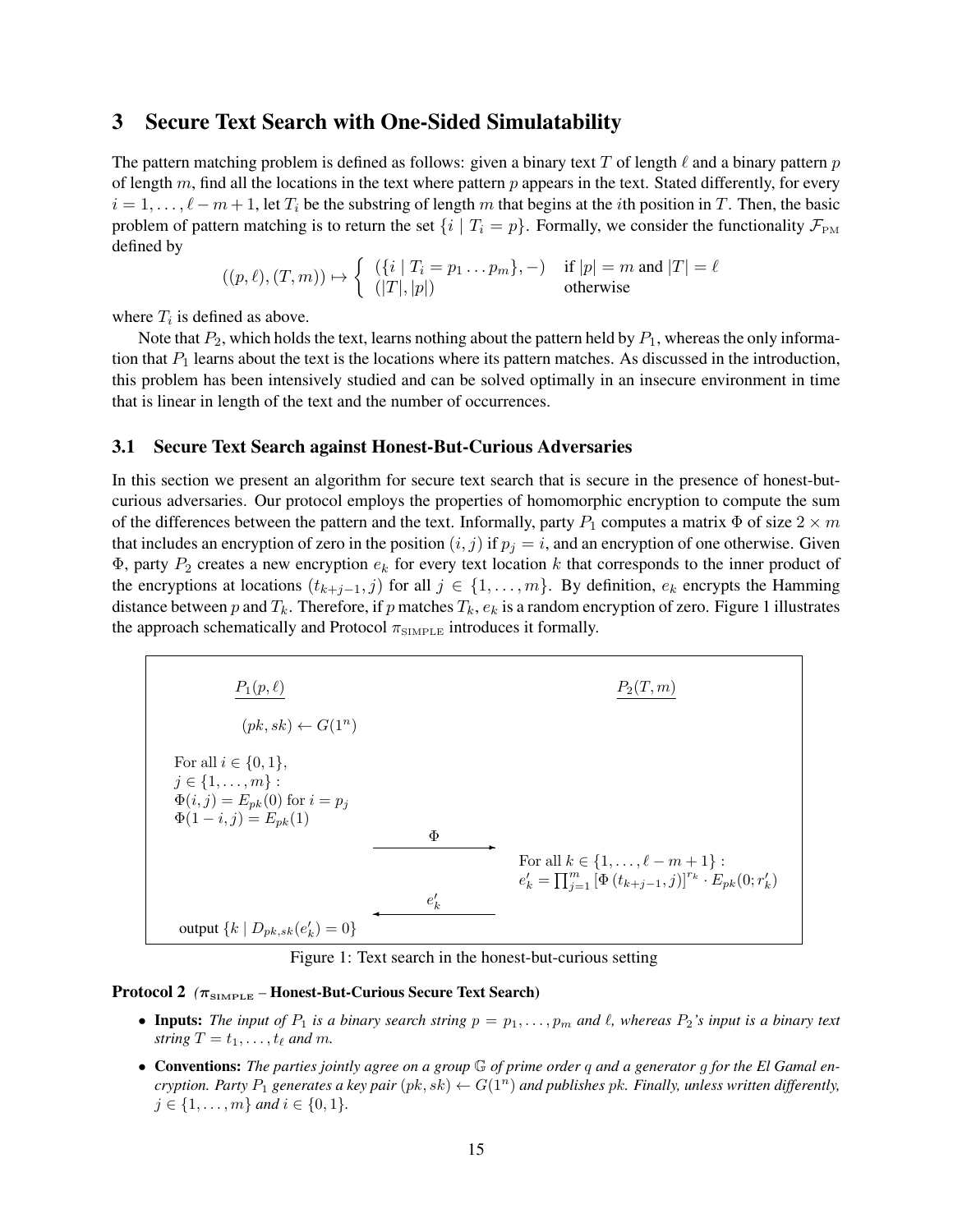- The protocol:
	- *1.* **Encryption of pattern.** *Party*  $P_1$  *builds*  $a$  2  $\times$  *m matrix* of *ciphertexts*  $\Phi$  *defined by,*

$$
\Phi(i,j) = \begin{cases} E_{pk}(0) & p_j = i \\ E_{pk}(1) & otherwise \end{cases}
$$

*The matrix*  $\Phi$  *is sent to party*  $P_2$ *.* 

*2.* **Scanning of text.** *For each offset*  $k \in \{1, \ldots, \ell - m + 1\}$ *, P<sub>2</sub> computes* 

$$
e_k = \prod_{j=1}^m \Phi(t_{k+j-1}, j)
$$

*Note that for each offset* k, it holds that  $T_k$  *matches pattern* p *if and only if*  $e_k = E_{pk}(0)$ *.* 

- *3.* Masking of terms. *Due to the fact that the decryption of* e<sup>k</sup> *reveals the number of matched elements at text location* k, party  $P_2$  masks this result through scalar multiplication. In particular,  $P_2$  sends the set  ${e'_k = (e_k)^{r_k} \cdot E_{pk}(0; r'_k)}_k$  *where*  $r_k, r'_k$  *are random strings chosen independently from*  $\mathbb{Z}_q$  *for each k.*
- 4. **Obtaining result.**  $P_1$  *uses sk to decrypt the values of*  $e'_k$  *and outputs*

$$
\{k\mid D_{pk,sk}(e_k')=0\}.
$$

Clearly, if both parties are honest then  $P_1$  outputs a correct set of indexes with overwhelming probability (an error may occur with negligible probability if  $(e_k)^r$  is an encryption of zero even though  $e_k$  is not). We now state the following theorem,

**Theorem 3.1** *Assume that the DDH assumption holds relative to G. Then Protocol*  $\pi_{\text{SIMPLE}}$  *securely computes*  $\mathcal{F}_{\text{PM}}$  *in the presence of honest-but-curious adversaries.* 

In case  $P_1$  is corrupted, statistical security is obtained by sending an encryption of zero for the matched text locations, and an encryption of a random element in  $\mathbb{Z}_q$  for all other locations. In case  $P_2$  is corrupted, security is obtained via a reduction to the IND-CPA security of  $(G, E, D)$  by simply defining a simulator that sends encryptions of zero. The formal proof is straightforward and is therefore omitted.

**One-sided simulation security.** We point out that if party  $P_1$  proves that it computed matrix  $\Phi$  correctly, then we can also guarantee full simulation with respect to a corrupted  $P_1$ . This can be achieved by having  $P_1$  prove, using the zero-knowledge proof of knowledge  $\pi_{\text{PERM}}$  (cf. Section 2.7), that for every j the pair  $\Phi(0, j), \Phi(1, j)$  is a permuted pair of the ciphertexts  $E_{pk}(0), E_{pk}(1)$ . In addition, we add two checks in the protocol where the parties verify whether the vectors sizes received from the other party are consistent with the lengths  $\ell$  and  $m$ ,  $P_1$  and  $P_2$  are given respectively.

Constructing a simulator for the case of a corrupted  $P_2$  is more challenging since the protocol does not guarantee that  $P_2$  computes  $\{e'_k\}_k$  relative to a well defined binary string T. In particular,  $P_2$  may compute every ciphertext  $e'_{k}$  using a different m bits string. We are not aware any alternative for proving consistency relative to  $P_2$ 's behaviour, rather than using generic zero-knowledge proofs of knowledge which do not provide an efficient approach. Therefore, we only consider privacy for this case. Let  $\pi'_{\text{SIMPLE}}$  denote the modified version of  $\pi_{\text{SIMPLE}}$  with the additional zero-knowledge proof of knowledge  $\pi_{\text{PERM}}$  used by  $P_1$ . We conclude with the following claim,

**Theorem 3.2** Assume that the DDH assumption holds relative to  $\mathbb{G}$ . Then Protocol  $\pi'_{\text{SIMPLE}}$  securely com*putes*  $\mathcal{F}_{PM}$  *with one-sided simulation.*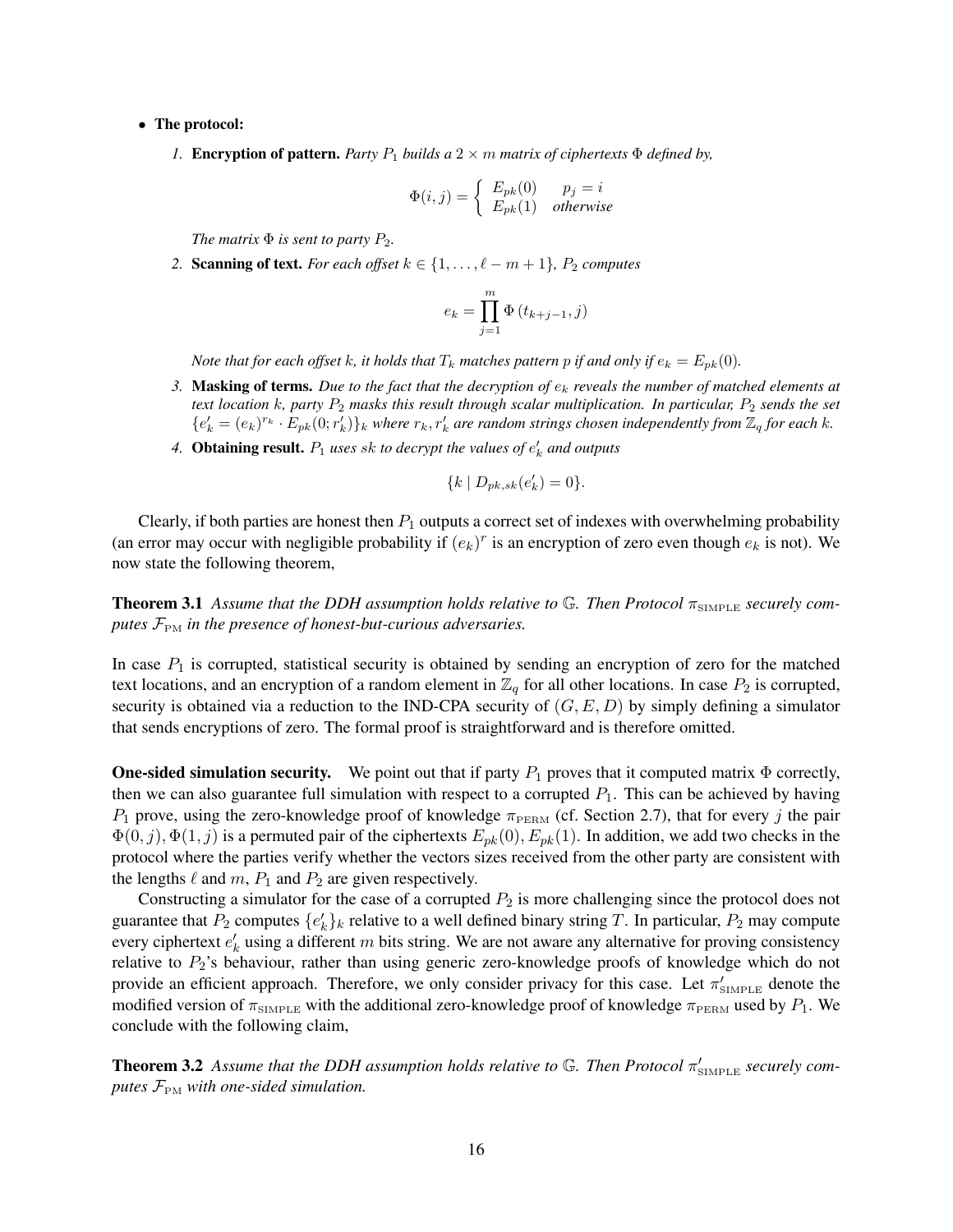**Proof Sketch:** Assume  $P_1$  is malicious. Then we define a simulator S that plays the role of  $P_2$  and builds a view for  $P_1$  that is (computationally) indistinguishable from the view of the real protocol without knowing the real input text held by  $P_2$ . The crucial point is that at the end of Step 1 (which in  $\pi'_{\text{SIMPLE}}$  includes also the zero-knowledge proof of knowledge  $\pi_{\text{PERM}}$ ), the simulator can learn the input of  $P_1$  by extracting it from  $\pi_{\text{PERM}}$ . At this point the simulator is also given the output of the protocol by the trusted party, i.e. S knows in which locations of the input text of  $P_2$  the pattern appears. S then chooses a text  $T'$  which contains the pattern in the exact same locations but is otherwise an arbitrary string  $p' \neq p$ . It then runs the rest of the protocol using T'. It is easy to verify that the view of  $P_1$  produced by S is statistically close to the real view.

In case  $P_2$  is corrupted, the privacy of  $P_1$  follows from the IND-CPA security of El Gamal and the zero-knowledge property of  $\pi_{\text{PERM}}$ . Specifically, the simulator sends encryptions of zero and invokes the simulator for  $\pi_{\text{PERM}}$  for proving the correctness of  $\Phi$ .

We remark that protocol  $\pi'_{\text{SIMPLE}}$  takes a different approach than the one-sided simulatable protocol of [HL08], that computes the pattern matching functionality using oblivious PRF evaluation. One advantage of our protocol is that it can be easily extended for handling generalizations of the basic pattern matching problem (as shown in Section 3.2). This does not seem to be the case for the [HL08] protocol since the PRF evaluations of two strings that their Hamming distance is small yield two strings that look independent. Furthermore, in order to evaluate the PRF the [HL08] protocol requires  $\ell$  OT evaluations. This overhead implies that both parties must compute  $O(\ell)$  exponentiations.

**Efficiency.** We first note that the protocol  $\pi'_{\text{SIMPLE}}$  is constant round. The overall communication cost is  $O(m + \ell)$  group elements, whereas the computation cost is  $O(m + \ell)$  modular exponentiations and  $(m\ell)$ multiplications, as  $P_2$  computes the multiplication of m ciphertexts (component-wise) for each text location. The additional cost of  $\pi_{\text{PERM}}$  is linear in the length of the pattern.

### 3.2 Generalizations of the Pattern Matching Problem

In this section we study three generalizations of the classic pattern matching problem, to other problems of practical interest. We show how to modify our solution from the prior section to solve these problems.

Approximate text search. In approximate matching, one defines a distance metric between the strings and finds all the text locations where the pattern matches the text by a pre-specified distance. Namely, an additional public parameter  $\rho$  which determines the number of differences that can be tolerated, is introduced (where a difference is defined by the specified metric). The most natural metric is the *Hamming distance* that counts the number of mismatches between two strings. Specifically,  $P_1$  learns all the text locations in which the Hamming distance between the pattern and the substring at these text locations is smaller equal to  $\rho$ . More formally, we consider the functionality for approximate text search  $\mathcal{F}_{APM}$  that is defined by

$$
((p,\ell,\rho),(T,m,\rho')) \mapsto \left\{ \begin{array}{ll} (\{i \mid d(T_i,(p_1,\ldots,p_m)) \leq \rho\},-) & \textrm{ if } |p|=m, |T|=\ell \textrm{ and } \rho=\rho'\\ (|T|,|p|) & \textrm{ otherwise} \end{array} \right.
$$

where  $d(x, y)$  denotes the Hamming distance of two binary strings x and y of the same length, and  $T_i$ is the substring of length  $m$ . The best algorithm for solving text search with mismatches in an insecure environment is the solution by Amir et al. [ALP00] who introduced a solution whose time complexity is  $O(\ell \sqrt{\rho \log \rho})$ . We show that a simple modification to our protocol yields a protocol that computes this functionality as well. Upon completing its computations and before masking the terms as in Step 3 of  $\pi'_{\text{SIMPLE}}$  and condition that  $\rho = \rho'$ , party  $P_2$  produces  $\rho+1$  ciphertexts from each ciphertext  $e_k$  by subtracting from its plaintext all values between  $[0, ..., \rho]$ . Finally, it masks and rerandomizes these ciphertexts and randomly shuffles the result. Denote this modified protocol by  $\pi_{APM}$ .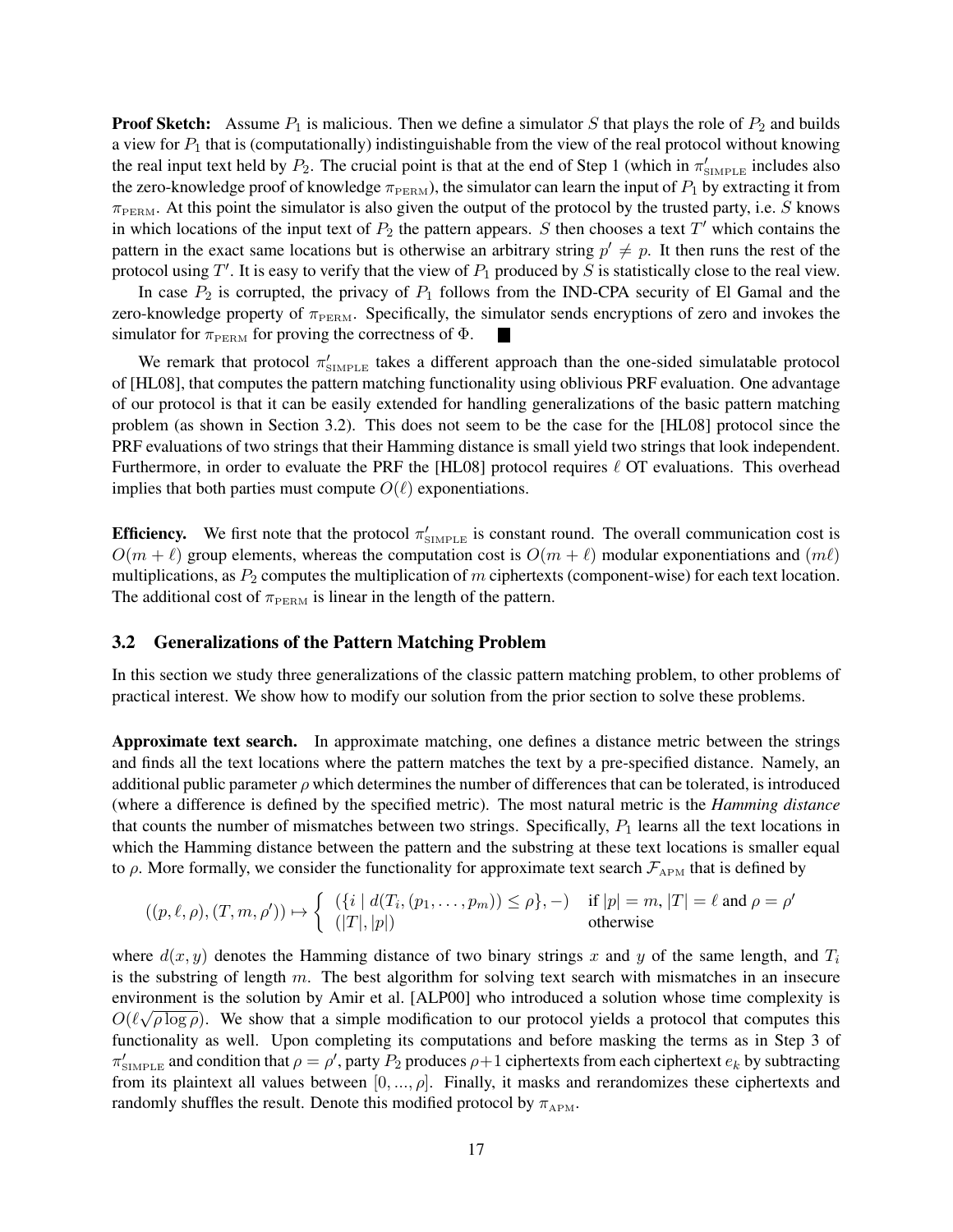Then simulation for a corrupted  $P_1$  is not changed as now, the simulator receives from the trusted party all the text locations where the pattern matches with at most  $\rho$  mismatches. The proof for the case that  $P_2$  is corrupted follows from above. Then it holds that

**Theorem 3.3** Assume that the DDH assumption holds relative to  $\mathbb{G}$ . Then Protocol  $\pi_{APM}$  securely computes  $\mathcal{F}_{\text{APM}}$  *with one-sided simulation.* 

Note that both the computation and communication complexity are  $O(m\ell)$ . Specifically, the overhead of  $P_2$  is dominated by  $O(m\ell)$  multiplications and  $O(m + \ell)$  exponentiations.

Text search with wildcards. This variant was developed with the aim to introduce improved algorithms for approximate text search. Here, a wildcard symbol is introduced in the pattern, so that it matches against any character when compering against the text. In an insecure setting, this problem can be solved in time that is linear in the lengths of the text and pattern, and the number of occurrences [RI07]. We note that in protocol  $\pi'_{\text{SIMPLE}}$ , a wildcard can be introduced by having  $P_1$  send two encryptions of zero instead of a pair of encryptions of zero and one. By doing so, we ensure that regardless of the text bit,  $P_2$  will not count it as a mismatch. Denote this modified protocol by  $\pi_{\text{WC}}$ , then it holds that

**Theorem 3.4** *Assume that the DDH assumption holds relative to*  $\mathbb{G}$ *. Then Protocol*  $\pi_{\text{WC}}$  *securely computes the pattern matching problem with wildcards with one-sided simulation.*

The security proof is as above except that  $P_1$  uses a slightly different proof of knowledge. In particular, it proves the statement that for every j, the pair  $\{\Phi(0, j), \Phi(1, j)\}$  is either a permuted pair of the encryptions  ${E_{pk}(0), E_{pk}(1)}$  or it corresponds to a pair of zero encryptions. The number of exponentiations required from  $P_2$  is  $O(m\ell)$  and the communication is  $O(m + \ell)$  group elements.

**Larger alphabets.** Recalling that protocol  $\pi'_{\text{SIMPLE}}$  compares binary strings and computes the pattern matching functionality for the binary alphabet. However, in some scenarios the pattern and the text are defined over a larger alphabet  $\Sigma$ , (e.g., when searching in a DNA database the alphabet is of size four.)

When T and p are drawn from a  $|\Sigma|$ -ary alphabet, protocol  $\pi_{\text{SIMPLE}}$  can be extended to this case, where  $\Phi$  is a  $q \times m$  matrix. In this case,  $P_1$  must prove that each row of  $\Phi$  is a permutation of a vector of q elements of the form  $\{E_{pk}(0), E_{pk}(1), \ldots, E_{pk}(1)\}$ , using  $\pi_{PERM}$ . With a single encryption of zero and  $q - 1$  encryptions of one. The size of the alphabet appears as a multiplicative cost for both the computation and communication measures. The security proof is not appreciably different from the binary case.

# 4 Secure Oblivious Automata Evaluation

In this section we present a secure protocol for oblivious automata evaluation in the presence of malicious adversaries. In this functionality  $P_1$  inputs a description of an automaton  $\Gamma = (Q, \Sigma, \Delta, q_0, F)$ , and  $P_2$ inputs a string t. The result of the protocol is that  $P_1$  receives  $\Gamma(t)$ , while  $P_2$  learns nothing. Formally, we define this problem via the functionality

$$
\mathcal{F}_{\text{AUTO}} : (\Gamma = (Q, \Sigma, \Delta, q_0, F), (t, |Q|, |F|)) \mapsto \left\{ \begin{array}{ll} ((\text{accept}, |t|), -) & \text{if } \Gamma(t) \in F \\ ((\text{no-accept}, |t|), -) & \text{otherwise} \end{array} \right.
$$

where  $\Gamma(t)$  denotes the final state in the evaluation of  $\Gamma$  on t. The reason we require from the party who holds Γ to learn the outcome and not the other way around, is due to employing this protocol in our main construction for computing text search. There, the party with the pattern designs an automaton for its specific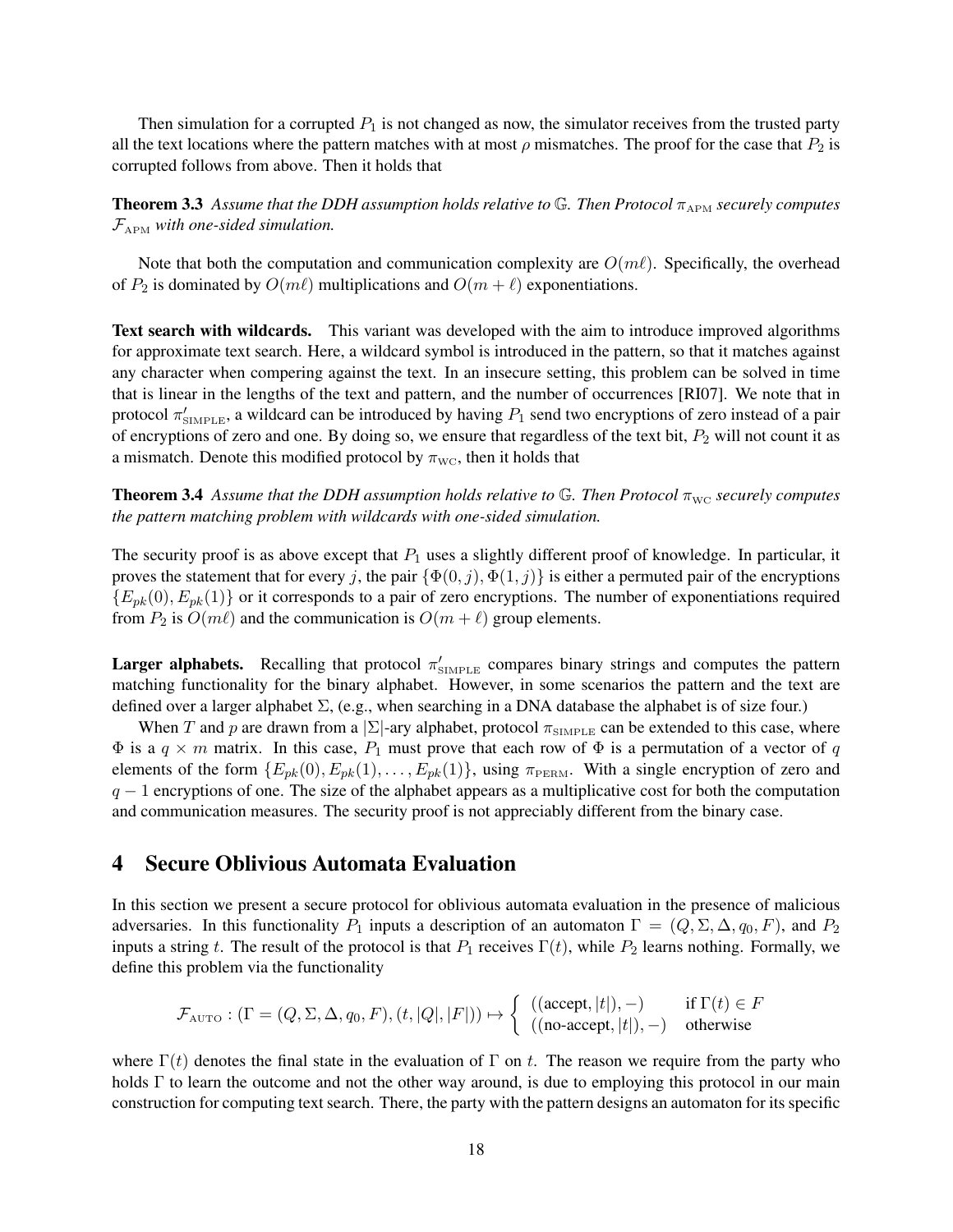|             |                         |                 | Fail    | $\Gamma(q_i, j)$ |                  |  |  |
|-------------|-------------------------|-----------------|---------|------------------|------------------|--|--|
| State       | Prefix                  | $\Upsilon(q_i)$ | State   | $j=0$            | $j=1$            |  |  |
|             |                         |                 |         |                  |                  |  |  |
| $q_1$       |                         |                 | $q_1$   | $q_1$            | $q_2$            |  |  |
| $q_2$       | 1                       |                 | $q_1$   | $\Gamma(q_1,0)$  | $q_3$            |  |  |
| $q_3$       | 11                      | $\mathbf{1}$    | $q_2$   | 94               | $\Gamma(q_2,1)$  |  |  |
| $q_4$       | 110                     |                 | $q_1$   | $q_5$            | $\Gamma(q_1,1)$  |  |  |
| $q_5$       | 1100                    |                 | $q_1$   | $q_6$            | $\Gamma(q_1,1)$  |  |  |
| $q_6$       | 11000                   |                 | $q_1$   | $\Gamma(q_1,0)$  | $q_7$            |  |  |
| $q_7$       | 110001                  | $\mathbf{1}$    | $q_{2}$ | $\Gamma(q_2,0)$  | $\mathfrak{q}_8$ |  |  |
| $q_{\rm 8}$ | 1100011                 | 11              | $q_3$   | $q_9$            | $\Gamma(q_3,1)$  |  |  |
| $q_{\rm 9}$ | 11000110                | 110             | $q_4$   | 910              | $\Gamma(q_4,1)$  |  |  |
| $q_{10}$    | 110001100               | 1100            | $q_5$   | $\Gamma(q_5,0)$  | $q_{11}$         |  |  |
| $q_{11}$    | 1100011001              | $\mathbf{1}$    | $q_2$   | $\Gamma(q_2,0)$  | $\Gamma(q_2,1)$  |  |  |
|             |                         |                 |         |                  |                  |  |  |
|             |                         |                 |         |                  |                  |  |  |
|             |                         |                 |         |                  |                  |  |  |
|             |                         |                 |         |                  |                  |  |  |
|             |                         |                 |         |                  |                  |  |  |
|             | $\overline{\mathbf{3}}$ |                 |         |                  |                  |  |  |
|             | Ò<br>$\overline{2}$     |                 |         |                  |                  |  |  |
|             |                         |                 |         |                  |                  |  |  |
|             |                         | 5               |         | $\mathbf{a}$     |                  |  |  |
|             |                         |                 |         |                  |                  |  |  |
|             |                         |                 |         |                  |                  |  |  |
|             |                         |                 |         |                  |                  |  |  |
|             | 0                       |                 |         |                  | $\circ$          |  |  |
|             |                         |                 | 6       |                  |                  |  |  |
|             | Ò                       |                 |         | O                |                  |  |  |
|             |                         |                 |         |                  |                  |  |  |
|             |                         |                 |         |                  |                  |  |  |
|             |                         |                 | 0       |                  |                  |  |  |

Figure 2: Construction of determinized KMP automata for pattern 1100011001

input and should learn outcome of the its automaton evaluation on the text. In order to enable  $P_2$  to learn the outcome a simple modification is required in the last step of our protocol.

W.l.o.g., we consider the following simplifying assumptions. First, we assume that  $\Sigma = \{0, 1\}$  (our construction can be proven for any fixed alphabet), and that the transition table is complete, where there exists a transition at each state for every input  $\sigma \in \Sigma$ . To simplify the description, we assume that each row is described using three columns: the current state denoted by **column**  $\epsilon$ , the next state in case of reading a zero denoted by column 0, and the next state in case of reading a one denoted by column 1. So that each bit has its own column and the overall number of rows is now  $|Q|$ . We furthermore assume that the names of the states  $\{q_0, q_1, \ldots, q_{|Q|-1}\}$  are the integers taken from  $\{1, \ldots, |Q|\}$  respectively (i.e., the initial state is labeled 1). Finally, we assume that  $|Q|$  and  $|F|$  are public (for  $|F|$  the number of states in F). For the sake of generality we note that keeping  $|F|$  private can be easily dealt by having  $P_1$  send a vector of  $|Q|$ encryptions for which the *i*th encryption is a zero encryption only if  $q_i \notin F$ . Otherwise, it is an encryption of  $q_i$  (this can be verified using a simple zero-knowledge proof).

Recall that our starting point is the protocol from [TPKC07]. Their idea is to have the parties share the current machine state, such that by the end of the kth iteration the party with the automaton knows a random string  $r_k$ , whereas the party with the input for the automaton learns  $q_k + r_k$ . The parties complete each iteration by running an oblivious transfer in which the next state is now shared between them. The fact that the parties are honest-but-curious significantly simplifies their construction. Unfortunately, we cannot see any natural way to extend their technique to the malicious adversary case (even when using oblivious transfer that is resilient to malicious attacks). Coping with such behavior is much more challenging. First due to the requirement that the automaton must be valid (according to some specifications described in Section 5). Furthermore, the parties' inputs to the oblivious transfers must be consistent. In this paper we take a different approach to obtain security against malicious adversaries.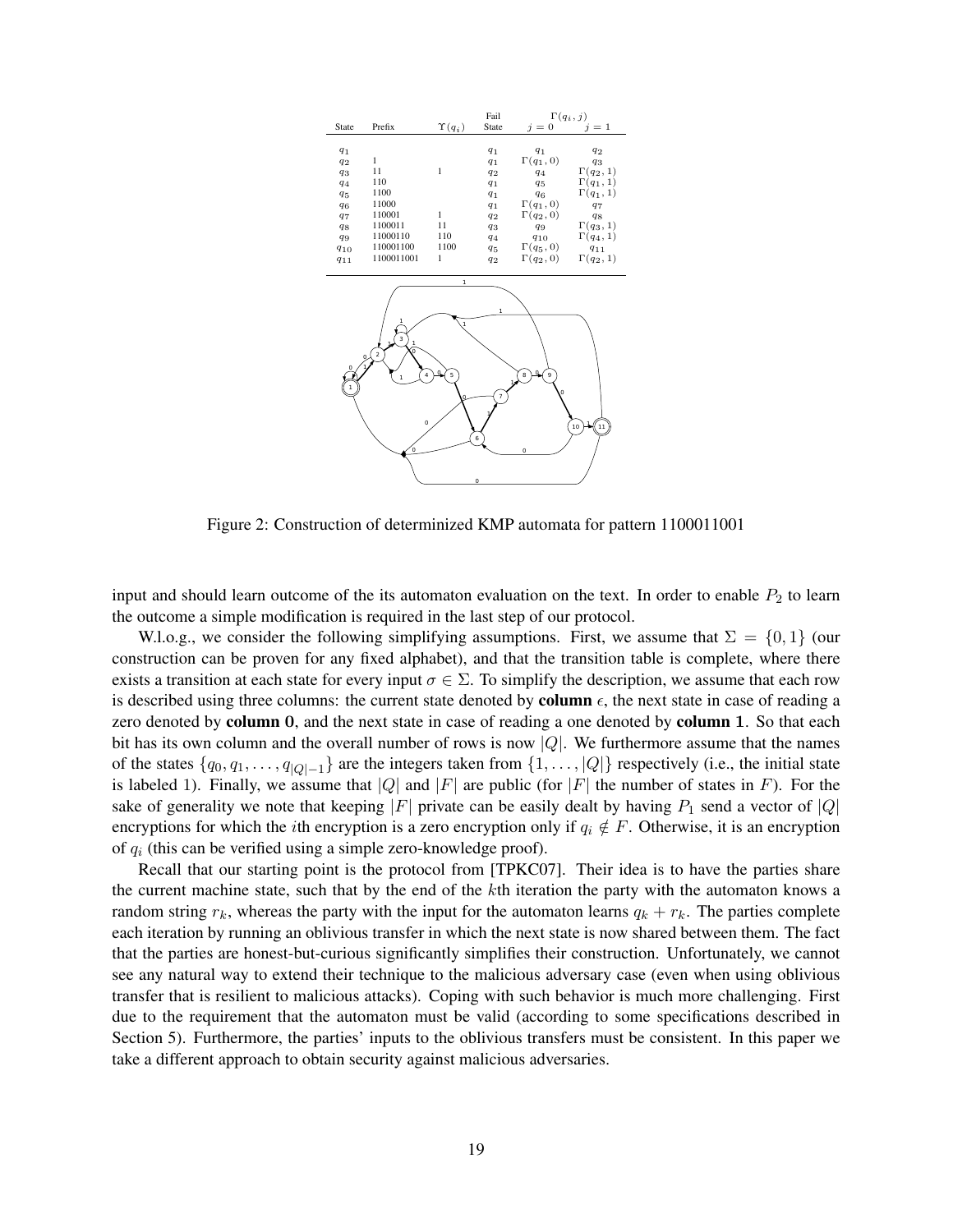A high level description. We begin by briefly motivating our construction; see Figure 3 as well. At the beginning of the protocol  $P_1$  and  $P_2$  jointly generate a public-key  $(G, E, D)$  for the threshold El Gamal encryption scheme (denoted by the sub-protocol  $\pi_{\text{KEY}}$ ). Next, party  $P_1$  encrypts its transition table  $\Delta$  and the set of accepting states  $F$ , and sends it to  $P_2$ . Note that this immediately allows  $P_2$  to find the encryption of the next state  $c_{\Delta(1,t_1)} = \Delta(1,t_1)$ , by selecting it from the encrypted matrix (since it can identify the encrypted next state associated with the specific state and bit).  $P_2$  re-randomizes this encryption and shows it to  $P_1$ . The protocol continues in this fashion for  $\ell$  iterations (the length of the text).<sup>6</sup>

Assume that at the outset of each iteration  $i$  the parties know an encryption of the current state and their goal is to find an encryption of the next state.  $P_2$  selects from the matrix the encrypted column that corresponds to the next state according to its input  $t_i$  (as it only knows an encryption of the current state). Then, using the homomorphic properties of El Gamal the parties obliviously select the correct next state; this stage involves the following computations. Let  $c_{\Delta(1,t_{\xi}-1)}$  denote an encryption of the current state after the partial automaton evaluation  $\Delta(1, t_1, \ldots, t_{\xi-1})$ . Then the parties compute first the set  $C = \{c_{\Delta(1,\xi-1)}\cdot G$  $E_{pk}(g^{q_j-1};0)$  where only one ciphertext in this set will be an encryption of 0, indicating the position of the current state. In order to learn the encryption of the next state, the parties have to randomly permute the transition table and mask column  $C$ , so that when being decrypted it will not reveal any useful information about the secret inputs of the parties. The protocol concludes by the parties jointly checking if the encrypted state that is produced within the final iteration is in the encrypted list of accepting states.

More specifically, there are several technical challenges in constructing such a secure protocol. In particular the identification of the next encrypted state without leaking additional information requires a couple of rounds of interaction between the parties in which they mask and permute the ciphertext vector containing all possible states, in order to "destroy any link" between their input and the next encrypted state. Moreover, in order to protect against malicious behavior, zero-knowledge proofs are included at each step to make sure the parties behave according to the protocol specifications.

We are now ready to present a formal description of our protocol.

### Protocol 3  $(\pi_{\text{AUTO}} - \text{Secure Oblivious Automata Evaluation})$

- **Inputs:** *The input of*  $P_1$  *is a description of an automaton*  $\Gamma = (Q, \{0, 1\}, \Delta, q_0, F)$ *, and the input of*  $P_2$  *is a binary string*  $t = t_1, \ldots, t_\ell$ .
- Auxiliary Inputs:  $|Q|$  *and*  $|F|$  *for*  $P_2$  *and the security parameter*  $1^n$  *for both.*
- Conventions: *We assume that the parties jointly agree on a group* G *of prime order* q *and a generator* g *for the threshold El Gamal encryption scheme. Both parties check every received ciphertext for validity, and abort if an invalid ciphertext is received.*

*We further assume that the description of the automaton does not include unreachable states.*

*Finally, unless written differently,*  $j \in \{1, ..., |Q|\}$  *and*  $i \in \{0, 1\}$ *.* 

- The protocol:
	- *1.* El Gamal key setup: *The parties engage in an execution of protocol*  $\pi_{\text{KEY}}$  *and generate a public key pk and two shares*  $x_1$  *for*  $P_1$  *and*  $x_2$  *for*  $P_2$ *.*
	- 2. Encrypting  $P_1$ 's transition table and accepting states:
		- *(a)* P<sup>1</sup> *encrypts each entry in its transition table* ∆ *under* pk *component-wise. Denote this set of ciphertexts by*  $E_{\Delta} = (C_{\epsilon}, C_0, C_1)$ *, denoting columns*  $\epsilon$ , 0 *and* 1*, respectively.*  $P_1$  *also sends the list of encrypted accepting states denoted by*  $E_F = \{E_{pk}(f)\}_{f \in F}$ *. For simplicity, we assume that the randomness of the ciphertexts encrypting column*  $C_{\epsilon}$  *is known (note that this column "encrypts" the publicly known states* {1, . . . , |Q|} *in some fixed order).*

<sup>6</sup>Unfortunately, these iterations are not independent and thus cannot be employed in parallel. This is due to the fact that the parties must start every iteration with an encryption of the current state. Looking ahead, in Section 5.2 we show how to minimize the number of rounds into  $O(m)$  when performing a secure text search, which is typically quite small.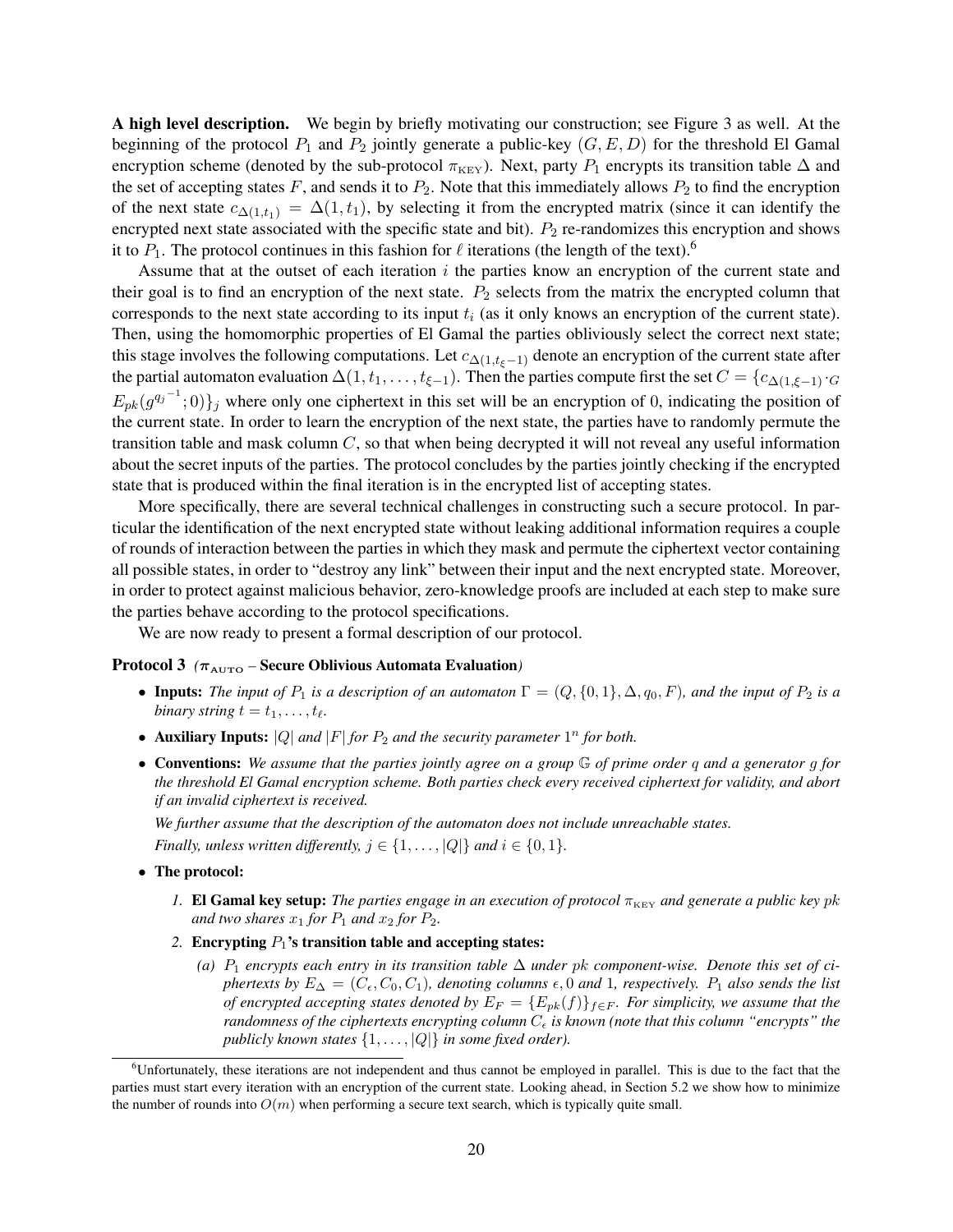

Figure 3: A high-level diagram of  $\pi_{\text{AUTO}}$ 

- *(b)* For every encryption  $\langle c_1, c_2 \rangle \in E_{\Delta} \cup E_F$ ,  $P_1$  proves the knowledge of  $\log_g c_1$  using  $\pi_{\text{DL}}$ .
- *(c)* Proving the validity of the encrypted transition matrix.  $P_1$  *proves that*  $E_\Delta$  *is a set of encryptions for values from the set*  $\{1, \ldots, |Q|\}$ *. It first sorts the ciphertexts within columns*  $C_0$ and  $C_1$  according to their plaintexts (i.e., in a non-decreasing order), denote the sorted vector by  $c_1, \ldots, c_{2 \cdot |Q|}$ .  $P_1$  *multiplies every encryption in this set with a random encryption of 0, sends it to*  $P_2$  *and proves:* (1) firstly that this vector is a permutation of  $C_0$  and  $C_1$  *using*  $\pi_{\text{PERM}}$ . (2) That  $\tilde{c}_{\tau} = c_{\tau}/c_{\tau-1} \in \{E_{pk}(0), E_{pk}(1)\}$  *for*  $\tau \in \{2, \ldots, 2|Q|\}$  *using*  $\pi_{\text{DH}}$ *. Namely, by proving that either*  $(pk, \tilde{c}_{\tau})$  *or*  $(pk, \tilde{c}_{\tau}/E_{pk}(1))$  *is a Diffie-Hellman tuple and finally, (3) that*  $c_1$  *and*  $c_{2 \cdot |Q|}$  *encrypt plaintexts from*  $\{1, \ldots, |Q|\}$  *(to ensure that*  $P_1$  *does not use states taken from a different range) by running a combined argument for*  $\pi_{\text{DH}}$  *(see Footnote 5 for more details about such an argument).*

#### *3.* First iteration:

- (a)  $P_2$  *chooses the encryption of the next state*  $c_{\Delta(1,t_1)}=E_{pk}(\Delta(1,t_1)).$  *It then defines*  $c_1=c_{\Delta(1,t_1)}$  *.*  $\oplus$  $E_{pk}(0; r)$  *for a fresh uniform r, i.e. a random encryption of the next state and sends it to*  $P_1$ *.*
- (b)  $P_2$  *proves that*  $D_{pk,sk}(c_1)$  ∈ { $D_{pk,sk}(c_{\Delta(1,0)}), D_{pk,sk}(c_{\Delta(1,1)})$ } *using the zero-knowledge proof of knowledge*  $\pi_{\text{ENC}}$ *.*
- *4.* Iterations  $\{2,\ldots,\ell\}$ : *for every*  $\xi \in \{2,\ldots,\ell\}$ , let  $c_{\Delta(1,t_{\epsilon-1})}$  *denote the encryption of the current state*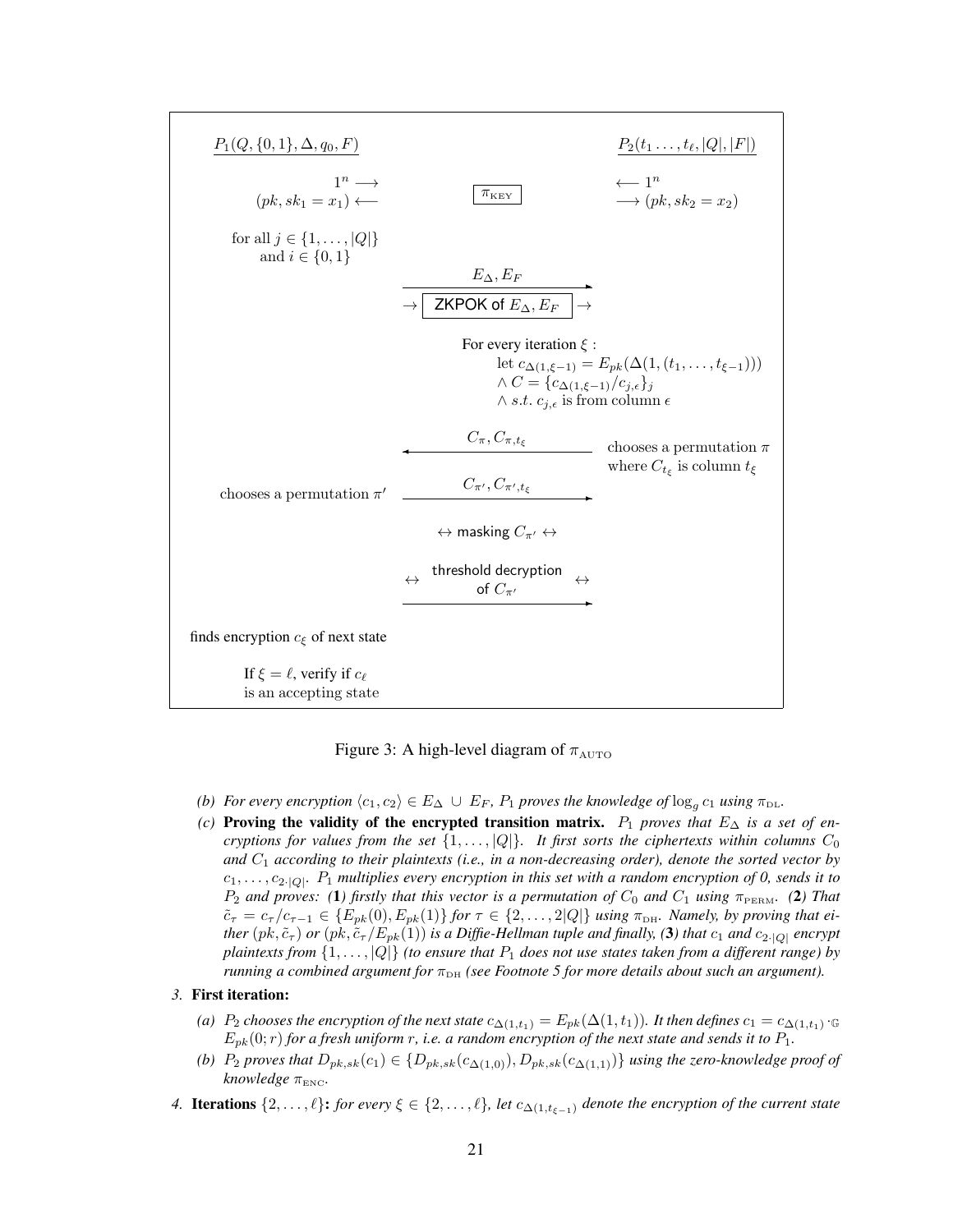*after the partial automaton evaluation*  $\Delta(1, (t_1, \ldots, t_{\xi-1}))$ *. Then, the parties continue as follows:* 

- *(a)* Subtracting column  $C_{\epsilon}$  from the current state: *The parties compute the vector of encryptions*  $C = \{c_{\Delta(1,\xi-1)}/c_{j,\xi}\}\$  for every ciphertext  $c_{j,\xi} \in C_{\epsilon}$ . Note that only one ciphertext will denote an *encryption of zero, and that indicates the position corresponding to the current state.*
- (b) **Picking column**  $C_{t_{\xi}}$ :  $P_2$  sends  $P_1$  a randomized version of column  $C_{t_{\xi}}$ , denoted  $B_{t_{\xi}}$ , and proves *correctness using the zero-knowledge proof of knowledge*  $\pi_{\text{\tiny{ENC}}}$ *.*
- *(c)*  $P_2$  **permutes columns** C **and**  $B_{t_{\xi}}$ :  $P_2$  chooses a random permutation  $\pi$  over  $\{1, \ldots, |Q|\}$  and *sends*  $P_1$  *a randomized version of the permuted columns*  $(C_\pi, C_{\pi, t_\xi}) = (\pi(C), \pi(B_{t_\xi}))$ .  $P_2$  *proves its computations using a zero-knowledge proof of knowledge*  $\pi_{\text{PERM}}$ .
- (*d*)  $P_1$  **permutes columns**  $C_{\pi}$  and  $C_{\pi,t_{\xi}}$ : *If*  $P_1$  *accepts the proof*  $\pi_{\text{PERM}}$ *, it continues similarly by randomizing and permuting*  $(C_{\pi'}, C_{\pi', t_{\xi}}) = (\pi'(C_{\pi}), \pi'(C_{\pi, t_{\xi}}))$  *using a new random permutation*  $π'$ .  $P_1$  proves its computations using a zero-knowledge proof of knowledge  $π$ <sub>PERM</sub>.
- *(e)* **Masking column**  $C_{\epsilon}$ : *The parties take turns in masking*  $C_{\pi'}$  *(a permutation over column*  $C_{\epsilon}$ *).* 
	- *i. More specifically, for every*  $c_{\pi'} \in C_{\pi'}$ ,  $P_2$  *chooses*  $x, r \leftarrow \mathbb{Z}_q^*$  and computes  $c'_{\pi'} = c_{\pi'}^x$ .  $E_{pk}(0; r)$  (component-wise). It then proves that  $(c_{\pi'}, c'_{\pi'})$  forms a Diffie-Hellman tuple using  $\pi_{\text{DH}}$ . Notice that the ciphertext that denotes an encryption of zero will not be influenced by the *masking, while the others are mapped to a random value.*
	- *ii.*  $P_1$  *repeats this step and masks the result yielding a new vector*  $\overline{C}$ *.*
- *(f)* Decrypting column  $\overline{C}$ : *The parties decrypt vector*  $\overline{C}$  *by running*  $\pi_{\text{DEC}}$  *on each element*  $\overline{c} \in \overline{C}$ *, where*  $P_2$  *decrypts using its share first. The parties choose the jth ciphertext to be*  $c_{\Delta(1,t_{\xi})} \in C_{\pi',t_{\xi}}$  *for which*  $D_{pk,sk}(\bar{c}_j) = 0$  *(with high probability there will be only one such ciphertext).*
- *5.* **Verifying output:** *Upon completing the lth iteration the parties hold a ciphertext*  $c_{\Delta(1,t_{\ell})}$  *that denotes the encryption of*  $\Delta(1, t)$ *. To check if this is an accepting state the parties do the following:* 
	- (a) They compute the ciphertext vector  $C_F = \left\{c_{\Delta(1,t_\ell)}/c\right\}_{c \in E_F}$ . Notice that  $\Delta(1,t)$  is accepting if and *only if one of these ciphertexts is an encryption of zero.*
	- (b)  $P_2$  masks  $C_F$  as in Step 4e and proves correctness using  $\pi_{\text{DL}}$ . Let  $C_F'$  be the result vector.
	- (c)  $P_2$  *permutes*  $C_F'$  and proves correctness using  $\pi_{\text{PERM}}^1$ . Let  $C_{F,\pi}$  be the resulting vector.
	- *(d)* The parties run  $\pi_{\text{DEC}}$  to decrypt all the ciphertexts in  $C_{F,\pi}$ , where  $P_2$  decrypts using its share first *and the result going only to* P<sup>1</sup> *that outputs* accept *if and only if one of the plaintexts equals zero.*

We continue with the following claim,

**Theorem 4.1** Assume that the DDH assumption holds relative to  $\mathbb{G}$ . Then  $\pi_{\text{AUTO}}$  securely computes  $\mathcal{F}_{\text{AUTO}}$ *in the presence of malicious adversaries.*

Intuitively it should be clear from the IND-CPA security of the encryption scheme that the automaton and the text remain secret. Consider first the case in which  $P_1$  is corrupted and we need to simulate the role of  $P_2$ . The simulator is going to choose an arbitrary input and run  $P_2$ 's code on it (while forcing a correct outcome for  $P_1$ ). Then, to prove that this view is indistinguishable from a real view we need to show a reduction to the encryption scheme. In particular, our reduction should enable the simulator to decrypt without actually knowing the secret key, since the parties must run a decryption in each iteration in order to locate the encryption of the next state. Moreover, decryptions must be computed for the ciphertexts received from the challenger during the reduction, for which the simulator has no control.

We approach this technicality via a sequence of hybrid games in which indistinguishable changes are introduced to the way the simulator works, but still allowing it to complete the simulated execution. More specifically, we first instruct the simulator to decrypt without using its share (but still introducing the same view), and then show how to create a view that is independent of the honest party's input. This enables us to replace the simulated input with a real one. As for the case that  $P_2$  is corrupted, the proof follows the same outline mainly because, even though  $P_2$  does not receive an output, it still sees intermediate decryptions of column  $\overline{C}$ . Our goal is to prove that these decryptions do not contribute any information about  $P_1$ 's input.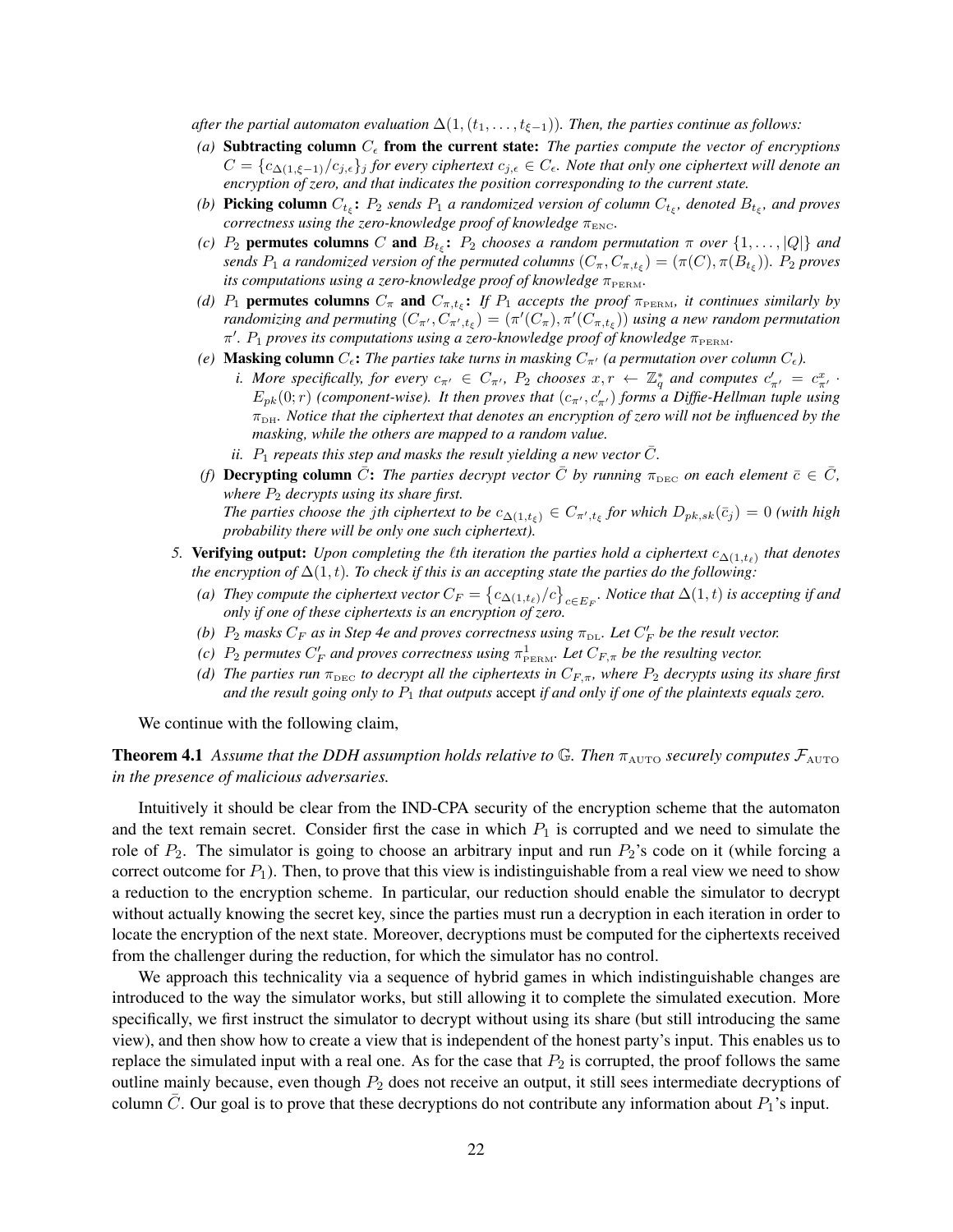### 4.1 Proof of Theorem 4.1

We separately prove security in the case that  $P_1$  is corrupted and the case that  $P_2$  is corrupted. Our proof is in a hybrid model where a trusted party implements the relations  $\mathcal{R}_{\text{DL}}$ ,  $\mathcal{R}_{\text{DH}}$ ,  $\mathcal{R}_{\text{PERM}}$  and  $\mathcal{R}^1_{\text{PERM}}$  (namely, the zero-knowledge proof of knowledge functionality that corresponds to these relations).

**Party**  $P_1$  is corrupted. Let A denote an adversary controlling  $P_1$ . We construct a simulator  $SIM$  as follows,

- 1. SIM is given a description of an automaton  $\Gamma = (Q, \{0, 1\}, \Delta, q_0, F)$  and A's auxiliary input and invokes A on these values.
- 2. SIM invokes the simulator for  $\pi_{K_{EY}}$  and extracts the adversary's share  $x_1$ . SIM records this value, picks  $x_2 \leftarrow \mathbb{Z}_q$  and completes the execution of  $\pi_{\text{KEY}}$  with this share. Let  $pk = g^{x_1+x_2}$  denote the public-key generated in this execution.
- 3. SIM receives from A ciphertexts  $E_{\Delta_A}$  and  $E_{F_A}$  and verifies the proofs for a valid automaton. If the verification fails SIM sends  $\perp$  to the trusted party for  $\mathcal{F}_{\text{AUTO}}$  and halts. SIM decrypts  $E_{\Delta_A}$ and records the transition matrix  $\Delta_{\mathcal{A}}$ . If the recorded set  $\Delta_{\mathcal{A}}$  does not constitute a valid transition matrix  $STM$  outputs fail.  $STM$  similarly computes the set of accepting states  $F_A$  (as A may send encryptions of invalid accepting states,  $SIM$  records only the valid states that correspond to values within  $\{1, \ldots, Q\}$ ).
- 4. SIM sends  $\Gamma_A = (Q, \{0, 1\}, \Delta_A, q_0, F_A)$  to its trusted party. If it receives back the message "accept" and  $\ell$ , it chooses an arbitrary string  $t' = t'_1 \dots t'_\ell$  for which  $\Gamma_{\mathcal{A}}(t') \in F_{\mathcal{A}}$ . Else, it chooses a string  $t' = t'_1 \dots t'_\ell$  such that  $\Gamma_A(t')$  is not an accepting state. This is done by mapping the automaton into a graph and then searching for a path from the initial state to each one of the accepting/nonaccepting states of length  $\ell$ .
- 5. SIM completes the execution as the honest  $P_2$  would on this input. Specifically, in the first iteration, SIM chooses  $c_{\Delta_{\mathcal{A}}(1,t_1')}$  and sends A ciphertext  $c_1 = c_{\Delta_{\mathcal{A}}(1,t_1')} \cdot E_{pk}(0)$ . It then invokes the simulator for  $\pi_{\text{ENC}}$  while playing the role of the prover, for proving that it computed  $c_{\Delta_{\mathcal{A}}(1,t_1')}$  correctly.
- 6. In every iteration  $\xi$ ,  $\mathcal{SIM}$  plays the role of the honest  $P_2$  on its input determined above, emulating the ideal computations of  $\mathcal{R}_{\text{PERM}}$  and  $\mathcal{R}_{\text{DH}}$ . It further invokes the simulator for the zero-knowledge proof  $\pi_{\text{ENC}}$  when required in the protocol.
- 7. *SIM* outputs whatever *A* does.

We first note that  $SIM$  outputs fail with negligible probability due to the fact that in the real execution  $P_2$ accepts an invalid automaton description only with a negligible probability due to the negligible soundness error of  $\pi_{\text{PERM}}$  and  $\pi_{\text{DL}}$ . In particular, if A sends an encryption of a value not in  $\{1, \ldots, Q\}$  then the proof fails since either there exists an index  $\tau$  in which  $\tilde{c}_i$  is not an encryption of zero or one, or  $c_1$  and  $c_{2\cdot|Q|}$  are not encryptions of an element from  $\{1, \ldots, 2|Q|\}$ . Next, we show that the output distribution of A in the hybrid and the simulated executions are computationally indistinguishable. Recall that  $SIM$  plays against A with input t' so that  $\Gamma_A(t) \in F_A$  if and only if  $\Gamma_A(t') \in F_A$  where t is the input of the real  $P_2$ . The intuition of the proof follows from the security of El Gamal, where the adversary should not be able to distinguish between an encrypted path of the automaton that was computed relative to  $t$  or  $t'$ . Formally, we define a sequence of hybrid games and denote by the random variable  $H_{\ell}^{\mathcal{A}(z)}$  $\mathcal{L}^{(2)}(\Gamma = (Q, \{0, 1\}, \Delta, q_0, F), t, n)$  (for a fixed *n*) the output of  $\mathcal A$  in hybrid game  $H_\ell$ .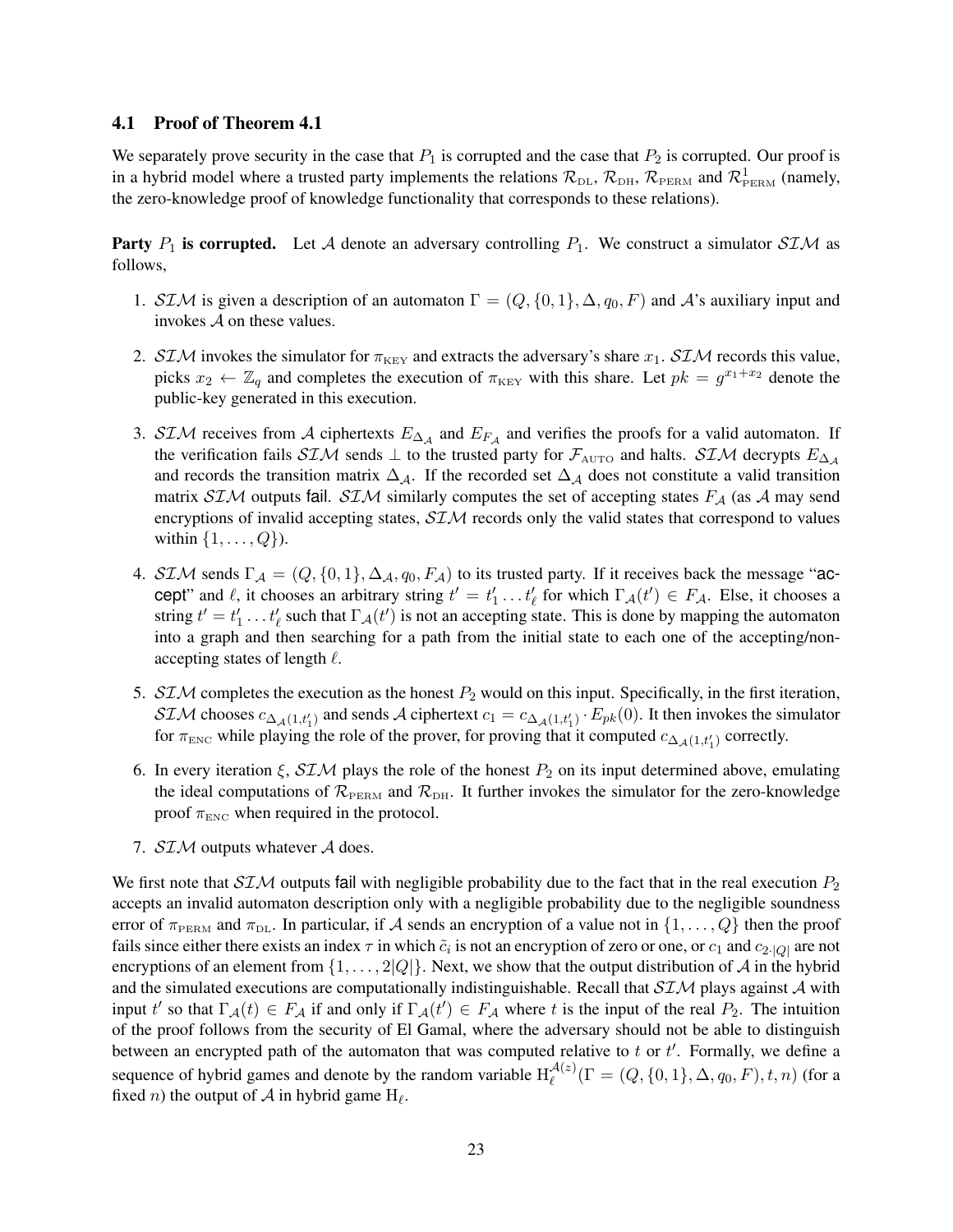Formally, we consider the following sequence of games.

**Game**  $H_0$ : The simulated execution as described above.

Game H<sub>1</sub>: In this game we define a simulator  $SIM_1$  similarly to simulator  $SIM$  with the following modifications.

- 1. In Step 3a (i.e., in the first iteration),  $SIM_1$  sends an encryption to a random plaintext instead of  $c_{\Delta_{\mathcal{A}}(1,t_1')}$ , for  $t' = t_1', \ldots, t_{\ell}'$  the arbitrary input picked by the simulator.  $\mathcal{SIM}_1$  then invokes the simulator for the proof  $\pi_{\text{ENC}}$ .
- 2. Next, for each iteration  $2 \le \xi \le \ell$ ,  $\mathcal{SIM}_1$  does not send a random permutation of columns  $C, C_{t'_\xi}$  in Step 4c. Instead,  $SIM_1$  sends two vectors of  $|Q|$  ciphertexts encrypting random plaintexts. Moreover in Step 4f,  $STM_1$  decrypts column  $\overline{C}$  as follows. It picks a random index  $k \in \{1, \ldots, |Q|\}$  and forces the decryption of  $\bar{c}_k = \langle \bar{c}_{k_1}, \bar{c}_{k_2} \rangle \in \bar{C}$  into zero by sending

$$
e_2=\frac{\bar{c}_{k_2}}{(\bar{c}_{k_1}^{x_1}\cdot g^m)}=\frac{\bar{c}_{k_2}}{(\bar{c}_{k_1}^{x_1}\cdot g^0)}=\frac{\bar{c}_{k_2}}{\bar{c}_{k_1}^{x_1}},
$$

for  $m = 0$  and  $x_1$  the adversary's secret key share. Note that if the adversary decrypts correctly then the outcome is  $g^0$  since it computes  $\bar{c}_{k_2}/(\bar{c}_{k_1}^{x_1})$  $k_1^{x_1} \cdot e_2 = g^0.$ 

3. Similarly, in Step 5c,  $SIM<sub>1</sub>$  sends a random vector of ciphertexts rather than the permuted outcome  $C_{F,\pi}$  and forces the decryption of one of these ciphertexts into zero as done in the previous step.

We claim that the adversary's views in the games  $H_0$  and  $H_1$  are computationally indistinguishable due to the IND-CPA security of the El Gamal scheme. Namely, a distinguisher  $D<sub>E</sub>$  can be constructed as follows. Upon receiving public-key pk from its oracle,  $D_E$  invokes the simulator for  $\pi_{\text{KEY}}$  and forces the shared public-key to be  $pk$ . It further records the adversary secret key share  $x_1$  and the transition table it extracts in Step 2b. Next, in the first iteration  $D_E$  outputs messages  $\Delta_A(1,t_1')$  and s for  $s \leftarrow \mathbb{Z}_q$ , receiving back from its oracle ciphertext  $e^{\tau}$   $D_E$  forwards  $A$  in Step 3a ciphertext  $e$  and invokes the simulator for  $\pi_{\text{ENC}}$ . Then, in each iteration  $2 \le \xi \le \ell$ ,  $D_E$  sends to its oracle two vectors of size  $2|Q|$ : (i) the first vector corresponds to a random permutation  $\pi$  of columns  $C_{\epsilon}, C_{t'_{\xi}}$ . (ii) The second vector corresponds to a set of random plaintexts.  $D_E$  forwards  $A$  the oracle's response and emulates the ideal calls for the zero-knowledge proofs. Finally, in the decryption of Step 4f,  $D_E$  decrypts ciphertext  $\bar{c}_k$  as in game H<sub>1</sub> except that it picks index  $k \in \{1, \ldots, |Q|\}$  to be the index that would have been decrypted by simulator  $SIM$  when running on input t' (i.e., the index that corresponds to plaintext  $\Delta_A(1,t'_\xi)$  if the oracle indeed encrypts the second set of messages. Clearly,  $D_E$  does not know that, but pretends that this is the case). We recall that  $D_E$  extracts the permutations applied by the adversary in Step 4d so it is able to compute this index efficiently. Similarly in Step 5d,  $D_E$  decrypts the ciphertext that corresponds to the final state  $\Delta_{\mathcal{A}}(1,t')$  (again, assuming that the oracle encrypts the second set of messages.)

We now prove that  $A$ 's view distributes either according to game  $H_0$  with  $SIM$  or according to game  $H_1$  with  $\mathcal{SIM}_1$ . Note first that the differences between the two executions are with respect to the permuted ciphertexts and the way decryption follows. Namely, if  $D_E$  receives from its oracle encryptions of  $\Delta_A(1,t_1')$ and the permuted columns  $C_{\epsilon}, C_{t'_{\xi}}$ , then the result is a view as in the simulation with  $STM$ . To see this, note that the ciphertexts received from  $D_E$ 's oracle distribute as in game  $H_0$  since they correspond to the encryptions of the evaluation of the automaton on  $t'$ . In addition,  $D_E$  decrypts the ciphertexts that correspond

<sup>&</sup>lt;sup>7</sup>We extend the standard IND-CPA game where the adversary outputs two messages and consider a game where the adversary outputs two vector of messages where one of these vectors is encrypted. For simplicity we split the challenge phase into two phases.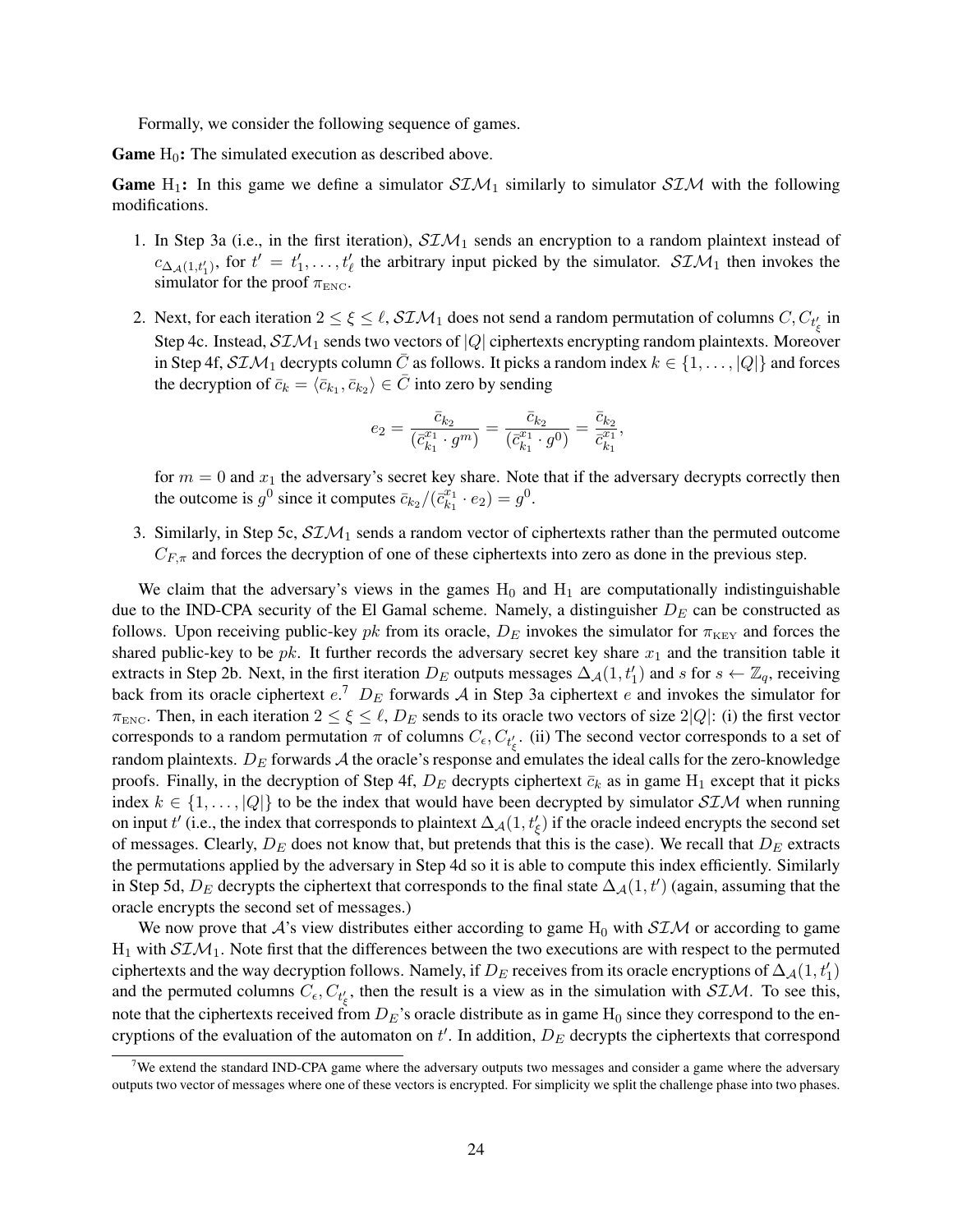to  $\{\Delta_{\mathcal{A}}(1, t'_{\xi})\}_{\xi}$  by sending  $\bar{c}_{k_2}/(\bar{c}_{k_1}^{x_1})$  $k_1^{x_1} \cdot g^0$ ) in each iteration. Now, since  $D_E$  decrypts as if the oracle sends these sets of encryptions, it holds that  $D_E$  decrypts correctly (without knowing). Namely, it sends

$$
\frac{\bar{c}_{k_2}}{\bar{c}_{k_1}^{x_1}\cdot g^0}=\frac{\bar{c}_{k_1}^x\cdot g^0}{\bar{c}_{k_1}^{x_1}\cdot g^0}=\bar{c}_{k_1}^{x_2}
$$

for  $x = x_1 + x_2$ , which distributes identically to  $SIM$ 's decryption message in the execution of  $\pi_{\text{DEC}}$ .

On the other hand, the result is a view with ciphertexts that encrypt random plaintexts as required in game  $H_1$ . Here we need to ensure that the view distributes as in game  $H_1$ . Note that the only difference with respect to the views generated by  $D_E$  and  $SIM_1$  is regarding the way index k is picked, since  $D_E$  does not pick it uniformly. Nevertheless, since the index of  $\Delta_{\mathcal{A}}(1, t'_{\xi})$  is randomly permuted within column  $C_{t'_{\xi}}$ using a fresh permutation  $\pi$  it amounts to picking this index at random.

**Game** H<sub>2</sub>: In this game there is no trusted party and no honest  $P_2$ . Instead, we define a simulator  $\mathcal{SIM}_2$ that uses the real input t instead of the simulated input  $t'$ . Namely, this game is identical to game  $H_0$  with  $STM$  except that  $STM_2$  does not interact with a trusted party and plays the role of  $STM$  with input t rather than with  $t'$ . The proof for which the views generated within games  $H_1$  and  $H_2$  are computationally indistinguishable follows the same argument from the proof that demonstrates computational indistinguishability with respect to the simulated view with  $SIM$  and the view generated in game  $H_1$ .

**Game** H<sub>3</sub>: In this game we define a simulator  $STM_3$  that uses its share of the secret key to decrypt correctly. We claim that the adversary's views generated in games  $H_2$  and  $H_3$  are identical. This is due to the fact that the simulator decrypts correctly in both games. Specifically, in game  $H_2$  the simulator decrypts the ciphertexts it picks in Steps 4f and 5d correctly, since it knows the plaintexts.

**Game** H<sub>4</sub>: In this game we define a simulator that invokes the real prover for  $\pi_{\text{ENC}}$  instead of the simulator. Computational indistinguishability follows straightforwardly due to the zero-knowledge property of  $\pi_{\text{ENC}}$ .

Finally, note that the distribution induced by game  $H_4$  is identical to the distribution generated in the hybrid execution. This concludes the proof for the case when  $P_1$  is corrupted.

**Party**  $P_2$  is corrupted. Let A denote an adversary controlling  $P_2$ , we construct a simulator  $SIM$  for  $P_1$ as follows.

- 1. SIM is given a string  $t_1, \ldots, t_\ell$  and A's auxiliary input  $(|Q|, |F|)$ , and invokes A on these values.
- 2. SIM picks  $x_1 \leftarrow \mathbb{Z}_q$  and invokes the simulator for  $\pi_{\text{KEY}}$ . SIM extracts the adversary's share  $x_2$  and records this value. It then completes the execution of  $\pi_{\text{KEY}}$  with its share. Let  $pk = g^{x_1+x_2}$  denote the public-key generated in this execution.
- 3. SIM encrypts an arbitrary automaton  $\Gamma' = (Q', \{0, 1\}, \Delta', q_0, F')$  with  $|Q'| = |Q|$  and  $|F'| = |F|$ and sends its encryption. It emulates the ideal calls for  $\mathcal{R}_{\text{PERM}}$  and  $\mathcal{R}_{\text{DH}}$  approving the validity of the description of the automaton.
- 4. In every iteration  $\xi$ ,  $\mathcal{SIM}$  records  $t_{\xi A}$  by extracting it from the proof  $\pi_{\text{ENC}}$  that  $A$  runs in Step 4b (for the first iteration  $SIM$  extracts  $t_{1_A}$  in Step 3b).  $SIM$  sends  $t_{1_A}, \ldots, t_{\ell_A}$  to the trusted party.
- 5. SIM completes the execution as the honest  $P_1$  would on this input  $\Gamma'$  while emulating the ideal calls for  $\mathcal{R}_{\text{\tiny{PERM}}}$ ,  $\mathcal{R}_{\text{\tiny{PERM}}}^1$ ,  $\mathcal{R}_{\text{\tiny{DL}}}$  and  $\mathcal{R}_{\text{\tiny{DH}}}.$
- 6.  $STM$  outputs whatever  $A$  does.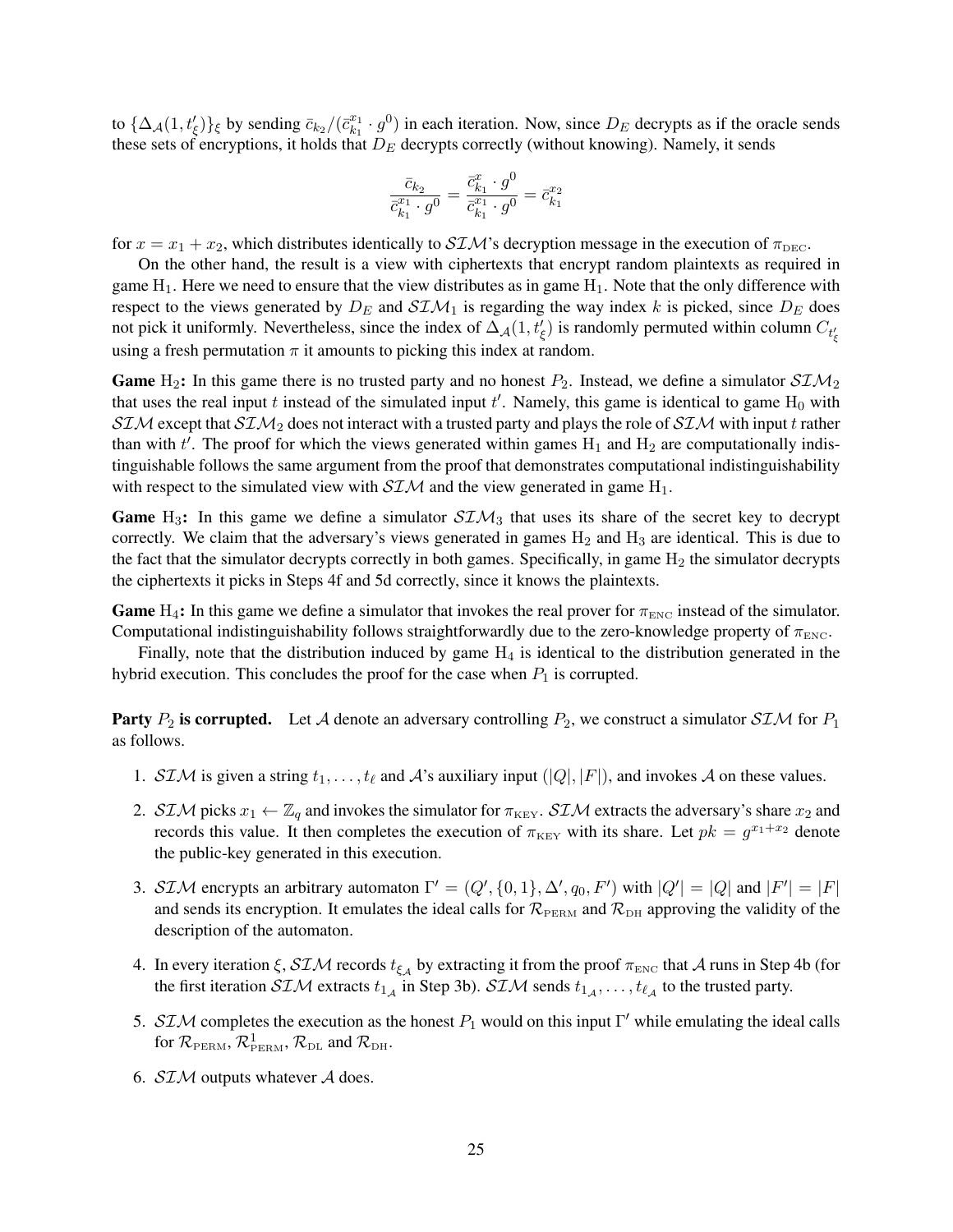Note that the difference between this simulated and the hybrid executions is within the fact that the simulation runs on an arbitrary encrypted automaton. Therefore the reduction is follows from the security of the El Gamal encryption scheme. More formally, recall that  $P_2$  does not receive any output, thus it only learns the decryption results in Step 4f. Therefore our goal is to prove that privacy is preserved in spite of these decryptions. The proof follows similarly to the proof of the prior corruption case. We denote by the random variable  $H_{\ell}^{\mathcal{A}(z)}$  $\mathcal{A}(z)$  ( $\Gamma = (Q, \{0, 1\}, \Delta, q_0, F), t, n)$  (for a fixed n) the view of A in the hybrid game  $H_\ell$ .

**Game**  $H_0$ : The simulated execution.

**Game** H<sub>1</sub>: In this game we define a simulator  $SIM_1$  similarly to simulator  $SIM$  with the following modifications.

- 1. In Step 2,  $\mathcal{SIM}_1$  sends ciphertexts that encrypt random plaintexts rather than using the fake automaton  $\Gamma' = (Q', \{0, 1\}, \Delta', q_0, F')$  the fake input that  $STM$  inputs in game H<sub>0</sub>.  $STM_1$  emulates the ideal calls in Step 2c, approving the validity of the description of the automaton.
- 2. For each iteration  $2 \le \xi \le \ell$ ,  $\mathcal{SIM}_1$  continues as simulator  $\mathcal{SIM}$  does. Namely, follows the protocol instructions until Step 4f, where  $SIM_1$  decrypts column  $\overline{C}$  as follows. It picks a random index  $k \in \{1, \ldots, |Q|\}$  and forces the decryption of  $\bar{c}_k = \langle \bar{c}_{k_1}, \bar{c}_{k_2} \rangle \in \bar{C}$  into zero by sending

$$
\frac{\bar{c}_{k_2}}{(\bar{c}_{k_1}^{x_1}\cdot g^m)}=\frac{\bar{c}_{k_2}}{(\bar{c}_{k_1}^{x_1}\cdot g^0)}=\frac{\bar{c}_{k_2}}{\bar{c}_{k_1}^{x_1}},
$$

for  $m = 0$  and  $x_1$  is the adversary's secret key share. Note that if the adversary decrypts correctly then the outcome is  $g^0$  since it computes  $\bar{c}_{k_2}/(\bar{c}_{k_1}^{x_1})$  $x_1^{x_1} \cdot e_2 = g^0.$ 

3. The rest of the simulation is as in game  $H_0$ .

We claim that the adversary's views in games  $H_0$  and  $H_1$  are computationally indistinguishable due to the IND-CPA security of the El Gamal scheme. Namely, a distinguisher  $D<sub>E</sub>$  can be constructed as follows. Upon receiving public-key pk from its oracle,  $D_E$  invokes the simulator for  $\pi_{\text{KEY}}$  and forces the shared public-key to be pk. It further records the adversary secret key share  $x_2$ .  $D_E$  sends to its oracle two vectors of size  $2|Q| + |F|$ : (i) The first vector corresponds to the fake automaton description  $\Gamma' = (Q', \{0, 1\}, \Delta', q_0, F')$ . (ii) The second vector corresponds to a random set of plaintexts.  $D_E$  forwards the adversary the oracle's response and emulates the ideal calls for  $\mathcal{R}_{\text{PERM}}$  and  $\mathcal{R}_{\text{DH}}$  approving the validity of the description of the automaton. Next, in each iteration  $1 \le \xi \le \ell$ ,  $D_E$  extracts  $t_{\xi_A}$  and verifies the proofs  $\pi_{\text{ENC}}$ , and aborts if verification fails. It then permutes columns  $C_{\pi}$  and  $C_{\pi, t_{\xi}}$  correctly.

Finally, in the decryption of Step 4f,  $D_E$  decrypts ciphertext  $\bar{c}_k$  as in game H<sub>1</sub> except that it picks index  $k \in \{1, \ldots, |Q|\}$  to be the index that would have been decrypted by simulator  $\mathcal{SIM}$  when running on input  $\Delta'$  (i.e., the index that corresponds to plaintext  $\Delta'(1, t_{\xi,\lambda})$  if the oracle indeed encrypts the first set of messages. Clearly,  $D_E$  does not know that, but pretends that this is the case). We recall that  $D_E$  extracts the permutations applied by the adversary in Step 4c so it is able to compute this index efficiently. The rest of the proof follows similarly as in the former corruption case.

**Game** H<sub>2</sub>: In this game there is no trusted party and no honest  $P_1$ . Instead, we define a simulator  $\mathcal{SIM}_2$ that uses the real input  $\Gamma = (Q, \{0, 1\}, \Delta, q_0, F)$  instead of the simulated input  $\Gamma' = (Q', \{0, 1\}, \Delta', q_0, F')$ . Namely, this game is identical to game H<sub>0</sub> with  $SIM$  except that  $SIM_2$  does not interact with a trusted party and plays the role of SIM with input  $\Gamma = (Q, \{0, 1\}, \Delta, q_0, F)$  rather than with a fake input  $\Gamma' = (Q', \{0, 1\}, \Delta', q_0, F')$ . The proof for which the views generated within games H<sub>1</sub> and H<sub>2</sub> are computationally indistinguishable follows the same argument from the proof that demonstrates computational indistinguishability with respect to the simulated view with  $SIM$  and the view generated in game  $H_1$ .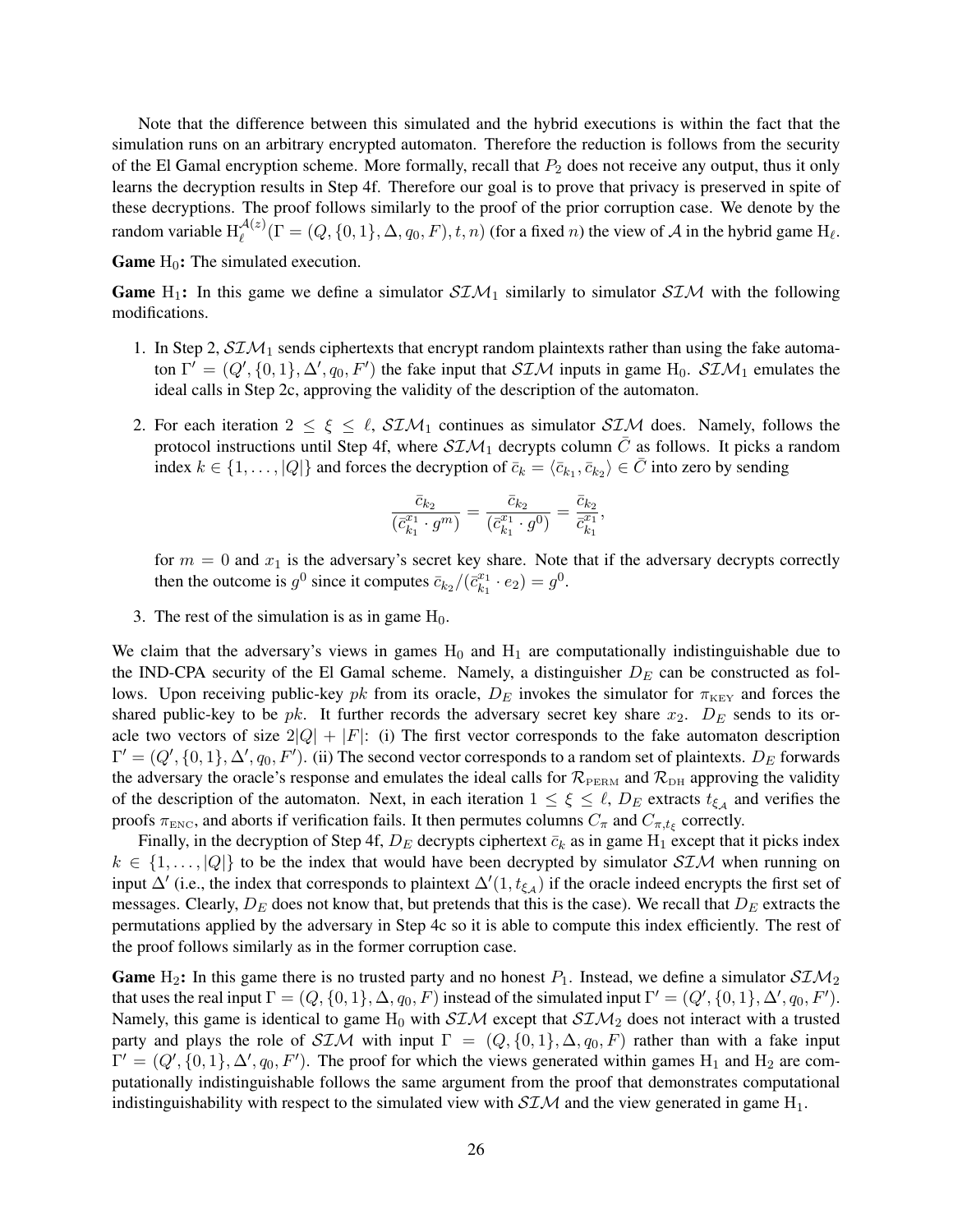**Game** H<sub>3</sub>: In this game we define a simulator  $SLM_3$  that uses its share of the secret key to decrypt correctly. We claim that the adversary's views generated in games  $H_2$  and  $H_3$  are identical. This is due to the fact that the simulator decrypts correctly in both games. Specifically, in game  $H_2$  the simulator decrypts the ciphertexts it picks in Steps 4f and 5d correctly, since it knows the plaintexts.

Finally, note that the distribution induced by game  $H_3$  is identical to the distribution generated in the hybrid execution. This concludes the proof for the case when  $P_2$  is corrupted.

#### 4.2 Efficiency

We present a brief analysis of our protocol; a comprehensive analysis can be found in the introduction. Our protocol runs  $O(\ell)$  rounds where  $\ell$  is the length of the text. This round complexity is inherent from the fact that the parties cannot initiate a new iteration before visiting the previous one. Looking ahead, when using this protocol for text search the round complexity can be reduced into  $O(m)$  (i.e., the length of the pattern) using standard techniques of splitting the text into blocks of size  $2m$ ; see Section 5.2 for more details. We note that the length of the pattern is typically very small, usually a constant. Moreover, the overall number of exponentiations in protocol  $\pi_{\text{VALIDAUTO}}$  is  $O(m\ell)$ .

### 4.3 Dealing with an Arbitrary Size Alphabet

Protocol  $\pi_{\text{AUTO}}$  can be naturally extended to dealing with arbitrary size alphabet by simply have  $P_1$  send a larger table with a column for each symbol. The rest of the protocol is adapted similarly. Note that this will introduce a multiplicative factor  $|\Sigma|$  within the overhead of the communication and computation costs, where  $\Sigma$  is the alphabet.

### 5 Secure Text Search against Malicious Adversaries

In this section we present a secure version of the KMP algorithm [KMP77] for computing the text search functionality in the presence of malicious adversaries. Loosely speaking, the KMP algorithm searches for occurrences of a pattern p of length m within a text T of length  $\ell$ , by employing the observation that when a mismatch occurs, the pattern itself embodies sufficient information to determine where the next match could begin, thus bypassing re-examination of previously matched characters. More formally,  $P_1$ , whose input is a pattern p, first constructs an automaton  $\Gamma_p$  for p as follows. Let  $p_{ij}$  denote the length j prefix  $p_1, \ldots, p_j$  of p.  $P_1$  constructs a table  $\Upsilon$  with m entries where its jth entry contains a pointer to the last bit of the largest prefix of p that matches a suffix of  $p_{(j-1)}$ . Namely, the jth entry points to the largest prefix  $p_{(j')}$ that matches a proper suffix of  $p_{(j-1)}$ . The intuition behind this construction captures the following idea. Assume that one has already successfully compared the first  $j - 1$  bits of p against the text, yet encountered a mismatch when compared the jth bit of  $p$ . Then the automaton encodes the appropriate transition to the next potential match instead of compering p naively against the next text location. We remark that  $\Upsilon$  can be easily constructed in time  $O(m^2)$  by comparing p against itself at every alignment.

Next,  $P_1$  constructs its automaton  $\Gamma_p = (Q, \Sigma, \Delta, q_0, F)$  based on  $\Upsilon$ . It first sets  $|Q| = m + 1$  and constructs the transition table  $\Delta$  as follows: for all  $j \in \{1, \ldots, m\}$ ,  $\Delta(q_{j-1} \times p_j) \rightarrow q_j$  (i.e., moving forwards) and  $\Delta(q_{i-1} \times (1 - p_i)) \to \Upsilon(j)$  (i.e., moving backwards), where  $\Upsilon(j)$  denotes the jth entry in T. In case we found a match and the automaton reaches the last state  $q_m$  it can only go backwards. Since the algorithm finds the largest prefix that matches a proper suffix of the pattern.

We denote the labels of the states  $q_0, \ldots, q_m \in Q$  by the sequential integers starting from 0 to m. This way, if there is no matching prefix for  $p_1, \ldots, p_j$ , the automaton goes back to the initial state  $q_0$  and  $\Upsilon(j) = 0$ .  $P_1$  concludes the construction by setting  $F = q_m$ . If state  $q_m$  is ever reached then there is a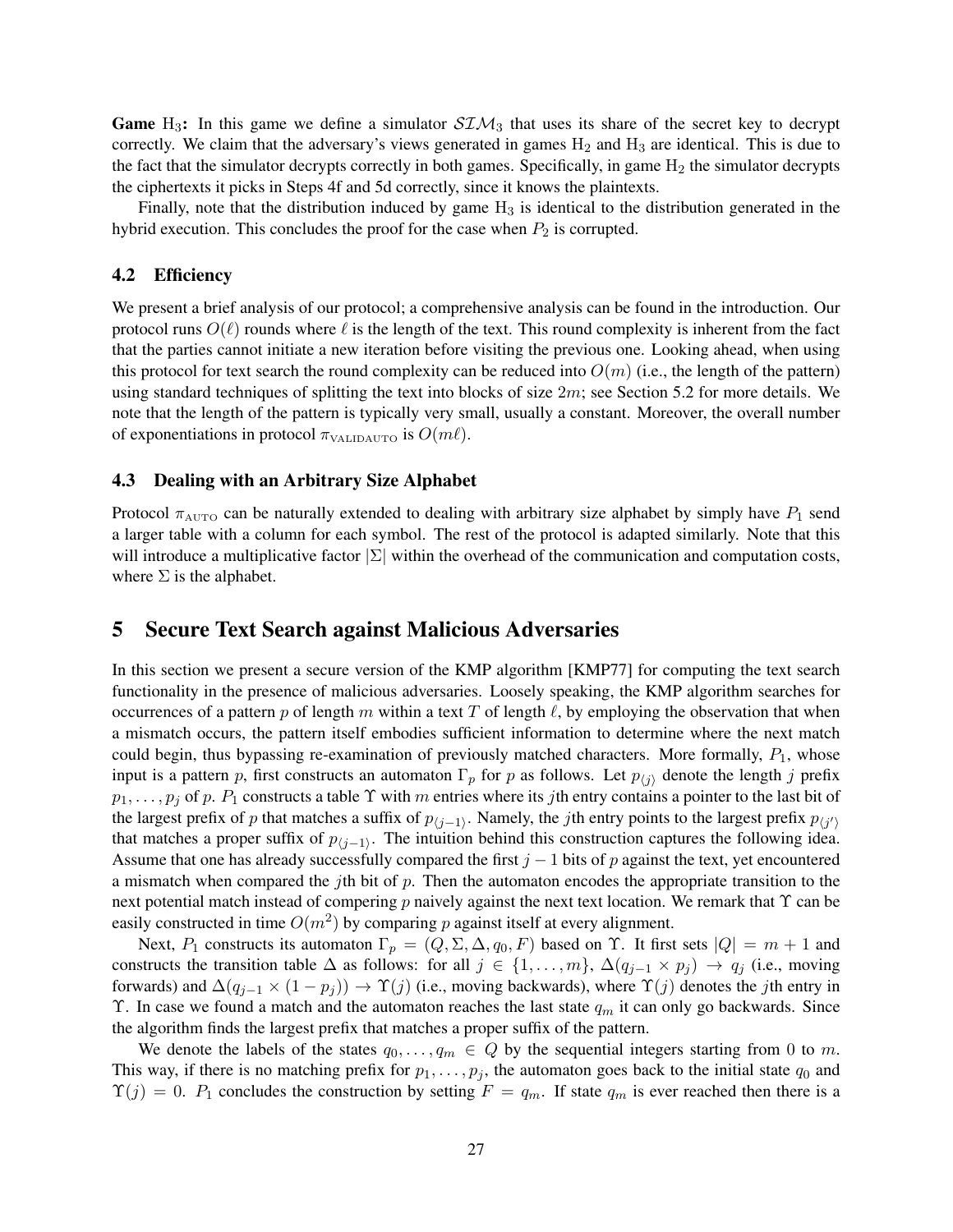match. In order to ensure that  $P_1$  and  $P_2$  jointly evaluate the automaton on  $P_2$ 's text such that no information is revealed about either the text or the automaton (besides knowing if the final state is accepting or not), we use protocol  $\pi_{\text{AUTO}}$  from Section 4. This, however, is insufficient since  $P_1$  must prove first that it constructed the automaton correctly according to the KMP specifications. In Section 5.1 we present a zero-knowledge proof of knowledge for proving that the automaton  $P_1$  constructs is a correct KMP automaton. In Section 5.2 we give our complete construction for text search in the presence of malicious adversaries.

### 5.1 A Zero-Knowledge Proof of Knowledge for a Valid KMP Automaton

In this section we present an efficient zero-knowledge proof of knowledge for the relation  $\mathcal{R}_{\text{VALIDAUTO}}$ defined by:

$$
\left(\Big(\{Q_{i,j},r_{i,j}\}_{i,j}\Big),\Big(\{c_{i,j}\}_{i,j},pk\Big)\right)\mapsto\left\{\begin{array}{cc}(-,1)&\forall i,j\ c_{i,j}\}_{i,j}\ \text{is a valid KMP automaton} \\ (-,0)&\text{otherwise}\end{array}\right.
$$

where  $i \in \{0,1\}, j \in \{1,\ldots, |Q|\}, |Q|$  is the number of states in Q, and a valid KMP automaton is as specified above. This proof is needed in protocol  $\pi_{PM}$  from Section 5.2 to ensure the validity of the encrypted automaton that  $P_1$  sends. We remark that it is unnecessary for this proof to be a proof of knowledge, as the knowledge extraction of the automaton can be performed within protocol  $\pi_{\text{AUTO}}$ . Nevertheless, for the sake of modularity we consider this property here as well. Our proof uses a zero-knowledge proof for the following language,

$$
L_{\rm NZ} = \{ (\mathbb{G}, g, q, h, h_1, h_2) \mid \exists (m \neq 0, r) \text{ s.t. } \alpha = g^r, \ \beta = h^r g^m \}.
$$

An efficient constant round proof  $\pi_{NZ}$  with constant number of exponentiations, can be found in [HN12].

Our proof shows that an automaton  $\Gamma$  corresponds to a well defined string  $p = p_1, \ldots, p_{|O|-1}$  and is computed correctly according to table Υ defined above. Recall that we assume w.l.o.g., that the transition table ∆ is complete and that it contains two columns corresponding to zero or one (i.e., whether the next bit from the input string is zero or one). Then, for every  $j \in \{0, 1, \ldots, m\}$  there exists an entry in  $\Delta$  with two ciphertexts  $c_{0,j}$ ,  $c_{1,j}$ . So that there exists an index i in which  $c_{i,j}$  denotes the encryption of state  $q_j$  and  $c_{i,j}$ denotes an encryption of  $q_{\Upsilon(j)}$ . In order to ensure that the proof does not leak any information about p, these checks must be performed obliviously, independent of the prefix. We therefore conduct a brute force search on the matched prefix against every suffix in which ultimately, the verifier accepts only if the conditions for  $\mathcal{R}_{\text{VALIDAVTO}}$  are met. For simplicity, our proof is not optimized; we give more details below how to improve it. We now continue with the formal description of our proof  $\pi_{\text{VALIDAUTO}}$  and its proof of security.

### **Protocol 4** ( $\pi_{\text{VALIDAUTO}} - A$  Zero-Knowledge Proof of Knowledge for  $\mathcal{R}_{\text{VALIDAUTO}}$ ):

- **Joint statement:** A public-key pk and a collection  $\{c_{i,j}\}_{i,j}$  of  $|Q|$  sets, each set is of size 2 which corresponds *to a row in the transition matrix* ∆*.*
- Auxiliary input for the prover: *A collection*  $\{Q_{i,j}, r_{i,j}\}_{i,j}$  *of*  $|Q|$  *sets, each set is of size* 2*, such that*  $c_{i,j}$  =  $E_{pk}(Q_{i,j}; r_{i,j})$  *for all*  $i \in \{0, 1\}$  *and*  $j \in \{1, ..., |Q|\}$ *.*
- Convention: *We assume that the parties jointly agree on a group* G *of prime order* q *and a generator* g *for the threshold El Gamal encryption scheme. Both parties check every received ciphertext for validity, and abort if an invalid ciphertext is received.*

*Finally, unless written differently,*  $i \in \{0, 1\}$  *and*  $j \in \{1, ..., |Q|\}$ *.*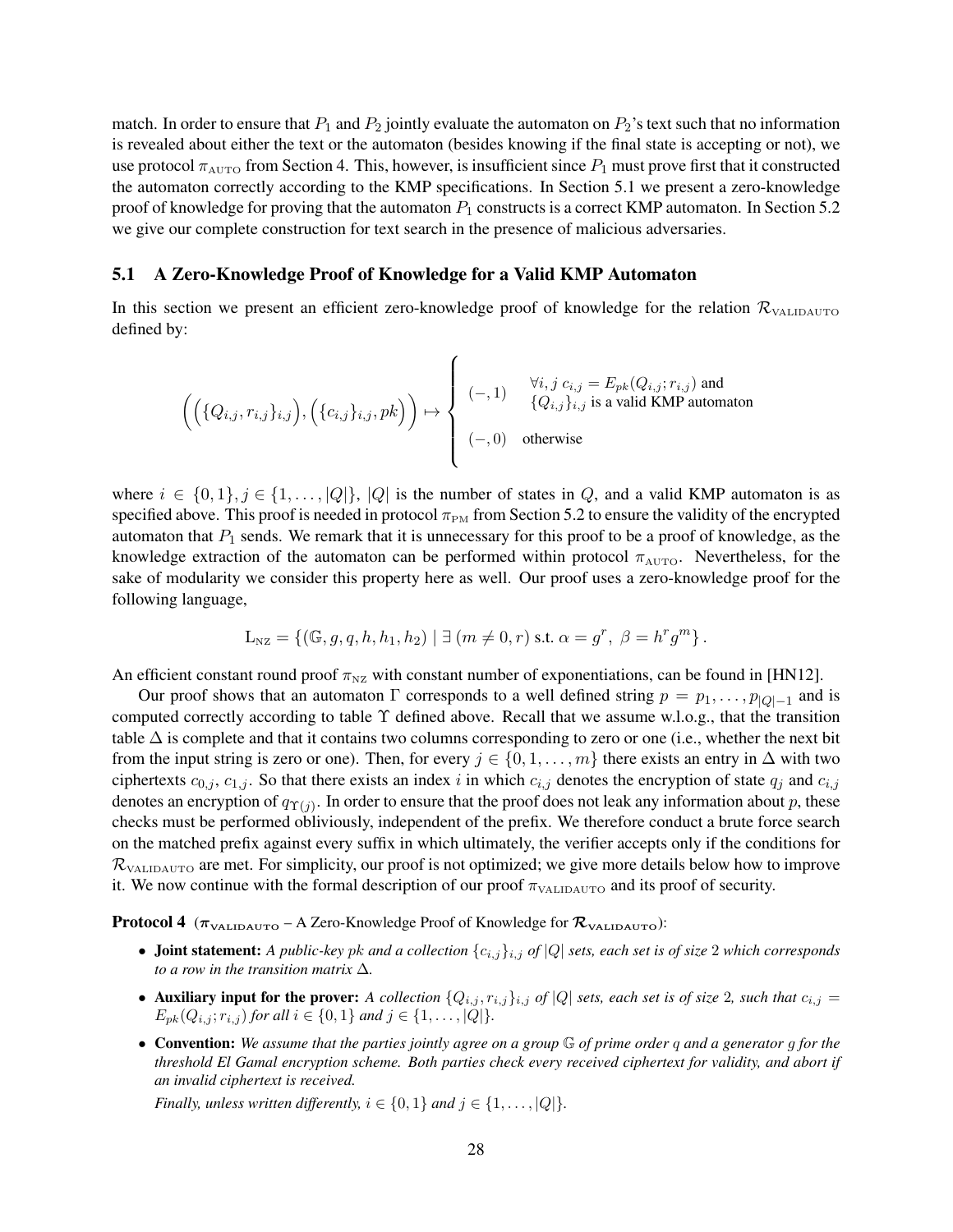#### • The protocol:

- *1. For every*  $c_{i,j} = \langle \alpha_{i,j}, \beta_{i,j} \rangle$ , the prover P proves the knowledge of  $\log_q \alpha_{i,j}$  *using*  $\pi_{\text{DL}}$ *.*
- 2. For every row  $\Delta_j = \{c_{0,j}, c_{1,j}\}_{j=4}^{|Q|}$  in the transition matrix P proves the following:<sup>8</sup>
	- *(a)* P randomly permutes each entry in ∆: *It first randomly permutes* c0,j *and* c1,j *and employs*  $\pi_{\text{PERM}}$  *to prove its computations.*
	- *(b)* P proves a forwards path: *It proves that there exists*  $b \in \{0,1\}$  *in which*  $c_{b,j} = E_{pk}(j+1)$  *by proving that*  $(pk, c_{b,j}/E_{pk}(j + 1))$  *is a Diffie-Hellman tuple.*
	- *(c)* P proves a backwards path: P *proves the correctness of*  $c_{1-b,j}$  *in two steps: (1) It first proves that* c1−b,j *is a valid entry in* Υ*. (*2*) It then proves the maximality of this prefix. In order to prove this, we define a string*  $p = p_1, \ldots, p_{|Q|-1}$ *, induced by the description of the automaton, as follows. Define (the encryption)* p<sup>j</sup> *by the (encrypted) column in which* cb,j *belongs to. Namely, we let the prover permute the encryptions of the columns names zero/one, using the same permutation, and then take the column's name associated with*  $c_{b,j}$  *to be the encryption of*  $p_j$ *. Then to complete the check,* P *proves that*  $c_{1-b,j}$  *encrypts* r, so that  $p_{(r)}$  *corresponds to a suffix of*  $p_{(j-1)}$ . (Recall that  $p_{\langle r \rangle}$  denotes the rth length prefix  $p_1, \ldots, p_r$  of  $p_1, \ldots, p_{j-1}$ ).
	- *(d)* V **sends a challenge:** The verifier V chooses j random elements  $u_1, \ldots, u_{j-1}$  ←  $\mathbb{Z}_q^*$  and sends  ${u_{\alpha}\}_{\alpha=1}^{j-1}$  to P.
	- *(e)* Public computation: *Next, the parties compute ciphertexts*  $v_{\alpha'} = E_{pk} \left( \sum_{k=1}^{\alpha'} u_k \cdot p_k \right)$  for all  $\alpha' \in \{1, \ldots, j-1\}.$
	- *(f)* Proving a valid entry in  $\Upsilon$ : P proves that there exists  $1 \leq k \leq j-2$  for which  $v'_k$  is a ciphertext *that encrypts zero and is defined as follows:*

$$
v'_{k} = (v_{j-k-1,j-1}/v_{1,k}) \cdot (c_{j,1-b}/g^{k}).
$$

*The parties essentially compute the linear combination of all potential prefixes of*  $p_1, \ldots, p_{i-1}$  *and compare them against a suffix of this string. The multiplication with*  $(c_{j,1-b}/g^k)$  *is to ensure that such a prefix is consistent with whatever is encrypted in the transition table.*

*For*  $k = 0$ , the parties set  $v'_0 = c_{j,1-b}$ , Since if there is no matching prefix for any suffix of  $p_{(j-1)}$ , *this means that*  $c_{j,1-b}$  *denotes an encryption of the initial state*  $q_0$  *which equals zero.* 

*(g)* Proving  $D_{pk,sk}(c_{1-b,j})$  is maximal:

*Next* P *proves that there does not exist an index*  $D_{pk,sk}(c_{j,1-b}) < \gamma \leq j-2$  *in which* 

$$
v_{j-\gamma-1,j-1}/v_{1,\gamma}=0
$$

 $y$ et  $c_{j,1-b}/g^\gamma \neq 0$ , as this would imply that there exists a larger prefix  $p_{\langle\gamma\rangle}$  that matches a suffix of  $p_{\langle j-1 \rangle}$  *yet,*  $D_{pk,sk}(c_{j,1-b}) \neq \gamma$ *.* 

For every  $1\leq k\leq j-3$  and  $2\leq k'\leq j-2$  the parties compute the ciphertext  $v_k'.(v_{j-k'-1,j-1}/v_{1,k'})$ *for which* P *then proves that*  $e_{k,k'}$  *is not an encryption of zero using*  $\pi_{\text{NZ}}$ *.* 

*3.* Output: *If all the proofs are successfully completed,* V *outputs* 1*. Otherwise it outputs* 0*.*

**Theorem 5.1** Assume that the DDH assumption holds relative to  $\mathbb{G}$ . Then  $\pi_{\text{VALIDAUTO}}$  is a computational zero-knowledge proof of knowledge for  $\mathcal{R}_{\text{VALIDAUTO}}$  with perfect completeness.

**Proof:** We first show perfect completeness. This is derived from the fact that we conduct a brute force search for the matched prefix of every suffix.

<sup>&</sup>lt;sup>8</sup>We remind the reader that in iteration j the algorithm checks the prefixes with respect to substring  $p_1, \ldots, p_{i-1}$ .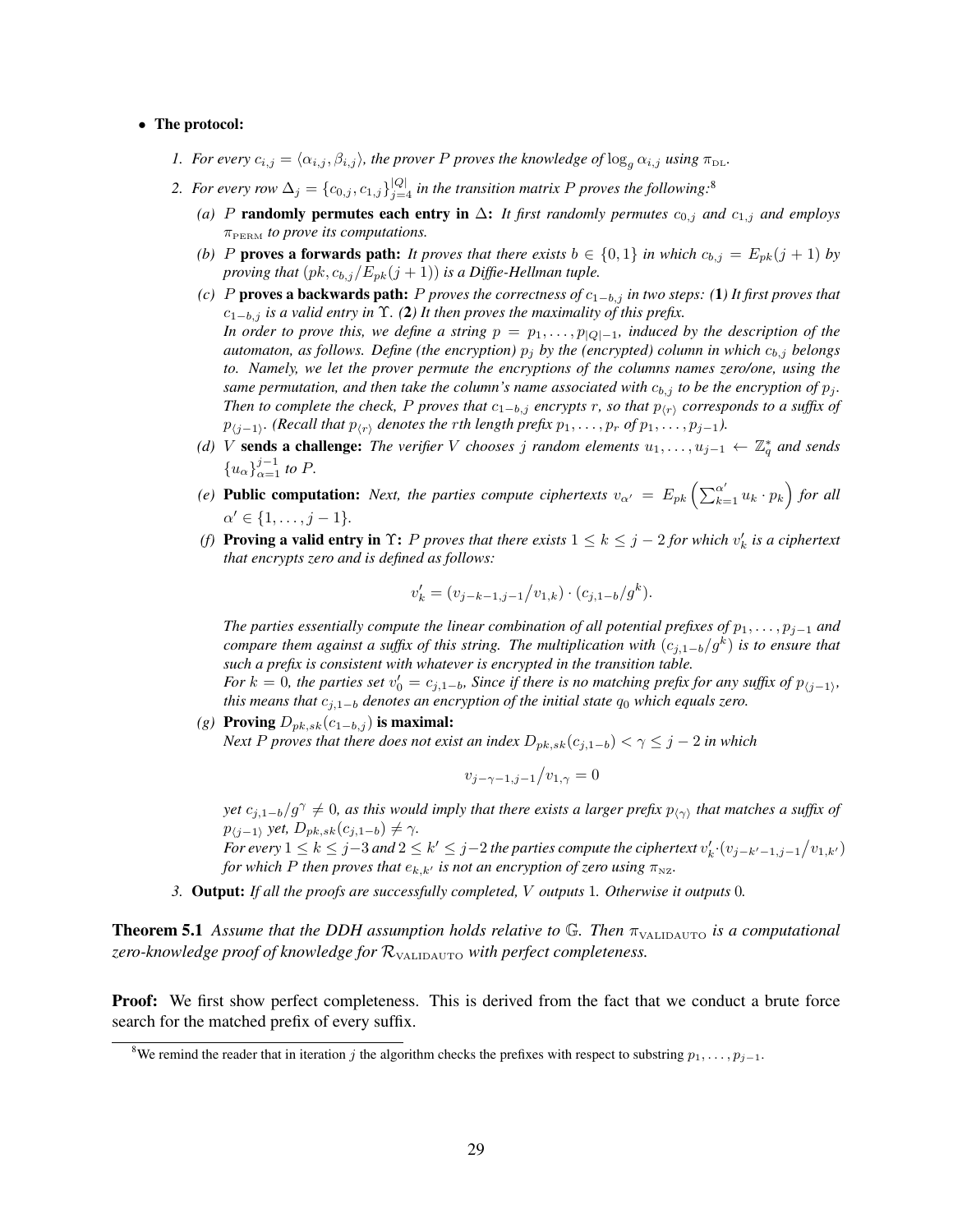**Zero knowledge.** Let  $V^*$  be an arbitrary probabilistic polynomial-time strategy for  $V$ . Then a simulator  $SIM_{\text{VALIDAVTO}}$  for this proof can be constructed using the simulators  $SIM_{\text{DL}}$ ,  $SIM_{\text{PERM}}$ ,  $SIM_{\text{DH}}$  and  $STM_{\text{NZ}}$  from the corresponding proofs of  $\pi_{\text{DL}}$ ,  $\pi_{\text{PERM}}$ ,  $\pi_{\text{DH}}$  and  $\pi_{\text{NZ}}$ . That is,  $STM_{\text{VALIDAVTO}}$  invokes V ∗ and plays the role of the honest prover, except that in every zero-knowledge invocation it invokes the appropriate simulator. The executions are computationally indistinguishable via standard reductions to the security of the zero-knowledge proofs.

**Knowledge extraction.** We show the existence of a knowledge extractor K. Let  $P_{x,\zeta,\rho}^*$  be an arbitrary prover machine where  $x = (\{c_{i,j}\}_{i,j}, pk)$ ,  $\zeta$  is an auxiliary input and  $\rho$  is  $P^{**}$ s random tape. Basically, the extractor K extracts  $\mathcal{P}^*$ 's input from the zero-knowledge proof  $\pi_{\text{DL}}$  at the beginning of the protocol. In particular for all i, j,  $P^*$  proves the knowledge of the randomness  $r_{i,j}$  used for the computation of the ciphertext  $c_{i,j}$ . This, in turn, enables K to recover the plaintext  $Q_{i,j}$  as well. It then continues playing the role of the honest verifier and aborts the execution if the honest verifier does. The fact that we perform a brute force search, combined with the fact that the randomness  $\{u_{\alpha}\}_\alpha$  incorporated by the verifier precludes the event in which equality does not hold yet the sum of the encryptions amount to zero. **The Co** 

**Efficiency.** Note first that the round complexity of  $\pi_{\text{VALIDAUTO}}$  is constant, as the zero-knowledge proofs can be implemented in constant rounds and run in parallel for all  $j$ . As for the number of asymmetric computations, we note that an optimized construction achieves computation cost of  $O(m^2)$  operations. This is due to the fact that there are  $m$  distinct prefixes of  $p$  for which their encryptions can be computed once for the entire execution. Moreover for every j, there are  $j - 2$  prefixes to to check against  $p_1, \ldots, p_{j-1}$ . Therefore, the overall number of exponentiations is  $O(m^2)$ .

### 5.2 Text Search Protocol with Simulation Based Security

In this section we present our complete construction for securely evaluating the pattern matching functionality. Recall that our construction is presented in the malicious setting with full simulatability and is modular in the sub-protocols  $\pi_{\text{AUTO}}$  (cf. Section 4) and  $\pi_{\text{VALIDAVTO}}$  (cf. Section 5.1). Having described the sub-protocols incorporated in the our scheme we are now ready to describe it formally. Our protocol is comprised out of two main phases: (i) the parties first engage in an execution of  $\pi_{\text{VALIDAUTO}}$  for which  $P_1$  proves that it sent a valid KMP automaton. (ii) The parties run protocol  $\pi_{\text{AUTO}}$  which evaluates automaton  $\Gamma$  on  $P_2$ 's private input. In order to reduce the round complexity of our protocol (which depends on the input length to the automaton), long texts are partitioned into  $2m$  pieces and are handled separately so that the KMP algorithm is employed on each block independently (thus all these executions can be executed in parallel). That is, let  $T = t_1, \ldots, t_\ell$  then the text is partitioned into blocks  $(t_1, \ldots, t_{2m})$ ,  $(t_{m+1}, \ldots, t_{3m})$ ,  $(t_{2m}, \ldots, t_{4m})$ and so on, such that every two consecutive blocks overlap in  $m$  bits. This ensures that all the matches will be found. Therefore, the total number of blocks is  $\lceil \ell/m \rceil$ . Details follow,

#### **Protocol 5**  $\pi_{\text{PM}}$  – Secure Text Search

- **Inputs:** The input of  $P_1$  is a binary pattern  $p = p_1, \ldots, p_m$ , and the input of  $P_2$  is a binary string  $T =$  $t_1, \ldots, t_\ell.$
- Auxiliary Inputs: The security parameter  $1^n$  and the input sizes  $\ell$  and  $m$ .
- The protocol:
	- *1.* Preparing a KMP automaton:  $P_1$  constructs an automaton  $\Gamma = (Q, \Sigma, \Delta, q_0, F)$  according to the *KMP specifications based on its input* p *and sends*  $P_2$  *encryptions of the transition matrix*  $\Delta$  *and the accepting states, denoted by*  $E_{\Delta}$  *and*  $E_F$ *, respectively (recall that by our conventions*  $q_0 = 0$ ,  $\Sigma = \{0, 1\}$ *,*  $Q = [0, \ldots, m]$ *, and*  $F = \{q_m\}$ *)*.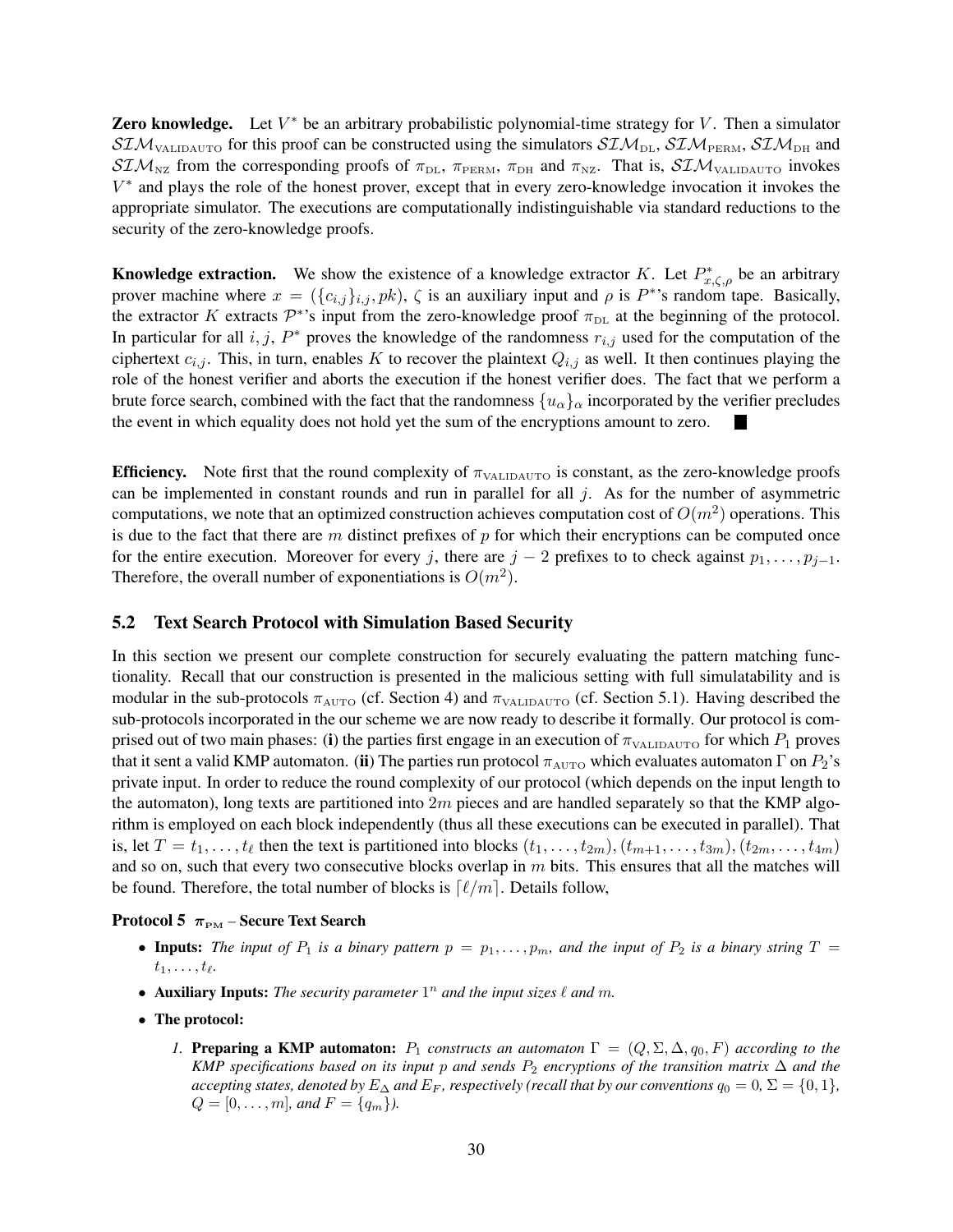- *2.* Validating correctness of the automaton: *The parties engage in an execution of the zero-knowledge proof*  $\pi_{\text{VALIDAVTO}}$  *for which*  $P_1$  *proves that*  $\Gamma$  *was constructed correctly. That is,*  $P_1$  *proves that the set* E<sup>∆</sup> *corresponds to a valid KMP automaton for a well defined input string of length* m*. If* P2*'s output from this execution is* 1 *the parties continue to the next step. Otherwise*  $P_2$  *aborts.*
- *3.* **Partitioning the text:**  $P_2$  *sends encryptions of the bits of*  $T$  *to*  $P_1$  *and the parties partition the encrypted bits into*  $\ell/m$  *blocks of length*  $2m$  *in which every two consecutive blocks overlap in* m *bits.*
- *4.* Evaluating the automaton on the text: The parties engage in  $\ell/m$  parallel executions of  $\pi_{\text{AUTO}}$  on these blocks.<sup>9</sup> For every  $1 \leq i \leq \lceil \ell/m \rceil$ , let  $\{\textsf{output}_j^i\}_{j=1}^{m+1}$  denotes the set of outputs returned by  $P_1$ *upon completing the ith execution of*  $\pi_{\text{AUTO}}$ . Then  $P_1$  *returns*  $\{j \mid \text{output}_{j}^{i} = "accept" \}_{i=1, j=1}^{\lceil \ell/m \rceil, m+1}$ .

**Theorem 5.2** Assume that the DDH assumption holds relative to  $\mathbb{G}$ . Then  $\pi_{PM}$  securely computes  $\mathcal{F}_{PM}$  in *the presence of malicious adversaries.*

The security proof for  $\pi_{PM}$  follows immediately from the proofs described for for  $\pi_{AUTO}$  (cf. Section 4.1) and  $\pi_{\text{VALU}\rightarrow\text{U}}$  (cf. Section 5.1).

Efficiency. we refer the reader to the analysis presented in the introduction and in Section 4 since the costs of protocol  $\pi_{PM}$  are dominated by the costs of  $\pi_{VALIDAVTO}$ . The overall costs are amount to  $O(m \cdot \ell + m^2)$ which typically amounts to  $O(m \cdot \ell)$  since in most cases  $m \ll \ell$ .

# References

- [ACR99] Cyril Allauzen, Maxime Crochemore, and Mathieu Raffinot. Factor oracle: A new structure for pattern matching. In *SOFSEM*, pages 295–310, 1999.
- [ALP00] Amihood Amir, Moshe Lewenstein, and Ely Porat. Faster algorithms for string matching with *k* mismatches. In *SODA*, pages 794–803, 2000.
- [BDM<sup>+</sup>12] Joshua Baron, Karim El Defrawy, Kirill Minkovich, Rafail Ostrovsky, and Eric Tressler. 5pm: Secure pattern matching. In *SCN*, pages 222–240, 2012.
- [Bea91] Donald Beaver. Foundations of secure interactive computing. In *CRYPTO*, pages 377–391, 1991.
- [BG12] Stephanie Bayer and Jens Groth. Efficient zero-knowledge argument for correctness of a shuffle. In *EUROCRYPT*, pages 263–280, 2012.
- [BM77] Robert S. Boyer and J. Strother Moore. A fast string searching algorithm. *Commun. ACM*, 20(10):762– 772, 1977.
- [Can98] Ran Canetti. Security and composition of multi-party cryptographic protocols. *Journal of Cryptology*, 13:2000, 1998.
- [CDS94] Ronald Cramer, Ivan Damgård, and Berry Schoenmakers. Proofs of partial knowledge and simplified design of witness hiding protocols. In *CRYPTO*, pages 174–187, 1994.
- [CP92] David Chaum and Torben P. Pedersen. Wallet databases with observers. In *CRYPTO*, pages 89–105, 1992.
- [DH76] Whitfield Diffie and Martin E. Hellman. New directions in cryptography. *IEEE Transactions on Information Theory*, 22(6):644–654, 1976.
- [Gam84] Taher El Gamal. A public key cryptosystem and a signature scheme based on discrete logarithms. In *CRYPTO*, pages 10–18, 1984.

<sup>&</sup>lt;sup>9</sup>The parties run a slightly modified version of  $\pi_{\text{AUTO}}$  where they carry out Step 5 for verifying acceptance  $m + 1$  times for all m length substrings within the block. This is due to the fact that each block potentially contains  $m + 1$  matches.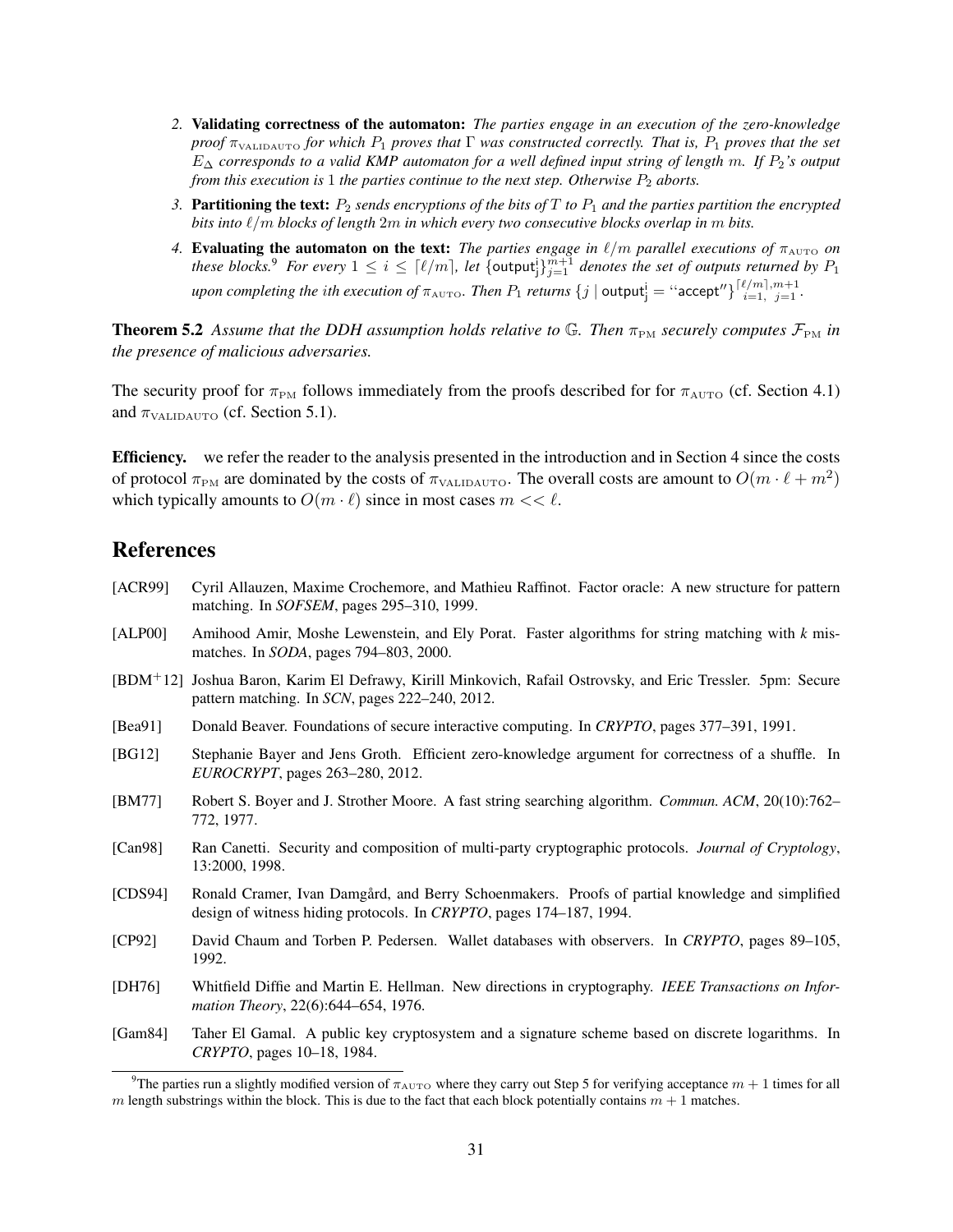- [GL90] Shafi Goldwasser and Leonid A. Levin. Fair computation of general functions in presence of immoral majority. In *CRYPTO*, pages 77–93, 1990.
- [GL07] Jens Groth and Steve Lu. Verifiable shuffle of large size ciphertexts. In *Public Key Cryptography*, pages 377–392, 2007.
- [GMW87] Oded Goldreich, Silvio Micali, and Avi Wigderson. How to play any mental game or a completeness theorem for protocols with honest majority. In *STOC*, pages 218–229, 1987.
- [Goh03] Eu-Jin Goh. Secure indexes. Cryptology ePrint Archive, Report 2003/216, 2003. http://eprint.iacr.org/2003/216/.
- [Gol01] Oded Goldreich. *Foundations of Cryptography: Volume 1, Basic Tools*. Cambridge University Press, New York, NY, USA, 2001.
- [Gol04] Oded Goldreich. *Foundations of Cryptography: Volume 2, Basic Applications*. Cambridge University Press, New York, NY, USA, 2004.
- [HL08] Carmit Hazay and Yehuda Lindell. Efficient protocols for set intersection and pattern matching with security against malicious and covert adversaries. In *TCC*, pages 155–175, 2008.
- [HL09] Carmit Hazay and Yehuda Lindell. Efficient oblivious polynomial evaluation with simulation-based security. *IACR Cryptology ePrint Archive*, 2009:459, 2009.
- [HL10] Carmit Hazay and Yehuda Lindell. *Efficient Secure Two-Party Protocols Techniques and Constructions*. Springer-Verlag, 2010.
- [HN12] Carmit Hazay and Kobbi Nissim. Efficient set operations in the presence of malicious adversaries. *J. Cryptology*, 25(3):383–433, 2012.
- [HT10] Carmit Hazay and Tomas Toft. Computationally secure pattern matching in the presence of malicious adversaries. In *ASIACRYPT*, pages 195–212, 2010.
- [IKNP03] Yuval Ishai, Joe Kilian, Kobbi Nissim, and Erez Petrank. Extending oblivious transfers efficiently. In *CRYPTO*, pages 145–161, 2003.
- [IP07] Yuval Ishai and Anat Paskin. Evaluating branching programs on encrypted data. In *TCC*, volume 4392 of *Lecture Notes in Computer Science*, pages 575–594. Springer-Verlag, 2007.
- [JP09] Ayman Jarrous and Benny Pinkas. Secure hamming distance based computation and its applications. In *ANCS*, volume 5536, pages 107–124, 2009.
- [KM10] Jonathan Katz and Lior Malka. Secure text processing with applications to private dna matching. In *ACM Conference on Computer and Communications Security*, pages 485–492, 2010.
- [KMP77] Donald E. Knuth, James H. Morris, and Vaughan R. Pratt. Fast pattern matching in strings. *SIAM J. Comput.*, 6(2):323–350, 1977.
- [Lin13] Yehuda Lindell. Fast cut-and-choose based protocols for malicious and covert adversaries. In *CRYPTO (2)*, pages 1–17, 2013.
- [LP11] Yehuda Lindell and Benny Pinkas. Secure two-party computation via cut-and-choose oblivious transfer. In *TCC*, pages 329–346, 2011.
- [MR91] Silvio Micali and Phillip Rogaway. Secure computation (abstract). In *CRYPTO*, pages 392–404, 1991. This is preliminary version of unpublished 1992 manuscript.
- [NM07] Gonzalo Navarro and Veli Mäkinen. Compressed full-text indexes. *ACM Comput. Surv.*, 39(1), 2007.
- [RI07] M. Sohel Rahman and Costas S. Iliopoulos. Pattern matching algorithms with don't cares. In *SOFSEM (2)*, pages 116–126, 2007.
- [Sch89] Claus-Peter Schnorr. Efficient identification and signatures for smart cards. In *CRYPTO*, pages 239–252, 1989.